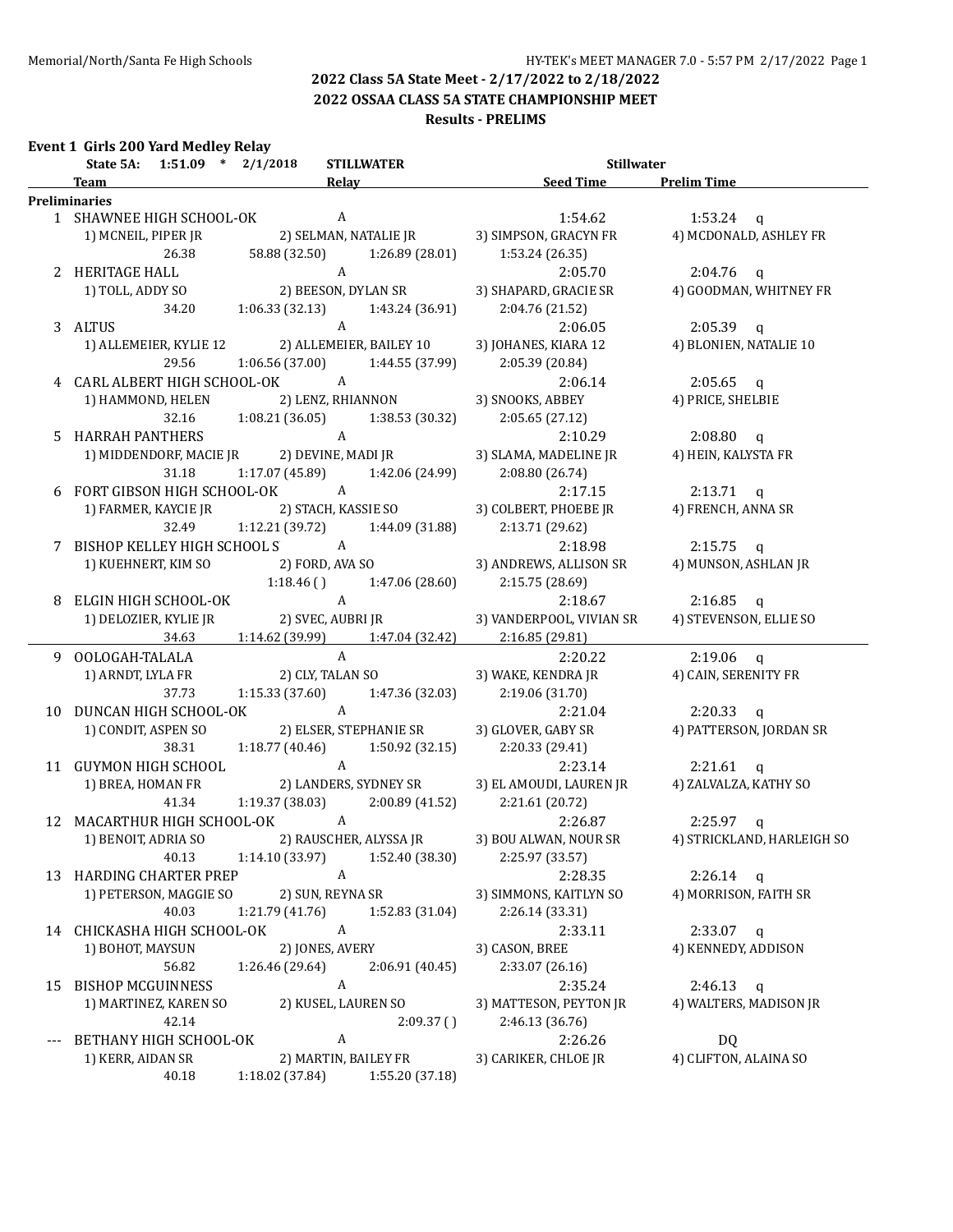**2022 OSSAA CLASS 5A STATE CHAMPIONSHIP MEET**

#### **Results - PRELIMS**

|  | <b>Event 2 Boys 200 Yard Medley Relay</b> |  |  |  |
|--|-------------------------------------------|--|--|--|
|--|-------------------------------------------|--|--|--|

| State 5A: 1:39.91 * 2/20/2016      | <b>ALTUS BULLDOGS</b>                          | <b>Altus</b>                                 |                         |
|------------------------------------|------------------------------------------------|----------------------------------------------|-------------------------|
|                                    | W Sacco, K Croft, C Hubbard, D Brown           |                                              |                         |
| <b>Team</b>                        |                                                | Relay Relay Seed Time Prelim Time            |                         |
| Preliminaries                      |                                                |                                              |                         |
| 1 ALTUS                            | $\mathbf{A}$                                   | 1:43.76                                      | 1:43.03 $q$             |
|                                    | 1) CLENDENNEN, TREY 12 2) BAIN, CANYON 12      | 3) HAMON, GUNNER 11                          | 4) SOCHA, GEORGE 11     |
| 27.47                              | 53.92 (26.45) 1:19.45 (25.53)                  | 1:43.03 (23.58)                              |                         |
| 2 BISHOP KELLEY HIGH SCHOOL SALE A |                                                | 1:47.64                                      | 1:44.97 $q$             |
| 1) ANDERSON, OWEN JR               |                                                |                                              |                         |
| 28.49                              | 58.47 (29.98) 1:22.68 (24.21) 1:44.97 (22.29)  |                                              |                         |
|                                    | 3 FORT GIBSON HIGH SCHOOL-OK A                 | 1:47.39                                      | 1:45.01 $q$             |
| 1) ROSS, DALTON SR                 | 2) MASSAD, BRODEY SO                           | 3) MARTIN, COLIN SR                          | 4) HARDY, ZACH SR       |
| 25.56                              | 55.06 (29.50) 1:21.12 (26.06) 1:45.01 (23.89)  |                                              |                         |
| 4 SHAWNEE HIGH SCHOOL-OK A         |                                                | 1:48.29                                      | $1:45.64$ q             |
|                                    |                                                | 3) OLLER, ETHAN JR                           | 4) LEE, THURMAN JR      |
|                                    | 58.72 () 1:23.35 (24.63) 1:45.64 (22.29)       |                                              |                         |
| 5 BISHOP MCGUINNESS                |                                                | 1:47.26                                      | $1:46.97$ q             |
| 1) MOAD, JACOB JR                  | A<br>2) BUNNAG, MAX JR                         | 3) HERNANDEZ, DAVID SR                       | 4) ISON, HENRY JR       |
| 28.03                              | 56.14 (28.11) 1:21.86 (25.72) 1:46.97 (25.11)  |                                              |                         |
| 6 CARL ALBERT HIGH SCHOOL-OK A     |                                                | 1:49.70                                      | 1:48.89 $q$             |
| 1) GARCIA, DYLAN                   | HOOL-OK A<br>2) LAM, BRIAN                     | 3) STEELE, ELI                               | 4) RAYMER IV, VANCE     |
| 29.06                              | 57.55 (28.49) 1:24.73 (27.18) 1:48.89 (24.16)  |                                              |                         |
| 7 MACARTHUR HIGH SCHOOL-OK A       |                                                | 2:01.39                                      | $2:00.17$ q             |
|                                    | 1) STRICKLAND, SCOTTY SR 2) BENTLEY, HAYDEN JR | 3) BLACKMON, WALKER SR                       | 4) SALIBA, DANIEL JR    |
| 27.83                              | 1:04.99 (37.16)<br>1:34.09 (29.10)             | 2:00.17(26.08)                               |                         |
|                                    |                                                |                                              |                         |
| 8 OOLOGAH-TALALA                   |                                                | 2:09.57                                      | $2:05.02$ q             |
|                                    |                                                | 3) BOURBONNAIS, JOSH FR                      | 4) LANGBEHN, BRADEN JR  |
|                                    | 34.21 1:09.25 (35.04) 1:39.45 (30.20)          | 2:05.02(25.57)                               |                         |
| 9 HARRAH PANTHERS                  | $\mathbf{A}$                                   | 2:04.32                                      | $2:05.72$ q             |
| 1) WATSON, REINES SR               | 2) JONES, JACE SO                              | 3) BELL, LOGAN JR                            | 4) LONGLEY, LANDRY JR   |
| 33.69                              | 1:07.32 (33.63)<br>1:38.48 (31.16)             | 2:05.72 (27.24)                              |                         |
| DUNCAN HIGH SCHOOL-OK              | $\overline{A}$                                 | 1:59.53                                      | DQ                      |
| 1) RAMSEY, CODY SO                 | 2) MORRIS, LOGAN SR                            | 3) CANTERO, LUCAS SR 4) LOCKE, AIDEN JR      |                         |
|                                    | 32.07 1:06.28 (34.21)<br>1:33.37 (27.09)       |                                              |                         |
| MOUNT ST MARY                      | $\mathbf{A}$                                   | 2:18.01                                      | DQ                      |
|                                    | 1) AMSLER, RILEY JR 2) RIEGER, TRAVIS JR       | 3) LASSITER, KEEGAN SO 4) RODRIGUEZ, JUAN FR |                         |
| 38.67                              | 1:19.63 (40.96)<br>1:47.28 (27.65)             |                                              |                         |
| --- ELGIN HIGH SCHOOL-OK           | A                                              | 2:26.56                                      | DQ                      |
|                                    | 1) CHRISTENSEN, PEYTON SO 2) NUNEZ, ARAMIS SR  | 3) FORD, TONY SR                             | 4) BRONKEMA, NOAH SO    |
| 36.61                              | 1:16.92(40.31)<br>1:45.09 (28.17)              |                                              |                         |
| Event 3 Girls 200 Yard Freestyle   |                                                |                                              |                         |
| State 5A:<br>$1:51.35$ * 2012      | <b>CHELSEA YE - CLASSEN</b>                    |                                              |                         |
| Name                               | Yr School                                      | <b>Seed Time</b>                             | <b>Prelim Time</b>      |
| <b>Preliminaries</b>               |                                                |                                              |                         |
| 1 MCNEIL, PIPER                    | JR SHAWNEE HIGH SCHOOL-OK                      | 1:52.83                                      | 1:52.27<br>$\mathbf{q}$ |
| 26.35                              | 54.88 (28.53)<br>1:23.48 (28.60)               | 1:52.27(28.79)                               |                         |
|                                    |                                                | FR CASCIA HALL PREPARATORY SCHOOL 2:00.69    |                         |
| *2 CRANE, SAMANTHA                 |                                                | 2:00.52 (30.67)                              | 2:00.52<br>$\alpha$     |
| 26.98                              | 57.85 (30.87)<br>1:29.85 (32.00)               |                                              |                         |
| *2 LANE, ALEX                      | SO BISHOP KELLEY HIGH SCHOOL SWIM              | 2:00.28                                      | $2:00.52$ q             |

27.38 57.71 (30.33) 1:29.41 (31.70) 2:00.52 (31.11)

28.32 58.85 (30.53) 1:30.75 (31.90) 2:02.01 (31.26)

4 ALLEMEIER, KYLIE 12 ALTUS 2:03.09 2:02.01 q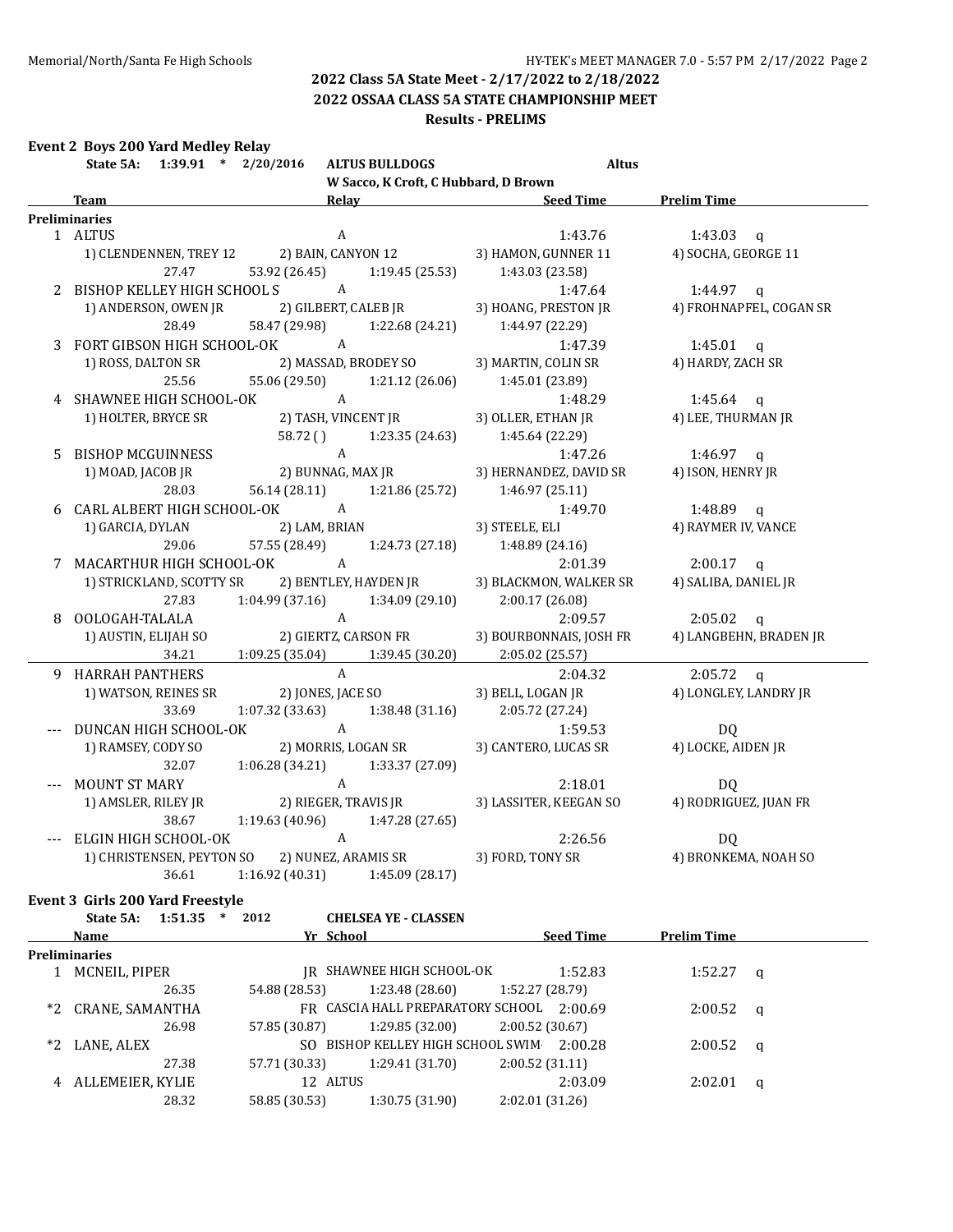**2022 OSSAA CLASS 5A STATE CHAMPIONSHIP MEET**

## **Results - PRELIMS**

#### **Preliminaries ... (Event 3 Girls 200 Yard Freestyle)**

| <u>Name</u>                     | Yr School                          | <b>Seed Time</b> | <b>Prelim Time</b> |              |
|---------------------------------|------------------------------------|------------------|--------------------|--------------|
| 5 BROWN, SYDNEY                 | <b>IR MOUNT ST MARY</b>            | 2:08.34          | $2:06.49$ q        |              |
| 29.51                           | $1:01.16(31.65)$ $1:33.56(32.40)$  | 2:06.49 (32.93)  |                    |              |
| 6 SELMAN, NATALIE               | JR SHAWNEE HIGH SCHOOL-OK          | 2:07.57          | 2:07.08            | q            |
| 29.10                           | 1:01.07 (31.97) 1:34.01 (32.94)    | 2:07.08 (33.07)  |                    |              |
| 7 PACKARD, GABRIELLE            | JR METRO CHRISTIAN                 | 2:14.38          | 2:11.07            | $\mathbf q$  |
| 29.33                           | $1:02.24(32.91)$ $1:37.37(35.13)$  | 2:11.07 (33.70)  |                    |              |
| 8 RAMSEY, ANSLEY                | SO OOLOGAH-TALALA                  | 2:16.79          | 2:11.42            | $\mathbf q$  |
| 29.69                           | $1:02.95(33.26)$ $1:36.36(33.41)$  | 2:11.42(35.06)   |                    |              |
| 9 TOLL, ADDY                    | SO HERITAGE HALL                   | 2:20.58          | 2:16.49            | $\mathbf q$  |
| 32.02                           | 1:07.13(35.11)<br>1:42.27 (35.14)  | 2:16.49 (34.22)  |                    |              |
| 10 OLLER, EMMA                  | SO SHAWNEE HIGH SCHOOL-OK          | 2:19.80          | 2:17.54            | $\mathbf q$  |
| 30.45                           | 1:04.54 (34.09)<br>1:40.63(36.09)  | 2:17.54 (36.91)  |                    |              |
| 11 EL AMOUDI, LAUREN            | JR GUYMON HIGH SCHOOL              | 2:23.26          | 2:22.77            | $\mathbf q$  |
| 32.51                           | 1:08.02(35.51)<br>1:45.32 (37.30)  | 2:22.77 (37.45)  |                    |              |
| 12 RAUSCHER, ALYSSA             | IR MACARTHUR HIGH SCHOOL-OK        | 2:22.38          | 2:24.13            | $\mathbf q$  |
| 32.21                           | 1:08.51 (36.30)<br>1:46.61 (38.10) | 2:24.13 (37.52)  |                    |              |
| 13 WARREN, MORGAN               | JR MARLOW                          | 2:26.24          | 2:25.21            | $\mathbf q$  |
| 31.98                           | $1:09.18(37.20)$ $1:48.26(39.08)$  | 2:25.21 (36.95)  |                    |              |
| 14 WHITE, ASPEN                 | FR FORT GIBSON HIGH SCHOOL-OK      | 2:25.22          | 2:25.73            | $\mathbf{q}$ |
| 31.33                           | 1:08.37 (37.04)<br>1:48.40 (40.03) | 2:25.73 (37.33)  |                    |              |
| 15 VANDERPOOL, VIVIAN           | SR ELGIN HIGH SCHOOL-OK            | 2:25.42          | 2:26.56            | q            |
| 33.88                           | 1:09.65(35.77)<br>1:48.08 (38.43)  | 2:26.56 (38.48)  |                    |              |
| 16 DAVIS, CAISYN                | 09 ALTUS                           | 2:25.32          | 2:27.20            | $\mathbf{q}$ |
| 32.44                           | 1:10.33(37.89)<br>1:49.78 (39.45)  | 2:27.20 (37.42)  |                    |              |
| 17 DETERMAN, JACKLYNN           | <b>IR HARRAH PANTHERS</b>          | 2:31.55          | 2:27.38            |              |
| 32.78                           | 1:10.55(37.77)<br>1:49.70 (39.15)  | 2:27.38 (37.68)  |                    |              |
| 18 SLATON, MELODY               | SR HARRAH PANTHERS                 | 2:31.10          | 2:30.64            |              |
| 33.78                           | $1:11.93(38.15)$ $1:53.28(41.35)$  | 2:30.64 (37.36)  |                    |              |
| 19 LANDERS, SYDNEY              | SR GUYMON HIGH SCHOOL              | 2:26.38          | 2:31.57            |              |
| 33.06                           | 1:10.96(37.90)<br>1:51.50 (40.54)  | 2:31.57 (40.07)  |                    |              |
| 20 ROE, JESSICA                 | CARL ALBERT HIGH SCHOOL-OK         | 2:29.44          | 2:32.35            |              |
| 32.51                           | 2:32.35 (1:59.84)                  |                  |                    |              |
| 21 HIATT, ALINA                 | 12 ALTUS                           | 2:32.76          | 2:33.63            |              |
| 33.67                           | 1:54.05 (40.66)<br>1:13.39 (39.72) | 2:33.63 (39.58)  |                    |              |
| 22 DELOZIER, KYLIE              | JR ELGIN HIGH SCHOOL-OK            | 2:32.15          | 2:36.06            |              |
| 33.54                           | 1:12.94 (39.40)<br>1:55.03 (42.09) | 2:36.06 (41.03)  |                    |              |
| 23 CHARRON, TAYLOR              | CARL ALBERT HIGH SCHOOL-OK         | 2:31.65          | 2:37.85            |              |
| 32.10                           | $1:09.78(37.68)$ $1:52.05(42.27)$  | 2:37.85 (45.80)  |                    |              |
| Event 4 Boys 200 Yard Freestyle |                                    |                  |                    |              |

|   | State 5A:            | 1:40.60 | $\ast$ | 2/21/2020     | <b>JACK CALLAN</b>        |                  | <b>BISHOP KELLEY</b> |  |
|---|----------------------|---------|--------|---------------|---------------------------|------------------|----------------------|--|
|   | Name                 |         |        |               | Yr School                 | <b>Seed Time</b> | <b>Prelim Time</b>   |  |
|   | <b>Preliminaries</b> |         |        |               |                           |                  |                      |  |
|   | 1 PERRYMAN, JACOB    |         |        |               | IR ADAIR                  | 1:47.26          | $1:46.59$ q          |  |
|   |                      | 24.15   |        | 50.38 (26.23) | 1:18.02(27.64)            | 1:46.59(28.57)   |                      |  |
|   | 2 LASSITER, KEEGAN   |         |        |               | SO MOUNT ST MARY          | 1:48.75          | $1:50.48$ q          |  |
|   |                      | 25.83   |        | 54.54 (28.71) | 1:22.49 (27.95)           | 1:50.48 (27.99)  |                      |  |
|   | TERRELL, KARSTEN     |         |        |               | IR MARLOW                 | 1:55.43          | 1:52.54 $q$          |  |
|   |                      | 24.69   |        | 52.41 (27.72) | 1:21.62(29.21)            | 1:52.54 (30.92)  |                      |  |
| 4 | LEE, THURMAN         |         |        |               | IR SHAWNEE HIGH SCHOOL-OK | 1:54.98          | 1:52.98 $q$          |  |
|   |                      | 25.18   |        | 53.61 (28.43) | 1:23.20 (29.59)           | 1:52.98 (29.78)  |                      |  |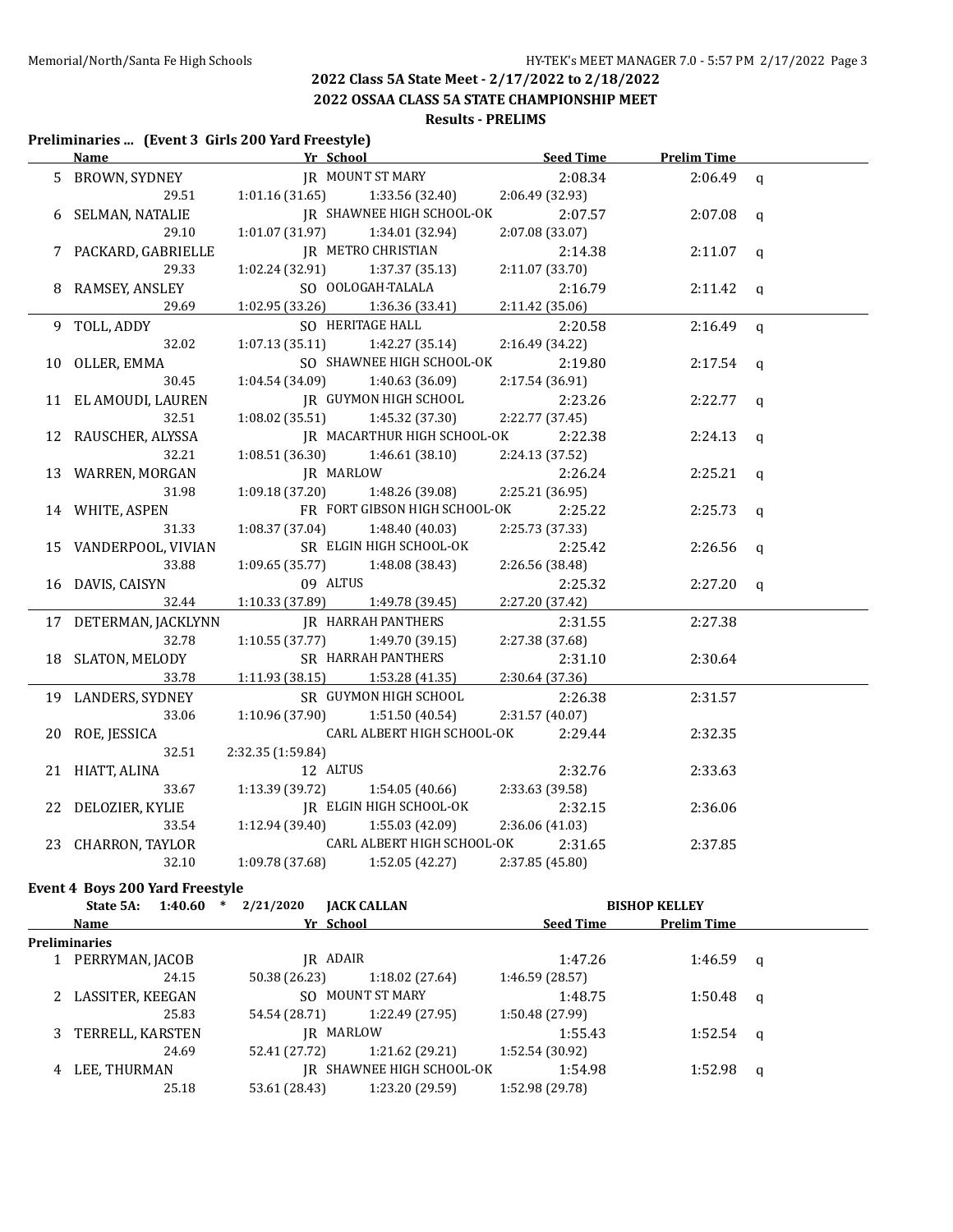**2022 OSSAA CLASS 5A STATE CHAMPIONSHIP MEET**

## **Results - PRELIMS**

#### **Preliminaries ... (Event 4 Boys 200 Yard Freestyle)**

|    | Name                           | <b>Example 12 Yr School</b>               | <u>Seed Time</u> | <b>Prelim Time</b> |              |
|----|--------------------------------|-------------------------------------------|------------------|--------------------|--------------|
|    | 5 ANDERSON, OWEN               | JR BISHOP KELLEY HIGH SCHOOL SWIM 1:56.99 |                  | 1:55.63            | $\mathsf{q}$ |
|    | 25.73                          | 54.94 (29.21)<br>1:25.38 (30.44)          | 1:55.63 (30.25)  |                    |              |
| 6  | CLOWER, MATT                   | JR BISHOP KELLEY HIGH SCHOOL SWIM 2:03.34 |                  | 1:57.05            | q            |
|    | 26.89                          | 1:26.28 (29.91)<br>56.37 (29.48)          | 1:57.05 (30.77)  |                    |              |
|    | 7 HARMS, JOSHUA                | 09 ALTUS                                  | 1:59.26          | 1:57.71 $q$        |              |
|    | 27.37                          | 57.37 (30.00)<br>1:28.39 (31.02)          | 1:57.71 (29.32)  |                    |              |
|    | DEAL, ZANE                     | FR WESLYAN CHRISTIAN-OK                   | 2:01.46          | 1:58.94 $q$        |              |
|    | 27.28                          | 57.00 (29.72)<br>1:27.83(30.83)           | 1:58.94 (31.11)  |                    |              |
| 9. | GILBERT, CALEB                 | IR BISHOP KELLEY HIGH SCHOOL SWIM 2:01.51 |                  | 1:59.87            | q            |
|    | 26.98                          | 56.67 (29.69)<br>1:28.04 (31.37)          | 1:59.87 (31.83)  |                    |              |
|    | 10 PHILBECK, JACOB             | JR BISHOP KELLEY HIGH SCHOOL SWIM 2:10.70 |                  | 2:00.62            | q            |
|    | 27.39                          | 58.11 (30.72)<br>1:29.84 (31.73)          | 2:00.62 (30.78)  |                    |              |
|    | 11 STRICKLAND, SCOTTY          | SR MACARTHUR HIGH SCHOOL-OK               | 2:06.87          | 2:00.78            | q            |
|    | 27.04                          | 1:29.73 (32.04)<br>57.69 (30.65)          | 2:00.78 (31.05)  |                    |              |
|    | 12 FINCH, LUKE                 | 12 ALTUS                                  | 2:01.65          | 2:00.90            | q            |
|    | 27.42                          | 58.55 (31.13)<br>1:30.43 (31.88)          | 2:00.90 (30.47)  |                    |              |
|    | 13 HOLTER, BRYCE               | SR SHAWNEE HIGH SCHOOL-OK                 | 2:02.41          | 2:02.14            | $\mathsf{q}$ |
|    | 26.44                          | 56.51 (30.07)<br>1:28.82 (32.31)          | 2:02.14 (33.32)  |                    |              |
|    | 14 RAYMER IV, VANCE            | CARL ALBERT HIGH SCHOOL-OK                | 2:01.80          | 2:02.77            |              |
|    | 26.54                          | 58.19 (31.65)<br>1:30.45(32.26)           | 2:02.77 (32.32)  |                    | $\mathsf{q}$ |
|    |                                | CARL ALBERT HIGH SCHOOL-OK                | 2:02.92          | 2:02.87            |              |
|    | 15 GARCIA, DYLAN<br>27.76      | 58.59 (30.83)<br>1:30.77 (32.18)          | 2:02.87 (32.10)  |                    | $\mathbf q$  |
|    | 16 PHILLIPS, COOPER            | FR PLAINVIEW HIGH SCHOOL                  | 2:08.01          | 2:03.49            |              |
|    | 28.87                          | 1:31.07 (31.78)<br>59.29 (30.42)          | 2:03.49 (32.42)  |                    | q            |
|    |                                | SO FORT GIBSON HIGH SCHOOL-OK             | 2:05.95          |                    |              |
|    | 17 BATES, ZACKARY<br>27.17     | 58.22 (31.05)<br>1:31.97 (33.75)          | 2:06.65 (34.68)  | 2:06.65            |              |
|    |                                | SO DUNCAN HIGH SCHOOL-OK                  |                  |                    |              |
|    | 18 POLLOCK, ASA<br>27.79       | 1:33.70 (34.23)                           | 2:14.00          | 2:06.89            |              |
|    |                                | 59.47 (31.68)<br>11 ALTUS                 | 2:06.89 (33.19)  |                    |              |
|    | 19 ELLIOTT, TUCK               |                                           | 2:06.67          | 2:07.34            |              |
|    | 28.76                          | 1:00.74 (31.98)<br>1:34.38 (33.64)        | 2:07.34 (32.96)  |                    |              |
|    | 20 BARTLETT, MADDOX            | CARL ALBERT HIGH SCHOOL-OK                | 2:15.17          | 2:12.11            |              |
|    | 29.65                          | 1:03.03 (33.38)<br>1:37.35 (34.32)        | 2:12.11 (34.76)  |                    |              |
|    | 21 RAMSEY, CODY                | SO DUNCAN HIGH SCHOOL-OK                  | 2:15.90          | 2:13.85            |              |
|    | 28.95                          | 1:02.06 (33.11)<br>1:37.48 (35.42)        | 2:13.85 (36.37)  |                    |              |
|    | 22 SMITH, MADDOX               | JR SHAWNEE HIGH SCHOOL-OK                 | 2:15.98          | 2:13.88            |              |
|    | 28.85                          | $1:02.23$ (33.38) $1:38.28$ (36.05)       | 2:13.88 (35.60)  |                    |              |
|    | 23 WATSON, REINES              | SR HARRAH PANTHERS                        | 2:18.55          | 2:19.88            |              |
|    | 32.03                          | 1:07.69(35.66)<br>1:44.22 (36.53)         | 2:19.88 (35.66)  |                    |              |
|    | PARENT, ALEXANDER              | <b>IR BISHOP MCGUINNESS</b>               | 2:12.73          | DQ                 |              |
|    | 29.21                          | 1:01.47 (32.26)<br>1:35.79 (34.32)        |                  |                    |              |
|    | Event 5 Girls 200 Yard IM      |                                           |                  |                    |              |
|    | State 5A:<br>2:01.81<br>$\ast$ | 2/20/2019<br><b>HANNA NEWBY</b>           |                  | <b>McGuiness</b>   |              |
|    | Name                           | Yr School                                 | <b>Seed Time</b> | <b>Prelim Time</b> |              |
|    | <b>Preliminaries</b>           |                                           |                  |                    |              |
|    | 1 LEWIS, MACY                  | SO BISHOP MCGUINNESS                      | 2:12.48          | 2:10.64            | q            |
|    | 27.23                          | 59.05 (31.82)<br>1:39.98 (40.93)          | 2:10.64 (30.66)  |                    |              |
| 2  | WHITBECK, VICTORIA             | <b>IR BISHOP MCGUINNESS</b>               | 2:18.71          | 2:15.49            | q            |
|    | 28.01                          | 1:00.88 (32.87)<br>1:44.44 (43.56)        | 2:15.49 (31.05)  |                    |              |
| 3  | COOK, TAYLOR                   | FR INOLA                                  | 2:16.40          | 2:16.79            | q            |
|    | 29.04                          | $1:04.31(35.27)$ $1:43.17(38.86)$         | 2:16.79 (33.62)  |                    |              |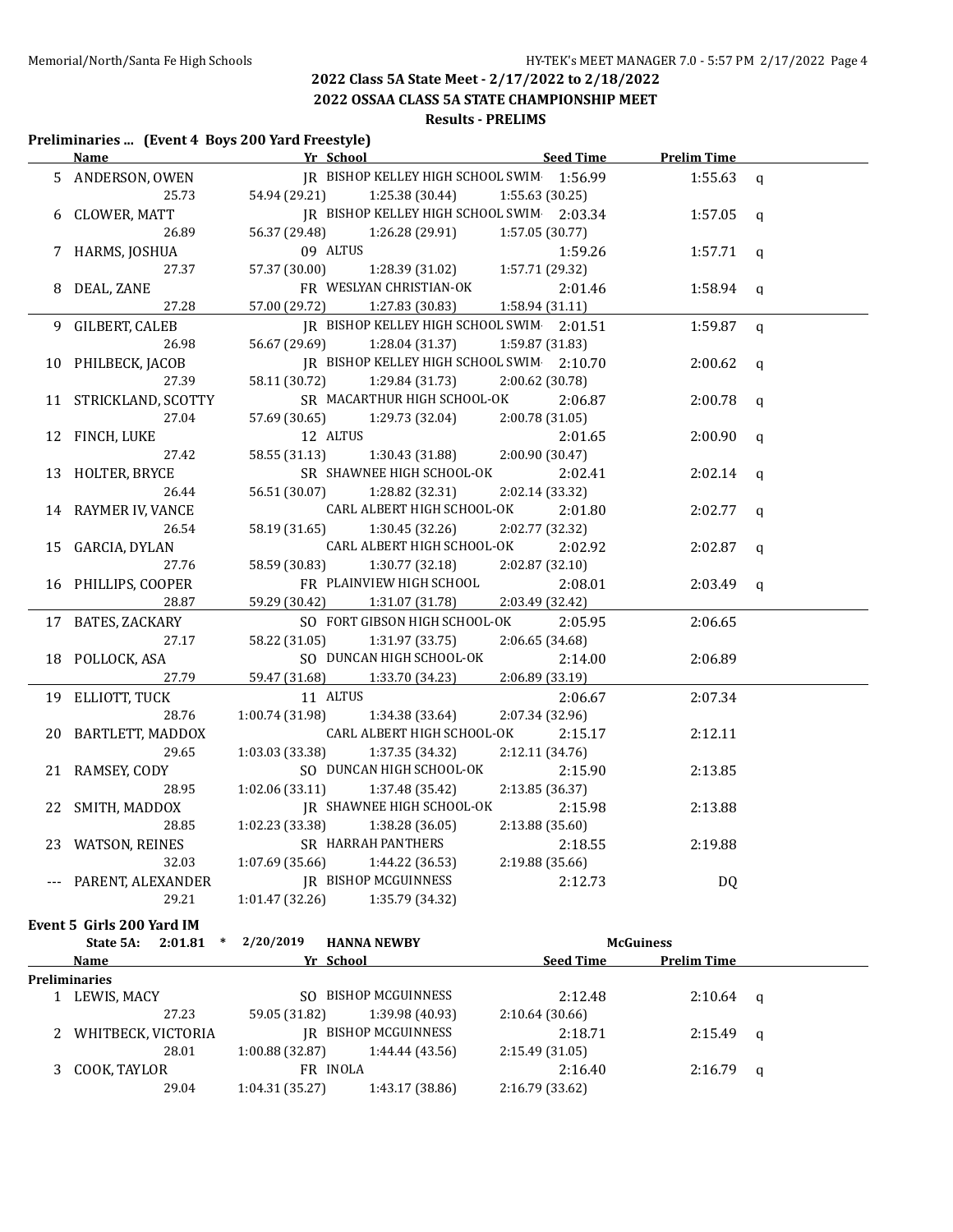#### **2022 Class 5A State Meet - 2/17/2022 to 2/18/2022 2022 OSSAA CLASS 5A STATE CHAMPIONSHIP MEET Results - PRELIMS**

#### **Preliminaries ... (Event 5 Girls 200 Yard IM)**

|    | <u>Name</u>                                             | <b>Example 20 Yr School Seed Time</b>                           |                            | <b>Prelim Time</b> |              |
|----|---------------------------------------------------------|-----------------------------------------------------------------|----------------------------|--------------------|--------------|
|    | 4 NEWHOUSE, ELLA                                        | SO CASCIA HALL PREPARATORY SCHOOL 2:17.62                       |                            | 2:19.07            | $\mathbf q$  |
|    |                                                         | 29.79 1:05.70 (35.91)<br>1:45.85 (40.15)                        | 2:19.07 (33.22)            |                    |              |
|    | MCDONALD, ASHLEY                                        | FR SHAWNEE HIGH SCHOOL-OK                                       | 2:29.09                    | 2:26.54            | q            |
|    |                                                         | 1:04.33(<br>1:49.43(45.10)                                      | 2:26.54 (37.11)            |                    |              |
|    | 6 WELLS, ABBY                                           | FR WESLYAN CHRISTIAN-OK                                         | 2:35.88                    | 2:29.92            | q            |
|    | 31.73                                                   | 1:09.49 (37.76)<br>1:54.80 (45.31)                              | 2:29.92 (35.12)            |                    |              |
|    | 7 ALLEMEIER, BAILEY                                     | 10 ALTUS                                                        | 2:33.74                    | $2:31.31$ q        |              |
|    | 32.79                                                   | 1:12.80(40.01)<br>1:56.49 (43.69)                               | 2:31.31 (34.82)            |                    |              |
|    | MIDDENDORF, MACIE                                       | <b>JR HARRAH PANTHERS</b>                                       | 2:35.84                    | $2:33.11$ q        |              |
|    | 32.60                                                   | $1:08.29(35.69)$ $1:56.88(48.59)$                               | 2:33.11 (36.23)            |                    |              |
| 9. | TINKLE, MCKAYLA                                         | JR SHAWNEE HIGH SCHOOL-OK                                       | 2:46.66                    | 2:40.87            | $\mathbf q$  |
|    | 31.87                                                   | 1:11.41(39.54)<br>2:03.29 (51.88)                               | 2:40.87 (37.58)            |                    |              |
|    | 10 SLAMA, MADELINE                                      | JR HARRAH PANTHERS                                              | 2:42.19                    | 2:41.79            | $\mathbf q$  |
|    | 35.83                                                   | 1:15.23 (39.40)<br>2:03.71 (48.48)                              | 2:41.79 (38.08)            |                    |              |
|    | 11 JOHANES, KIARA                                       | 12 ALTUS                                                        | 2:42.17                    | 2:44.42            | q            |
|    | 33.81                                                   | 1:16.83(43.02)<br>2:05.43 (48.60)                               | 2:44.42 (38.99)            |                    |              |
|    | 12 FIORITTO, ASHLEY                                     | 09 ALTUS                                                        | 2:45.69                    | 2:45.04            | $\mathbf{q}$ |
|    | 35.18                                                   | 1:15.52 (40.34)<br>2:05.99 (50.47)                              | 2:45.04 (39.05)            |                    |              |
| 13 | DUKELOW, ABIE                                           | JR CASCIA HALL PREPARATORY SCHOOL 2:45.52                       |                            | 2:46.02            | q            |
|    | 35.70                                                   | 1:18.31(42.61)<br>2:05.43(47.12)                                | 2:46.02 (40.59)            |                    |              |
|    | 14 ZIMMERMAN, BELLA                                     | JR BISHOP KELLEY HIGH SCHOOL SWIM 2:44.47                       |                            | 2:47.23            | q            |
|    |                                                         | 2:12.38 (52.21)<br>1:20.17(                                     | 2:47.23 (34.85)            |                    |              |
|    | 15 KUEHNERT, KIM                                        | SO BISHOP KELLEY HIGH SCHOOL SWIM 2:49.71                       |                            | 2:48.25            | q            |
|    | 35.19                                                   | 1:17.49 (42.30)<br>2:09.63 (52.14)                              | 2:48.25 (38.62)            |                    |              |
|    | 16 FRITZE, AVA                                          | CARL ALBERT HIGH SCHOOL-OK                                      | 2:49.92                    | $2:52.93$ q        |              |
|    | 39.29                                                   | 1:20.84 (41.55)<br>2:12.75 (51.91)                              | 2:52.93 (40.18)            |                    |              |
|    | 17 STEVENSON, ELLIE                                     | SO ELGIN HIGH SCHOOL-OK                                         | 2:56.68                    | 2:56.12            |              |
|    | 37.76                                                   | 1:21.73(43.97)<br>2:16.17 (54.44)<br>CARL ALBERT HIGH SCHOOL-OK | 2:56.12 (39.95)            |                    |              |
|    | 18 HAMMOND, HELEN<br>39.25                              | 2:16.72(55.62)<br>1:21.10 (41.85)                               | 3:04.34<br>2:56.81 (40.09) | 2:56.81            |              |
|    |                                                         | 10 ALTUS                                                        | 2:58.29                    | 2:59.37            |              |
| 19 | TREJO, JAZMYNE<br>40.23                                 | 1:25.05 (44.82)<br>2:18.41 (53.36)                              | 2:59.37 (40.96)            |                    |              |
| 20 | CAIN, SERENITY                                          | FR OOLOGAH-TALALA                                               | 3:02.16                    | 3:03.61            |              |
|    | 39.09                                                   | 1:22.80 (43.71)<br>3:03.61 (1:40.81)                            |                            |                    |              |
|    | 21 ELSER, STEPHANIE                                     | SR DUNCAN HIGH SCHOOL-OK                                        | 3:04.73                    | 3:03.66            |              |
|    | 40.82                                                   | 1:28.45 (47.63)<br>2:20.95 (52.50)                              | 3:03.66 (42.71)            |                    |              |
|    | 22 DEVINE, MADI                                         | JR HARRAH PANTHERS                                              | 2:59.37                    | 3:04.14            |              |
|    | 39.96                                                   | 2:19.12 (51.67)<br>1:27.45 (47.49)                              | 3:04.14(45.02)             |                    |              |
|    | 23 SUMMERS, KYLIE                                       | CARL ALBERT HIGH SCHOOL-OK                                      | 3:04.00                    | 3:05.17            |              |
|    | 38.04                                                   | 1:23.64 (45.60)<br>2:21.62 (57.98)                              | 3:05.17(43.55)             |                    |              |
|    | 24 BOU ALWAN, NOUR                                      | SR MACARTHUR HIGH SCHOOL-OK                                     | 3:11.07                    | 3:06.89            |              |
|    | 40.89                                                   | 1:24.28 (43.39)<br>2:21.81 (57.53)                              | 3:06.89 (45.08)            |                    |              |
|    |                                                         |                                                                 |                            |                    |              |
|    | Event 6 Boys 200 Yard IM<br>State 5A: 1:51.44<br>$\ast$ | 2/17/2018<br>PATRICK CALLAN-BISHOP KELLEY                       | <b>Kelley</b>              |                    |              |
|    | Name                                                    | Yr School                                                       | <b>Seed Time</b>           | <b>Prelim Time</b> |              |
|    | <b>Preliminaries</b>                                    |                                                                 |                            |                    |              |
|    | 1 CONRAD, SAM                                           | FR WESLYAN CHRISTIAN-OK                                         | 2:06.19                    | 2:02.75            | $\mathbf{q}$ |
|    | 25.98                                                   | 57.68 (31.70)<br>1:32.85 (35.17)                                | 2:02.75 (29.90)            |                    |              |
|    | 2 FLYNN, OWEN                                           | SR HERITAGE HALL                                                | 2:06.10                    | $2:05.25$ q        |              |
|    | 26.73                                                   | 58.59 (31.86) 1:34.42 (35.83)                                   | 2:05.25 (30.83)            |                    |              |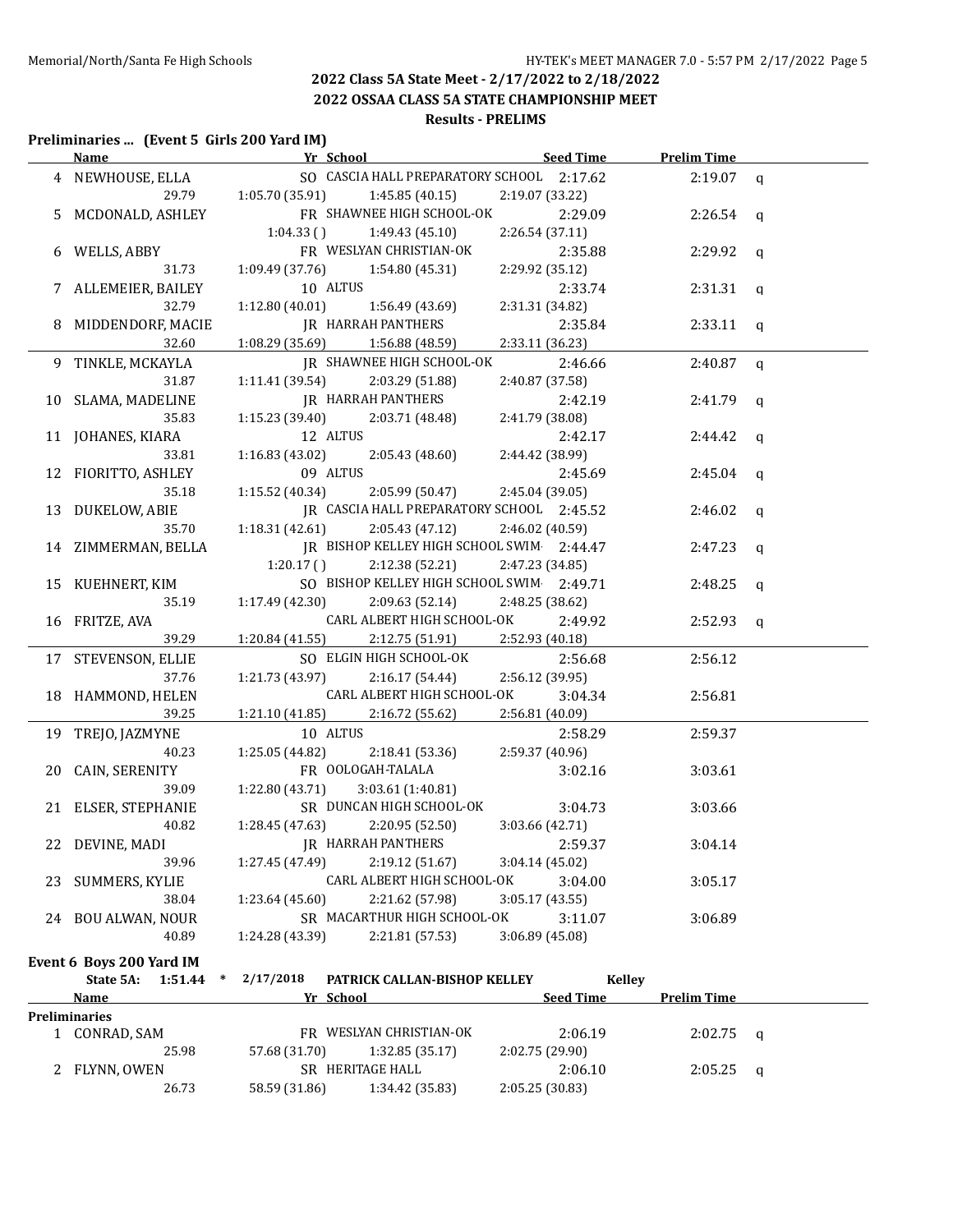**2022 OSSAA CLASS 5A STATE CHAMPIONSHIP MEET**

## **Results - PRELIMS**

#### **Preliminaries ... (Event 6 Boys 200 Yard IM)**

|                      | <b>Name</b>            | Yr School                                 | <b>Seed Time</b> | <b>Prelim Time</b> |              |
|----------------------|------------------------|-------------------------------------------|------------------|--------------------|--------------|
|                      | 3 HOANG, PRESTON       | JR BISHOP KELLEY HIGH SCHOOL SWIM 2:04.29 |                  | 2:05.26            | q            |
|                      | 26.41                  | 58.37 (31.96)<br>1:35.37 (37.00)          | 2:05.26 (29.89)  |                    |              |
|                      | 4 HELGASON, CLIFFORD   | TULSA MEMORIAL-OK                         | 2:08.40          | 2:07.06            | $\mathbf q$  |
|                      | 26.86                  | 58.74 (31.88)<br>1:36.36 (37.62)          | 2:07.06 (30.70)  |                    |              |
| 5.                   | OLLER, ETHAN           | JR SHAWNEE HIGH SCHOOL-OK                 | 2:07.00          | 2:07.42            | $\mathbf q$  |
|                      | 25.86                  | 59.53 (33.67)<br>1:37.27 (37.74)          | 2:07.42 (30.15)  |                    |              |
| 6                    | MARTIN, COLIN          | SR FORT GIBSON HIGH SCHOOL-OK             | 2:12.36          | 2:07.97            | $\mathbf q$  |
|                      | 27.93                  | 1:02.66 (34.73)<br>1:38.23 (35.57)        | 2:07.97 (29.74)  |                    |              |
| 7                    | CLENDENNEN, TREY       | 12 ALTUS                                  | 2:11.74          | 2:09.60            | $\mathbf q$  |
|                      | 27.47                  | 1:00.67(33.20)<br>1:38.51 (37.84)         | 2:09.60 (31.09)  |                    |              |
| 8                    | KILLE, AIDEN           | 12 ALTUS                                  | 2:20.73          | 2:15.59            | q            |
|                      | 26.07                  | 1:44.47 (44.63)<br>59.84 (33.77)          | 2:15.59 (31.12)  |                    |              |
|                      | 9 KYSER, KEEGAN        | 12 ALTUS                                  | 2:20.19          | 2:18.57            | $\mathsf{q}$ |
|                      | 29.81                  | 1:05.29 (35.48)<br>1:45.25 (39.96)        | 2:18.57 (33.32)  |                    |              |
| 10                   | CERVANTES, ADEN        | SR SHAWNEE HIGH SCHOOL-OK                 | 2:26.22          | 2:20.38            | $\mathbf q$  |
|                      | 27.56                  | 1:05.04(37.48)<br>1:48.64 (43.60)         | 2:20.38 (31.74)  |                    |              |
|                      | 11 LAM, BRIAN          | CARL ALBERT HIGH SCHOOL-OK                | 2:23.04          | 2:20.71            | $\mathbf q$  |
|                      | 29.23                  | 1:05.26(36.03)<br>1:44.50 (39.24)         | 2:20.71 (36.21)  |                    |              |
|                      | 12 HERNANDEZ, SANTIAGO | SO BISHOP MCGUINNESS                      | 2:25.10          | 2:20.83            | $\mathbf q$  |
|                      | 31.12                  | 1:07.29(36.17)<br>1:46.56 (39.27)         | 2:20.83 (34.27)  |                    |              |
| 13                   | JONES, JACE            | SO HARRAH PANTHERS                        | 2:26.48          | 2:23.04            | $\mathbf{q}$ |
|                      | 31.41                  | 1:06.96(35.55)<br>1:51.10 (44.14)         | 2:23.04 (31.94)  |                    |              |
|                      | 14 KOLB, JACK          | SO FORT GIBSON HIGH SCHOOL-OK             | 2:23.28          | 2:25.18            | q            |
|                      | 29.53                  | 1:08.85 (39.32)<br>1:52.12 (43.27)        | 2:25.18 (33.06)  |                    |              |
|                      | 15 LORENZ, JACKSON     | CARL ALBERT HIGH SCHOOL-OK                | 2:37.17          | 2:28.69            | $\mathbf q$  |
|                      | 31.49                  | 1:55.53()                                 | 2:28.69 (33.16)  |                    |              |
|                      | 16 DENIS, RILEY        | SR BISHOP KELLEY HIGH SCHOOL SWIM 2:35.73 |                  | 2:28.92            | $\mathbf q$  |
|                      | 28.99                  | 1:07.85 (38.86)<br>1:53.57 (45.72)        | 2:28.92 (35.35)  |                    |              |
|                      | 17 STEELE, ELI         | CARL ALBERT HIGH SCHOOL-OK                | 2:30.78          | 2:29.82            |              |
|                      | 29.51                  | 1:08.20 (38.69)<br>1:55.70 (47.50)        | 2:29.82 (34.12)  |                    |              |
|                      | 18 JACKSON, TRIPP      | SO FORT GIBSON HIGH SCHOOL-OK             | 2:42.12          | 2:37.17            |              |
|                      | 31.01                  | 1:10.29 (39.28)<br>2:00.01 (49.72)        | 2:37.17 (37.16)  |                    |              |
|                      | 19 MORRIS, LOGAN       | SR DUNCAN HIGH SCHOOL-OK                  | 2:52.53          | 2:45.58            |              |
|                      | 33.49                  | 1:16.60(43.11)<br>2:03.93 (47.33)         | 2:45.58 (41.65)  |                    |              |
|                      | 20 CANTERO, LUCAS      | SR DUNCAN HIGH SCHOOL-OK                  | 2:56.03          | 2:48.24            |              |
|                      | 28.76                  | 1:08.89(40.13)<br>2:11.78 (1:02.89)       | 2:48.24 (36.46)  |                    |              |
|                      | 21 GIERTZ, CARSON      | FR OOLOGAH-TALALA                         | 2:52.99          | 2:48.78            |              |
|                      |                        | 1:19.15(<br>2:08.05(48.90)                | 2:48.78 (40.73)  |                    |              |
|                      | 22 REGAN, TYLER        | SO BISHOP KELLEY HIGH SCHOOL SWIM         | 3:02.55          | 3:00.06            |              |
|                      | 35.61                  | 1:25.62(50.01)<br>2:21.01 (55.39)         | 3:00.06 (39.05)  |                    |              |
| $\scriptstyle\cdots$ | JENKINS, JOSHUA        | 10 ALTUS                                  | 2:37.17          | DQ                 |              |
|                      | 31.76                  | 1:13.05 (41.29)<br>1:59.70 (46.65)        |                  |                    |              |

#### **Event 7 Girls 50 Yard Freestyle**

|   | State 5A:            | 23.75 | ∗ | 2011 | <b>CHELSEA YE - CLASSEN</b> |                  |                    |     |
|---|----------------------|-------|---|------|-----------------------------|------------------|--------------------|-----|
|   | Name                 |       |   |      | Yr School                   | <b>Seed Time</b> | <b>Prelim Time</b> |     |
|   | <b>Preliminaries</b> |       |   |      |                             |                  |                    |     |
|   | PENDLETON, MIA       |       |   |      | SR OOLOGAH-TALALA           | 24.90            | 24.69              | - a |
|   | BEESON, DYLAN        |       |   |      | SR HERITAGE HALL            | 26.06            | 24.77              |     |
|   | SHAPARD, GRACIE      |       |   |      | SR HERITAGE HALL            | 24.91            | 24.98              | - a |
| 4 | LEWIS, ALLIE         |       |   |      | IR BISHOP MCGUINNESS        | 24.78            | 24.99              |     |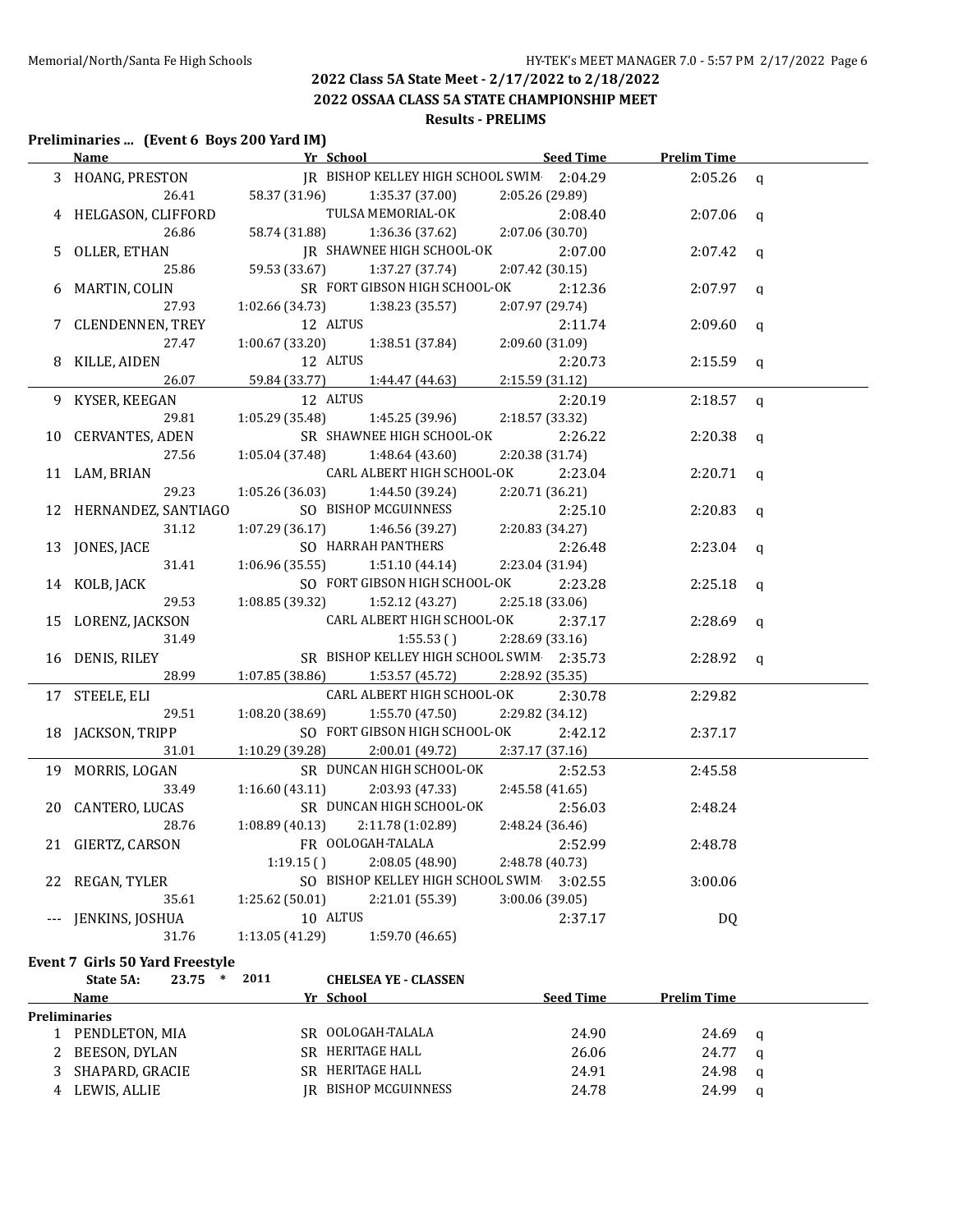**2022 OSSAA CLASS 5A STATE CHAMPIONSHIP MEET**

## **Results - PRELIMS**

#### **Preliminaries ... (Event 7 Girls 50 Yard Freestyle)**

|       | Name                     |     | Yr School                      | <b>Seed Time</b> | <b>Prelim Time</b> |   |
|-------|--------------------------|-----|--------------------------------|------------------|--------------------|---|
| 5.    | RYLEIGH, WELLS           |     | FR ADAIR                       | 25.33            | 25.58              | q |
| 6     | <b>HOYT, REGAN</b>       | IR  | BISHOP KELLEY HIGH SCHOOL SWIM | 26.18            | 26.54              | a |
|       | PRICE, SHELBIE           |     | CARL ALBERT HIGH SCHOOL-OK     | 27.38            | 27.48              | a |
| 8     | GLOVER, GABY             |     | SR DUNCAN HIGH SCHOOL-OK       | 27.88            | 27.53              | a |
| 9     | BOTTIN, YLONA            |     | JR OOLOGAH-TALALA              | 26.68            | 27.86              | a |
| 10    | GAVULA, LILIANNA         | SR  | <b>BISHOP MCGUINNESS</b>       | 28.67            | 28.01              | a |
| 11    | BABB, ABBY               | SR. | OKLAHOMA CHRISTIAN SCHOOL      | 28.67            | 28.02              | a |
| 12    | HEIN, KALYSTA            | FR. | HARRAH PANTHERS                | 26.52            | 28.09              | a |
| $*13$ | STIERS, ASHLI            |     | CARL ALBERT HIGH SCHOOL-OK     | 28.32            | 28.13              | a |
| $*13$ | DJIOTO, CHELSEA          | IR  | OKLAHOMA CHRISTIAN SCHOOL      | 28.74            | 28.13              | a |
| 15    | TONEY, BRYLEE            |     | CARL ALBERT HIGH SCHOOL-OK     | 27.92            | 28.39              | q |
| 16    | <b>JONES, BROOKLYN</b>   |     | CARL ALBERT HIGH SCHOOL-OK     | 29.25            | 28.44              | a |
| 17    | MUNSON, ASHLAN           | IR  | BISHOP KELLEY HIGH SCHOOL SWIM | 28.77            | 28.65              |   |
| 18    | <b>BONDS, NEELY</b>      | 09  | ALTUS                          | 28.77            | 28.72              |   |
| 19    | ZALVALZA, KATHY          | SO. | GUYMON HIGH SCHOOL             | 28.86            | 29.65              |   |
| $*20$ | ROUSE, ADDISON           | FR  | FORT GIBSON HIGH SCHOOL-OK     | 29.86            | 29.69              |   |
| $*20$ | KUZNIAR, EMMA            | IR  | <b>HARRAH PANTHERS</b>         | 29.55            | 29.69              |   |
| 22    | MILLER, JAYLAN           | SR  | BYNG HIGH SCHOOL-OK            | 29.16            | 29.71              |   |
| 23    | <b>GOODMAN, WHITNEY</b>  | FR. | HERITAGE HALL                  | 30.03            | 29.91              |   |
| 24    | <b>CHRISTIAN, KENZIE</b> | SO. | COLLINSVILLE                   | 29.53            | 30.22              |   |
|       |                          |     |                                |                  |                    |   |

#### **Event 8 Boys 50 Yard Freestyle**

|     | $20.78$ *<br>State 5A:   | 2/17/2018 | PATRICK CALLAHAN                  |                  | <b>Bishop Kelley</b> |              |
|-----|--------------------------|-----------|-----------------------------------|------------------|----------------------|--------------|
|     | <b>Name</b>              |           | Yr School                         | <b>Seed Time</b> | <b>Prelim Time</b>   |              |
|     | <b>Preliminaries</b>     |           |                                   |                  |                      |              |
|     | 1 WILSON, IAN            |           | SR BISHOP KELLEY HIGH SCHOOL SWIM | 22.51            | 22.18                | q            |
| 2   | FROHNAPFEL, COGAN        | SR.       | BISHOP KELLEY HIGH SCHOOL SWIM    | 22.49            | 22.46                | a            |
| 3   | MUSSMAN, THOMAS          |           | SR GUYMON HIGH SCHOOL             | 22.44            | 22.77                | q            |
| 4   | DAVOULT, GAGE            | IR        | MARLOW                            | 23.36            | 23.18                | a            |
| 5   | WILLIAMSON, MALACHI      |           | OKLAHOMA CHRISTIAN SCHOOL         | 24.81            | 23.97                | q            |
| 6   | <b>BANKS, LUKE</b>       |           | <b>IR MARLOW</b>                  | 24.36            | 24.12                | $\mathbf{q}$ |
|     | BALES, JACKSON           |           | CARL ALBERT HIGH SCHOOL-OK        | 24.17            | 24.17                | q            |
| 8   | MERWIN, MACKOBE          |           | SR GUYMON HIGH SCHOOL             | 24.82            | 24.21                | a            |
| 9   | GILLIAM, MICHAEL         |           | CARL ALBERT HIGH SCHOOL-OK        | 24.44            | 24.28                | $\mathbf{q}$ |
| 10  | HARDY, ZACH              |           | SR FORT GIBSON HIGH SCHOOL-OK     | 24.30            | 24.31                | a            |
| 11  | BERG, PATRICK            | <b>FR</b> | BISHOP KELLEY HIGH SCHOOL SWIM    | 24.38            | 24.56                | a            |
| 12  | WEHMEYER, BRYCE          | 12        | <b>ALTUS</b>                      | 25.12            | 24.59                | a            |
| 13  | LONG, TUCKER             |           | SR LONE GROVE HIGH SCHOOL         | 24.58            | 24.71                | a            |
| 14  | COOK, COLTON             | SO.       | OKLAHOMA CHRISTIAN SCHOOL         | 25.37            | 25.00                | q            |
| 15  | <b>CLENDENNEN, KADEN</b> | 09        | <b>ALTUS</b>                      | 25.89            | 25.19                | a            |
| 16  | BUNNAG, MAX              |           | IR BISHOP MCGUINNESS              | 25.37            | 25.35                | a            |
| 17  | DUNCAN, TODD             |           | 11 ALTUS                          | 26.21            | 25.46                |              |
| 18  | SCHOEFFLER, NICHOLAS     | IR-       | <b>BISHOP MCGUINNESS</b>          | 25.36            | 26.07                |              |
| 19  | LANGBEHN, BRADEN         |           | JR OOLOGAH-TALALA                 | 26.02            | 26.18                |              |
| 20  | CROWL, LIAM              |           | CHICKASHA HIGH SCHOOL-OK          | 26.34            | 26.59                |              |
| --- | WATTS, BEN               |           | SR FORT GIBSON HIGH SCHOOL-OK     | 25.14            | DQ.                  |              |
| --- | LOCKE, AIDEN             | IR        | DUNCAN HIGH SCHOOL-OK             | 24.00            | NS                   |              |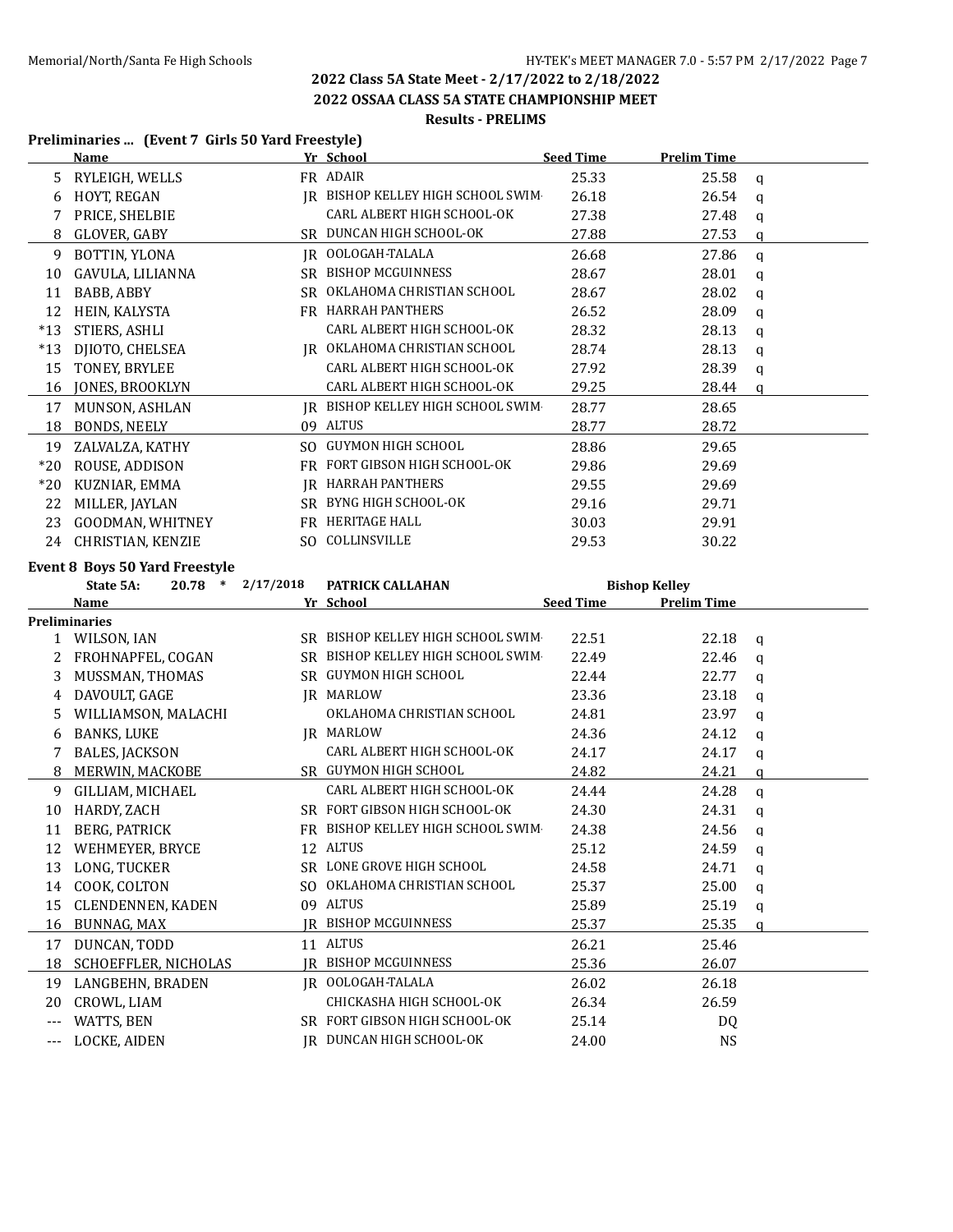#### **2022 Class 5A State Meet - 2/17/2022 to 2/18/2022 2022 OSSAA CLASS 5A STATE CHAMPIONSHIP MEET**

## **Results - PRELIMS**

#### **Event 9 Girls 100 Yard Butterfly**

|    | State 5A:              | 55.22 * 2/17/2018 | <b>DEWI BLOSE-STILLWATER</b>      |                  | <b>Stillwater</b>  |              |
|----|------------------------|-------------------|-----------------------------------|------------------|--------------------|--------------|
|    | Name                   |                   | Yr School                         | <b>Seed Time</b> | <b>Prelim Time</b> |              |
|    | <b>Preliminaries</b>   |                   |                                   |                  |                    |              |
|    | 1 LEWIS, MACY          |                   | SO BISHOP MCGUINNESS              | 57.35            | 57.01              | $\alpha$     |
|    | 27.00                  | 57.01 (30.01)     |                                   |                  |                    |              |
|    | 2 LEADER, ASHLEY       |                   | SR NEWCASTLE HIGH SCHOOL-OK       | 59.77            | 59.67              | q            |
|    | 27.31                  | 59.67 (32.36)     |                                   |                  |                    |              |
| 3  | COOK, TAYLOR           |                   | FR INOLA                          | 1:01.96          | 1:01.70            | q            |
|    | 28.92                  | 1:01.70 (32.78)   |                                   |                  |                    |              |
|    | 4 SIMPSON, GRACYN      |                   | FR SHAWNEE HIGH SCHOOL-OK         | 1:02.09          | 1:02.92            | q            |
|    | 29.19                  | 1:02.92 (33.73)   |                                   |                  |                    |              |
| 5. | WELLS, ABBY            |                   | FR WESLYAN CHRISTIAN-OK           | 1:11.95          | 1:09.91            | q            |
|    | 31.92                  | 1:09.91 (37.99)   |                                   |                  |                    |              |
| 6  | <b>SCOTT, LEXIE</b>    |                   | 11 ALTUS                          | 1:10.62          | 1:10.39            | q            |
|    | 32.42                  | 1:10.39 (37.97)   |                                   |                  |                    |              |
|    | 7 ANDREWS, ALLISON     |                   | SR BISHOP KELLEY HIGH SCHOOL SWIM | 1:13.02          | 1:10.78            | q            |
|    | 33.39                  | 1:10.78 (37.39)   |                                   |                  |                    |              |
| 8  | TINKLE, MCKAYLA        |                   | JR SHAWNEE HIGH SCHOOL-OK         | 1:10.01          | 1:10.88            | q            |
|    | 32.59                  | 1:10.88 (38.29)   |                                   |                  |                    |              |
|    | 9 WAKE, KENDRA         |                   | <b>IR OOLOGAH-TALALA</b>          | 1:14.33          | 1:11.38            | $\mathbf q$  |
|    | 10 COLBERT, PHOEBE     |                   | IR FORT GIBSON HIGH SCHOOL-OK     | 1:12.90          | 1:11.73            | $\mathbf{q}$ |
|    | 31.92                  | 1:11.73(39.81)    |                                   |                  |                    |              |
|    | 11 TIMMONS, CLARA      |                   | SO SHAWNEE HIGH SCHOOL-OK         | 1:10.07          | 1:12.26            | q            |
|    | 32.21                  | 1:12.26 (40.05)   |                                   |                  |                    |              |
|    | 12 GLOVER, GABY        |                   | SR DUNCAN HIGH SCHOOL-OK          | 1:15.26          | 1:12.52            | q            |
|    | 32.95                  | 1:12.52 (39.57)   |                                   |                  |                    |              |
|    | 13 FARMER, KAYCIE      |                   | JR FORT GIBSON HIGH SCHOOL-OK     | 1:14.49          | 1:12.73            | q            |
|    | 32.92                  | 1:12.73 (39.81)   |                                   |                  |                    |              |
|    | 14 DJIOTO, CHELSEA     |                   | IR OKLAHOMA CHRISTIAN SCHOOL      | 1:15.71          | 1:15.93            | q            |
|    | 34.92                  | 1:15.93(41.01)    |                                   |                  |                    |              |
|    | 15 FIORITTO, ASHLEY    |                   | 09 ALTUS                          | 1:18.80          | 1:18.99            | q            |
|    | 36.66                  | 1:18.99 (42.33)   |                                   |                  |                    |              |
|    | 16 STIERS, ASHLI       |                   | CARL ALBERT HIGH SCHOOL-OK        | 1:14.44          | 1:20.22            | a            |
|    | 17 VANDERPOOL, VIVIAN  |                   | SR ELGIN HIGH SCHOOL-OK           | 1:20.18          | 1:20.28            |              |
|    | 36.01                  | 1:20.28 (44.27)   |                                   |                  |                    |              |
|    | 18 JOHNS, MAECI        |                   | SR HARRAH PANTHERS                | 1:23.44          | 1:22.11            |              |
|    | 36.17                  | 1:22.11 (45.94)   |                                   |                  |                    |              |
|    | 19 WIDENER, ELISE      |                   | CARL ALBERT HIGH SCHOOL-OK        | 1:26.62          | 1:23.36            |              |
|    | 37.55                  | 1:23.36 (45.81)   |                                   |                  |                    |              |
|    | 20 SUMMERS, KYLIE      |                   | CARL ALBERT HIGH SCHOOL-OK        | 1:25.36          | 1:25.07            |              |
|    | 38.44                  | 1:25.07 (46.63)   |                                   |                  |                    |              |
| 21 | CHASTAIN, BRIDGETT     |                   | FR HARRAH PANTHERS                | 1:32.20          | 1:30.46            |              |
|    | 42.31                  | 1:30.46 (48.15)   |                                   |                  |                    |              |
| 22 | <b>BOU ALWAN, NOUR</b> |                   | SR MACARTHUR HIGH SCHOOL-OK       | 1:30.96          | 1:31.63            |              |
|    | 40.97                  | 1:31.63 (50.66)   |                                   |                  |                    |              |
| 23 | CRANFORD, EMMALILY     |                   | SO HARRAH PANTHERS                | 1:43.47          | 1:37.22            |              |
|    | 24 WOOD, SYDNEY        |                   | SR DUNCAN HIGH SCHOOL-OK          | 1:35.55          | 1:38.70            |              |
|    | 45.39                  | 1:38.70 (53.31)   |                                   |                  |                    |              |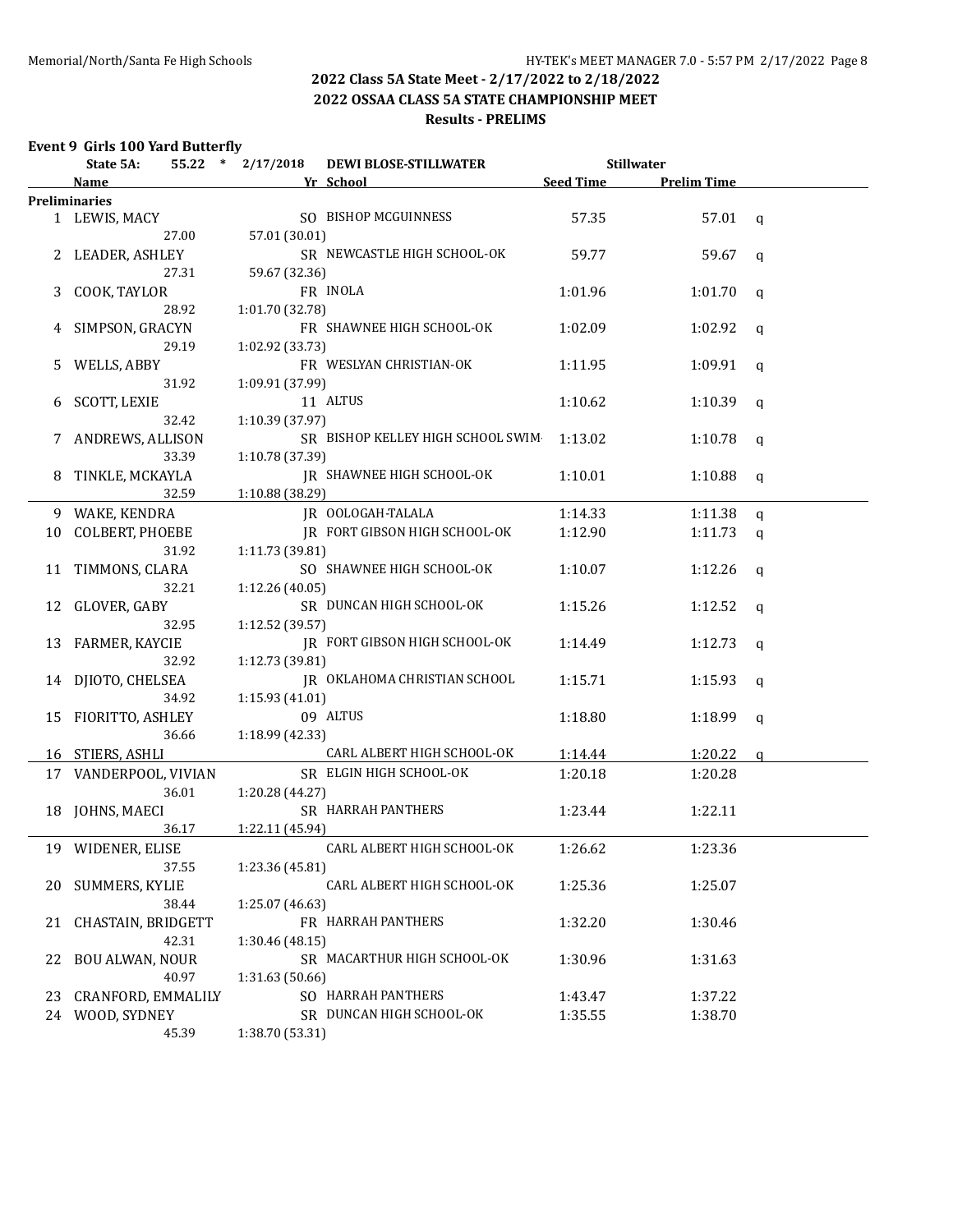**2022 OSSAA CLASS 5A STATE CHAMPIONSHIP MEET**

## **Results - PRELIMS**

### **Event 10 Boys 100 Yard Butterfly**

|    | State 5A:            |       | $50.64$ * 2/17/2018 | PATRICK CALLAN-BISHOP KELLEY      | <b>Kelley</b> |                    |             |  |
|----|----------------------|-------|---------------------|-----------------------------------|---------------|--------------------|-------------|--|
|    | Name                 |       |                     | Yr School                         | Seed Time     | <b>Prelim Time</b> |             |  |
|    | <b>Preliminaries</b> |       |                     |                                   |               |                    |             |  |
|    | 1 BAIN, CANYON       |       |                     | 12 ALTUS                          | 54.03         | 53.06              | q           |  |
|    |                      | 24.56 | 53.06 (28.50)       |                                   |               |                    |             |  |
|    | 2 CONRAD, SAM        |       |                     | FR WESLYAN CHRISTIAN-OK           | 55.82         | 54.80              | q           |  |
|    |                      | 25.76 | 54.80 (29.04)       |                                   |               |                    |             |  |
|    | 3 LASSITER, KEEGAN   |       |                     | SO MOUNT ST MARY                  | 54.25         | 55.24              | q           |  |
|    |                      | 26.59 | 55.24 (28.65)       |                                   |               |                    |             |  |
|    | 4 OLLER, ETHAN       |       |                     | IR SHAWNEE HIGH SCHOOL-OK         | 56.43         | 55.39              | q           |  |
|    |                      | 26.64 | 55.39 (28.75)       |                                   |               |                    |             |  |
| 5. | HOANG, PRESTON       |       |                     | IR BISHOP KELLEY HIGH SCHOOL SWIM | 56.08         | 55.56              | q           |  |
|    |                      | 25.27 | 55.56 (30.29)       |                                   |               |                    |             |  |
| 6  | KILLE, AIDEN         |       |                     | 12 ALTUS                          | 58.63         | 57.48              | q           |  |
|    |                      | 26.68 | 57.48 (30.80)       |                                   |               |                    |             |  |
| 7  | DAVOULT, GAGE        |       |                     | JR MARLOW                         | 59.60         | 58.64              | q           |  |
|    |                      | 27.47 | 58.64 (31.17)       |                                   |               |                    |             |  |
| 8  | TASH, VINCENT        |       |                     | JR SHAWNEE HIGH SCHOOL-OK         | 58.91         | 59.15              | q           |  |
|    |                      | 27.69 | 59.15 (31.46)       |                                   |               |                    |             |  |
|    | 9 HERNANDEZ, DAVID   |       |                     | SR BISHOP MCGUINNESS              | 1:00.83       | 59.79              | $\mathbf q$ |  |
|    |                      | 26.41 | 59.79 (33.38)       |                                   |               |                    |             |  |
|    | 10 HAMON, GUNNER     |       |                     | 11 ALTUS                          | 1:00.11       | 1:00.22            | q           |  |
|    |                      | 26.45 | 1:00.22 (33.77)     |                                   |               |                    |             |  |
|    | 11 CLOWER, MATT      |       |                     | IR BISHOP KELLEY HIGH SCHOOL SWIM | 1:05.88       | 1:00.80            | q           |  |
|    |                      | 28.48 | 1:00.80 (32.32)     |                                   |               |                    |             |  |
|    | 12 PHILBECK, JACOB   |       |                     | JR BISHOP KELLEY HIGH SCHOOL SWIM | 1:05.41       | 1:00.95            | q           |  |
|    |                      | 28.64 | 1:00.95 (32.31)     |                                   |               |                    |             |  |
|    | 13 CERVANTES, ADEN   |       |                     | SR SHAWNEE HIGH SCHOOL-OK         | 1:02.11       | 1:01.95            | q           |  |
|    |                      | 29.41 | 1:01.95 (32.54)     |                                   |               |                    |             |  |
|    | 14 NGUYEN, JAMES     |       |                     | SO BISHOP MCGUINNESS              | 1:03.24       | 1:03.26            | q           |  |
|    |                      | 29.23 | 1:03.26 (34.03)     |                                   |               |                    |             |  |
|    | 15 MASSAD, BRODEY    |       |                     | SO FORT GIBSON HIGH SCHOOL-OK     | 1:02.96       | 1:03.31            | q           |  |
|    |                      | 28.55 | 1:03.31 (34.76)     |                                   |               |                    |             |  |
|    | 16 BALES, JACKSON    |       |                     | CARL ALBERT HIGH SCHOOL-OK        | 1:05.78       | 1:04.77            | q           |  |
|    |                      | 29.52 | 1:04.77 (35.25)     |                                   |               |                    |             |  |
|    | 17 STRICKLAND, KALE  |       |                     | 12 ALTUS                          | 1:05.86       | 1:05.06            |             |  |
|    |                      | 29.76 | 1:05.06 (35.30)     |                                   |               |                    |             |  |
|    | 18 POWELL, JACK      |       |                     | FR HARDING CHARTER PREP           | 1:04.95       | 1:05.41            |             |  |
|    |                      | 30.94 | 1:05.41 (34.47)     |                                   |               |                    |             |  |
|    |                      |       |                     | SR DUNCAN HIGH SCHOOL-OK          |               | 1:06.22            |             |  |
|    | 19 CANTERO, LUCAS    |       |                     |                                   | 1:03.85       |                    |             |  |
|    |                      | 30.25 | 1:06.22 (35.97)     | CARL ALBERT HIGH SCHOOL-OK        |               |                    |             |  |
| 20 | STEELE, ELI          |       |                     |                                   | 1:04.98       | 1:06.54            |             |  |
|    |                      | 29.76 | 1:06.54 (36.78)     | CARL ALBERT HIGH SCHOOL-OK        |               |                    |             |  |
| 21 | LORENZ, JACKSON      |       |                     |                                   | 1:10.03       | 1:09.85            |             |  |
|    |                      | 32.14 | 1:09.85 (37.71)     |                                   |               |                    |             |  |
| 22 | CARR, GAVIN          |       |                     | FR BYNG HIGH SCHOOL-OK            | 1:10.22       | 1:11.93            |             |  |
|    |                      | 32.22 | 1:11.93 (39.71)     |                                   |               |                    |             |  |
| 23 | KAGAN, JEREMIAH      |       |                     | JR PLAINVIEW HIGH SCHOOL          | 1:12.83       | 1:16.41            |             |  |
|    |                      | 40.03 | 1:16.41 (36.38)     |                                   |               |                    |             |  |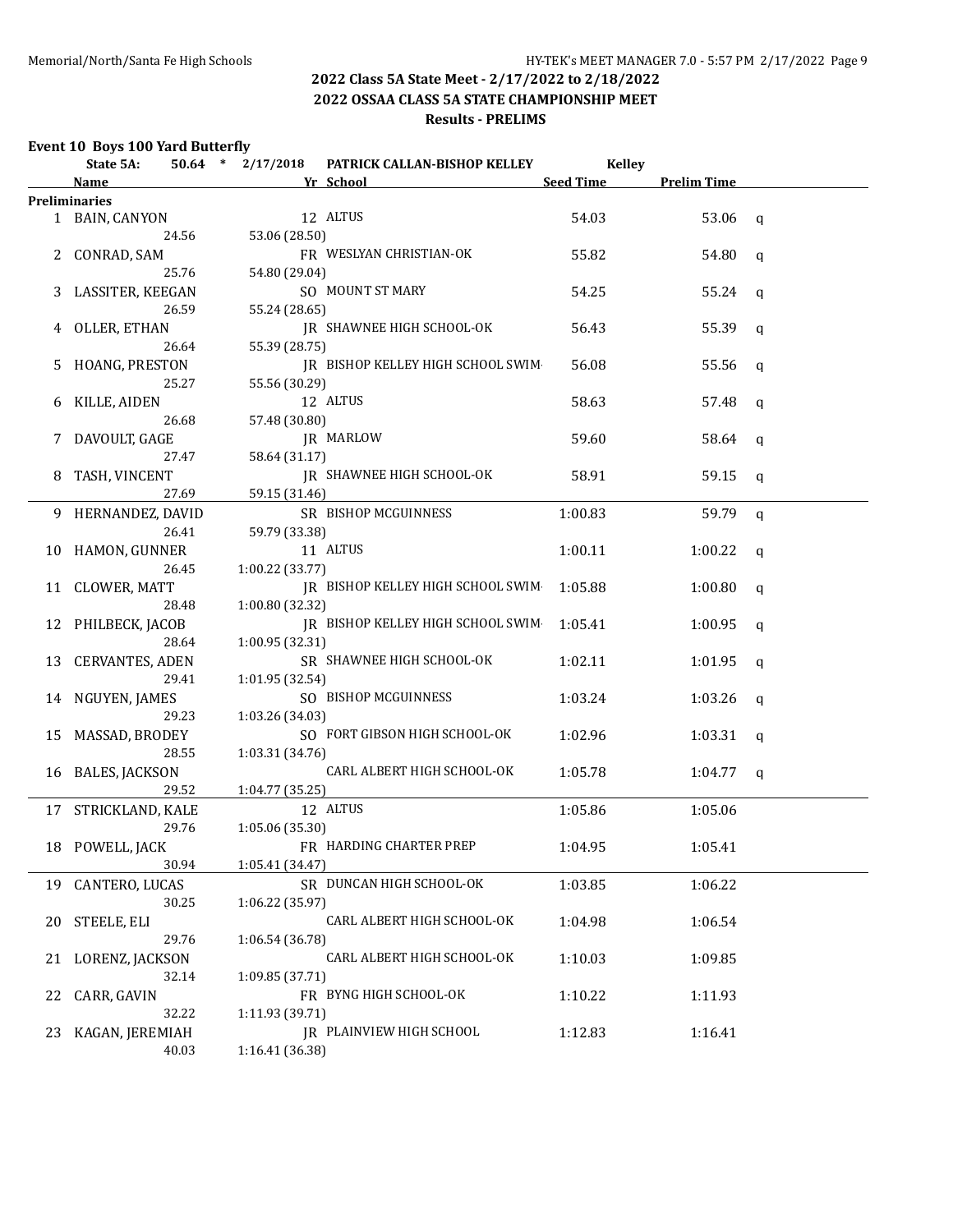## **2022 Class 5A State Meet - 2/17/2022 to 2/18/2022 2022 OSSAA CLASS 5A STATE CHAMPIONSHIP MEET**

## **Results - PRELIMS**

# **Event 11 Girls 100 Yard Freestyle<br>State 54: 51.47 \* 2010**

|    | State 5A:                                | 51.47 * 2010    | <b>CHELSEA YE - CLASSEN</b>                                                                                                                                                                                                         |         |                       |              |
|----|------------------------------------------|-----------------|-------------------------------------------------------------------------------------------------------------------------------------------------------------------------------------------------------------------------------------|---------|-----------------------|--------------|
|    | <b>Name</b>                              |                 | <b>Example 2018 School</b> Service School Service School Service School Service School Service School Service School Service School Service School Service School Service School Service School Service School Service School Servi |         | Seed Time Prelim Time |              |
|    | <b>Preliminaries</b>                     |                 |                                                                                                                                                                                                                                     |         |                       |              |
|    | 1 BEESON, DYLAN                          |                 | SR HERITAGE HALL                                                                                                                                                                                                                    | 59.06   | 54.27 q               |              |
|    | 26.16                                    | 54.27 (28.11)   |                                                                                                                                                                                                                                     |         |                       |              |
|    | 2 CRANE, SAMANTHA                        |                 | FR CASCIA HALL PREPARATORY SCHOOL                                                                                                                                                                                                   | 54.60   | 54.47 q               |              |
|    | 26.53                                    | 54.47 (27.94)   |                                                                                                                                                                                                                                     |         |                       |              |
|    | 3 PENDLETON, MIA                         |                 | SR OOLOGAH-TALALA                                                                                                                                                                                                                   | 54.85   | 55.31 $q$             |              |
|    | 26.32                                    | 55.31 (28.99)   |                                                                                                                                                                                                                                     |         |                       |              |
|    | 4 LEWIS, ALLIE                           |                 | JR BISHOP MCGUINNESS                                                                                                                                                                                                                | 54.34   | 55.38 $q$             |              |
|    | 26.27                                    | 55.38 (29.11)   |                                                                                                                                                                                                                                     |         |                       |              |
| 5  | SNOOKS, ABBEY                            |                 | CARL ALBERT HIGH SCHOOL-OK                                                                                                                                                                                                          | 58.60   | 58.26                 | $\mathbf{q}$ |
|    | 28.27                                    | 58.26 (29.99)   |                                                                                                                                                                                                                                     |         |                       |              |
|    | 6 SIMPSON, GRACYN                        |                 | FR SHAWNEE HIGH SCHOOL-OK                                                                                                                                                                                                           | 59.99   | 58.37                 | q            |
|    | 27.67                                    | 58.37 (30.70)   |                                                                                                                                                                                                                                     |         |                       |              |
|    | 7 RAMSEY, ANSLEY                         |                 | SO OOLOGAH-TALALA                                                                                                                                                                                                                   | 1:00.52 | 58.77 q               |              |
|    | 28.54                                    | 58.77 (30.23)   |                                                                                                                                                                                                                                     |         |                       |              |
|    | 8 SIMMONS, KAITLYN                       |                 | SO HARDING CHARTER PREP                                                                                                                                                                                                             | 1:01.79 | $1:02.17$ q           |              |
|    | 29.52                                    | 1:02.17 (32.65) |                                                                                                                                                                                                                                     |         |                       |              |
|    | 9 PRICE, SHELBIE                         |                 | CARL ALBERT HIGH SCHOOL-OK                                                                                                                                                                                                          | 1:01.87 | 1:02.36 q             |              |
|    | 29.40                                    | 1:02.36 (32.96) |                                                                                                                                                                                                                                     |         |                       |              |
|    | 10 BONDS, NEELY                          |                 | 09 ALTUS                                                                                                                                                                                                                            | 1:05.34 | $1:03.01$ q           |              |
|    | 30.37                                    | 1:03.01 (32.64) |                                                                                                                                                                                                                                     |         |                       |              |
|    | 11 JONES, BROOKLYN                       |                 | CARL ALBERT HIGH SCHOOL-OK                                                                                                                                                                                                          | 1:05.59 | $1:03.38$ q           |              |
|    | 30.36                                    | 1:03.38(33.02)  |                                                                                                                                                                                                                                     |         |                       |              |
|    | 12 BLONIEN, NATALIE                      |                 | 10 ALTUS                                                                                                                                                                                                                            | 1:01.97 | $1:03.41$ q           |              |
|    | 30.05                                    | 1:03.41 (33.36) |                                                                                                                                                                                                                                     |         |                       |              |
|    | 13 TONEY, BRYLEE                         |                 | CARL ALBERT HIGH SCHOOL-OK                                                                                                                                                                                                          | 1:03.48 | 1:03.91 $q$           |              |
|    | 30.46                                    | 1:03.91(33.45)  |                                                                                                                                                                                                                                     |         |                       |              |
|    | 14 HEIN, KALYSTA                         |                 | FR HARRAH PANTHERS                                                                                                                                                                                                                  | 1:02.48 | 1:04.04 $q$           |              |
|    | 30.05                                    | 1:04.04(33.99)  |                                                                                                                                                                                                                                     |         |                       |              |
|    | 15 BABB, ABBY                            |                 | SR OKLAHOMA CHRISTIAN SCHOOL                                                                                                                                                                                                        | 1:04.14 | $1:04.11$ q           |              |
|    | 30.10                                    | 1:04.11 (34.01) |                                                                                                                                                                                                                                     |         |                       |              |
|    | 16 FRENCH, ANNA                          |                 | SR FORT GIBSON HIGH SCHOOL-OK                                                                                                                                                                                                       | 1:06.93 | $1:05.58$ q           |              |
|    | 31.02                                    | 1:05.58(34.56)  |                                                                                                                                                                                                                                     |         |                       |              |
|    | 17 GOODMAN, WHITNEY                      |                 | FR HERITAGE HALL                                                                                                                                                                                                                    | 1:06.07 | 1:05.62               |              |
|    | 31.46                                    | 1:05.62(34.16)  |                                                                                                                                                                                                                                     |         |                       |              |
|    | 18 GAVULA, LILIANNA SR BISHOP MCGUINNESS |                 |                                                                                                                                                                                                                                     | 1:05.93 | 1:05.82               |              |
|    | 31.44                                    | 1:05.82 (34.38) |                                                                                                                                                                                                                                     |         |                       |              |
| 19 | WHITE, ASPEN                             |                 | FR FORT GIBSON HIGH SCHOOL-OK                                                                                                                                                                                                       | 1:06.25 | 1:06.14               |              |
|    | 31.32                                    | 1:06.14(34.82)  |                                                                                                                                                                                                                                     |         |                       |              |
| 20 | ZIMMERMAN, BELLA                         |                 | IR BISHOP KELLEY HIGH SCHOOL SWIM                                                                                                                                                                                                   | 1:06.33 | 1:06.40               |              |
| 21 | ZALVALZA, KATHY                          |                 | SO GUYMON HIGH SCHOOL                                                                                                                                                                                                               | 1:06.26 | 1:07.20               |              |
|    | 31.52                                    | 1:07.20 (35.68) |                                                                                                                                                                                                                                     |         |                       |              |
| 22 | PATTERSON, JORDAN                        |                 | SR DUNCAN HIGH SCHOOL-OK                                                                                                                                                                                                            | 1:06.36 | 1:08.13               |              |
|    | 32.08                                    | 1:08.13(36.05)  |                                                                                                                                                                                                                                     |         |                       |              |
| 23 | DETERMAN, JACKLYNN                       |                 | JR HARRAH PANTHERS                                                                                                                                                                                                                  | 1:06.78 | 1:08.27               |              |
|    | 32.98                                    | 1:08.27 (35.29) |                                                                                                                                                                                                                                     |         |                       |              |
| 24 | ROUSE, ADDISON                           |                 | FR FORT GIBSON HIGH SCHOOL-OK                                                                                                                                                                                                       | 1:07.55 | 1:09.30               |              |
|    | 31.95                                    | 1:09.30 (37.35) |                                                                                                                                                                                                                                     |         |                       |              |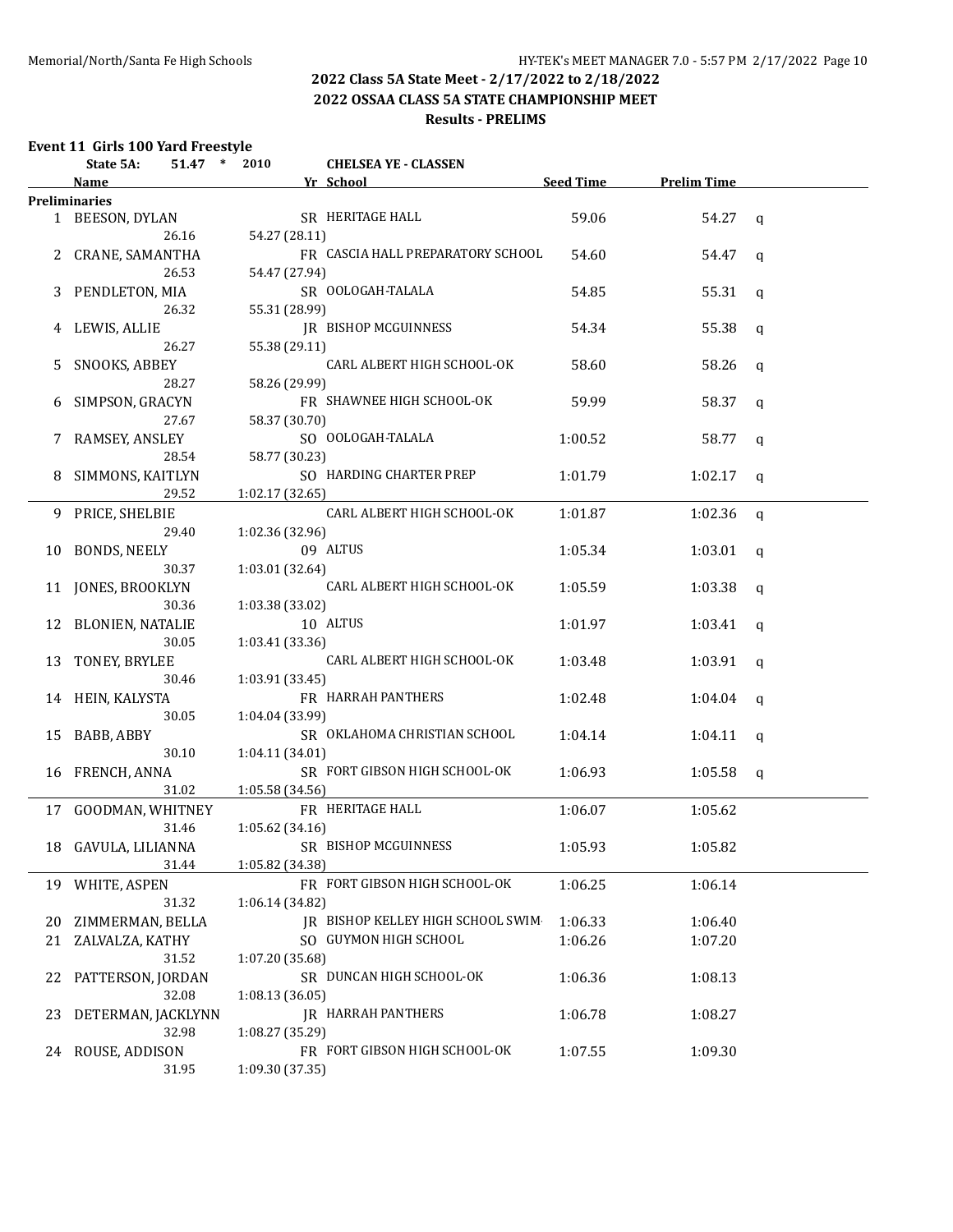#### **2022 Class 5A State Meet - 2/17/2022 to 2/18/2022 2022 OSSAA CLASS 5A STATE CHAMPIONSHIP MEET**

## **Results - PRELIMS**

#### **Event 12 Boys 100 Yard Freestyle**

|    | State 5A:               | 44.32 * 2/17/2018 | PATRICK CALLAN-BISHOP KELLEY      | <b>Kelley</b>    |                    |              |
|----|-------------------------|-------------------|-----------------------------------|------------------|--------------------|--------------|
|    | <b>Name</b>             |                   | Yr School                         | <b>Seed Time</b> | <b>Prelim Time</b> |              |
|    | Preliminaries           |                   |                                   |                  |                    |              |
|    | 1 ROSS, DALTON          |                   | SR FORT GIBSON HIGH SCHOOL-OK     | 49.43            | 49.29              | q            |
|    | 23.36                   | 49.29 (25.93)     |                                   |                  |                    |              |
|    | 2 WILSON, IAN           |                   | SR BISHOP KELLEY HIGH SCHOOL SWIM | 50.66            | 50.37              | q            |
|    | 24.32                   | 50.37 (26.05)     |                                   |                  |                    |              |
| 3  | MUSSMAN, THOMAS         |                   | SR GUYMON HIGH SCHOOL             | 50.13            | 51.34              | q            |
|    | 24.45                   | 51.34 (26.89)     |                                   |                  |                    |              |
|    | 4 SOCHA, GEORGE         |                   | 11 ALTUS                          | 52.96            | 52.83              | $\mathsf{q}$ |
|    | 25.19                   | 52.83 (27.64)     |                                   |                  |                    |              |
| 5  | MOAD, JACOB             |                   | <b>IR BISHOP MCGUINNESS</b>       | 52.80            | 53.28              | q            |
|    | 25.52                   | 53.28 (27.76)     |                                   |                  |                    |              |
| 6  | GOMEZ, GAGE             |                   | SO GUYMON HIGH SCHOOL             | 55.45            | 54.70              | q            |
|    | 25.84                   | 54.70 (28.86)     |                                   |                  |                    |              |
|    | 7 TASH, VINCENT         |                   | JR SHAWNEE HIGH SCHOOL-OK         | 54.32            | 54.74              | q            |
|    | 26.11                   | 54.74 (28.63)     |                                   |                  |                    |              |
|    | 8 GILLIAM, MICHAEL      |                   | CARL ALBERT HIGH SCHOOL-OK        | 55.63            | 55.43              | q            |
|    | 25.72                   | 55.43 (29.71)     |                                   |                  |                    |              |
|    | 9 DUNCAN, NICK          |                   | 12 ALTUS                          | 55.14            | 55.47              | q            |
|    | 26.61                   | 55.47 (28.86)     |                                   |                  |                    |              |
|    | 10 BERG, PATRICK        |                   | FR BISHOP KELLEY HIGH SCHOOL SWIM | 56.31            | 55.61              | q            |
|    | 26.25                   | 55.61 (29.36)     |                                   |                  |                    |              |
|    | 11 WATTS, BEN           |                   | SR FORT GIBSON HIGH SCHOOL-OK     | 55.78            | 55.65              | q            |
|    | 26.20                   | 55.65 (29.45)     |                                   |                  |                    |              |
|    | 12 HARDY, ZACH          |                   | SR FORT GIBSON HIGH SCHOOL-OK     | 55.09            | 56.27              | q            |
|    | 25.57                   | 56.27 (30.70)     |                                   |                  |                    |              |
|    | 13 JENKINS, JOSHUA      |                   | 10 ALTUS                          | 58.07            | 56.59              | q            |
|    | 27.21                   | 56.59 (29.38)     |                                   |                  |                    |              |
|    | 14 WILLIAMSON, MALACHI  |                   | OKLAHOMA CHRISTIAN SCHOOL         | 59.12            | 57.02              | q            |
|    | 26.43                   | 57.02 (30.59)     |                                   |                  |                    |              |
|    | 15 DUNCAN, TODD         |                   | 11 ALTUS                          | 59.37            | 57.15              | $\mathsf{q}$ |
|    | 27.61                   | 57.15 (29.54)     |                                   |                  |                    |              |
|    | 16 SCHOEFFLER, NICHOLAS |                   | <b>IR BISHOP MCGUINNESS</b>       | 58.09            | 57.22              | q            |
|    | 27.31                   | 57.22 (29.91)     |                                   |                  |                    |              |
|    | 17 POLLOCK, ASA         |                   | SO DUNCAN HIGH SCHOOL-OK          | 58.07            | 57.48              |              |
|    | 27.34                   | 57.48 (30.14)     |                                   |                  |                    |              |
|    | 18 RAMIREZ, OWEN        |                   | CARL ALBERT HIGH SCHOOL-OK        | 56.78            | 57.57              |              |
|    | 26.65                   | 57.57 (30.92)     |                                   |                  |                    |              |
|    | 19 HERNANDEZ, DAVID     |                   | SR BISHOP MCGUINNESS              | 56.73            | 57.94              |              |
|    | 26.75                   | 57.94 (31.19)     |                                   |                  |                    |              |
| 20 | FORD, TONY              |                   | SR ELGIN HIGH SCHOOL-OK           | 58.20            | 59.49              |              |
|    | 28.66                   |                   |                                   |                  |                    |              |
| 21 |                         | 59.49 (30.83)     | CHICKASHA HIGH SCHOOL-OK          | 1:00.06          | 59.94              |              |
|    | CROWL, LIAM<br>30.04    | 59.94 (29.90)     |                                   |                  |                    |              |
| 22 |                         |                   | SO GUYMON HIGH SCHOOL             | 59.73            | 1:00.16            |              |
|    | MILLER, JAXON<br>28.19  | 1:00.16 (31.97)   |                                   |                  |                    |              |
|    |                         |                   |                                   |                  |                    |              |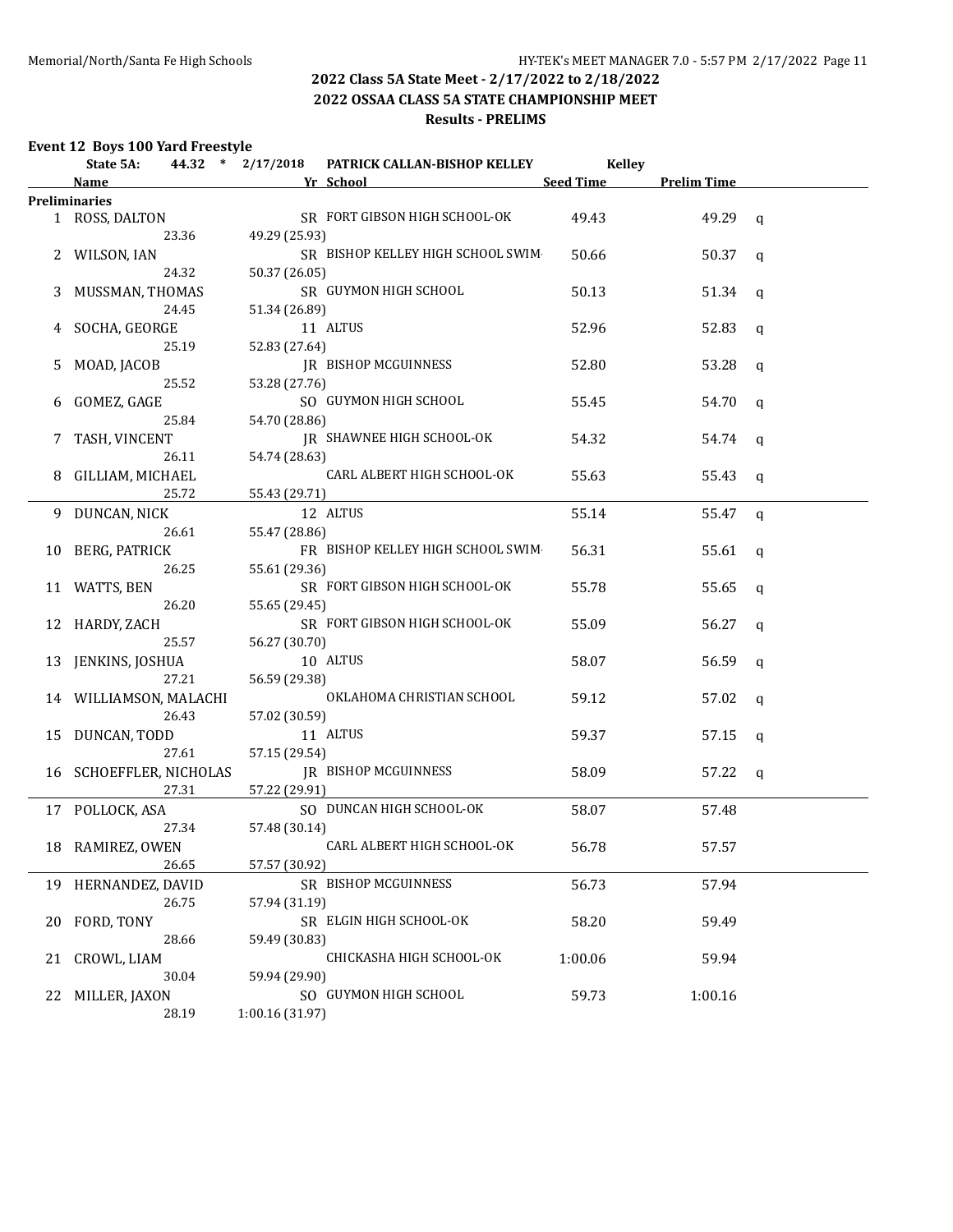**2022 OSSAA CLASS 5A STATE CHAMPIONSHIP MEET**

## **Results - PRELIMS**

#### **Event 13 Girls 500 Yard Freestyle**

|    | State 5A:<br>$5:05.29$ * | 2014            | <b>JESSI HILDEBRAND -NEWCASTLE</b> |                  |                    |   |
|----|--------------------------|-----------------|------------------------------------|------------------|--------------------|---|
|    | Name                     |                 | Yr School                          | <b>Seed Time</b> | <b>Prelim Time</b> |   |
|    | <b>Preliminaries</b>     |                 |                                    |                  |                    |   |
|    | 1 WHITBECK, VICTORIA     |                 | <b>JR BISHOP MCGUINNESS</b>        | 5:32.66          | 5:25.82            | q |
|    | 28.28                    | 59.71 (31.43)   | 1:32.13 (32.42)                    | 2:04.93 (32.80)  |                    |   |
|    | 2:37.90 (32.97)          | 3:11.36 (33.46) | 3:45.04 (33.68)                    | 4:18.80 (33.76)  |                    |   |
|    | 4:52.64 (33.84)          | 5:25.82 (33.18) |                                    |                  |                    |   |
|    | 2 ALLEMEIER, KYLIE       |                 | 12 ALTUS                           | 5:27.63          | 5:28.90            | q |
|    | 29.48                    | 1:01.84 (32.36) | 1:35.03 (33.19)                    | 2:08.39 (33.36)  |                    |   |
|    | 2:41.76 (33.37)          | 3:15.69 (33.93) | 3:49.55 (33.86)                    | 4:23.06 (33.51)  |                    |   |
|    | 4:56.32 (33.26)          | 5:28.90 (32.58) |                                    |                  |                    |   |
|    | 3 LANE, ALEX             |                 | SO BISHOP KELLEY HIGH SCHOOL SWIM  | 5:34.97          | 5:29.83            | q |
|    | 28.65                    | 1:00.47 (31.82) | 1:33.66 (33.19)                    | 2:06.58 (32.92)  |                    |   |
|    | 2:40.30 (33.72)          | 3:14.04 (33.74) | 3:47.95 (33.91)                    | 4:22.46 (34.51)  |                    |   |
|    | 4:57.18 (34.72)          | 5:29.83 (32.65) |                                    |                  |                    |   |
| 4  | BROWN, SYDNEY            |                 | <b>JR MOUNT ST MARY</b>            | 5:45.39          | 5:39.60            | q |
|    | 31.01                    | 1:04.19 (33.18) | 1:38.14 (33.95)                    | 2:12.43 (34.29)  |                    |   |
|    | 2:47.09 (34.66)          | 3:21.74 (34.65) | 3:56.60 (34.86)                    | 4:31.25 (34.65)  |                    |   |
|    | 5:05.84 (34.59)          | 5:39.60 (33.76) |                                    |                  |                    |   |
| 5. | PACKARD, GABRIELLE       |                 | <b>IR METRO CHRISTIAN</b>          | 5:53.81          | 5:48.27            | q |
|    | 30.69                    | 1:04.41 (33.72) | 1:39.69 (35.28)                    | 2:15.36 (35.67)  |                    |   |
|    | 2:50.84 (35.48)          | 3:26.50 (35.66) | 4:02.68 (36.18)                    | 4:38.00 (35.32)  |                    |   |
|    | 5:13.71 (35.71)          | 5:48.27 (34.56) |                                    |                  |                    |   |
| 6  | TIMMONS, CLARA           |                 | SO SHAWNEE HIGH SCHOOL-OK          | 5:57.32          | $5:59.19$ q        |   |
|    | 32.40                    | 1:07.56 (35.16) | 1:43.52 (35.96)                    | 2:19.61 (36.09)  |                    |   |
|    | 2:55.82 (36.21)          | 3:32.79 (36.97) | 4:09.64 (36.85)                    | 4:46.51 (36.87)  |                    |   |
|    | 5:23.68 (37.17)          | 5:59.19 (35.51) |                                    |                  |                    |   |
| 7  | SIMMONS, KAITLYN         |                 | SO HARDING CHARTER PREP            | 6:10.56          | $6:07.24$ q        |   |
|    | 31.92                    | 1:07.75 (35.83) | 1:45.08 (37.33)                    | 2:23.09 (38.01)  |                    |   |
|    | 3:00.91 (37.82)          | 3:38.40 (37.49) | 4:15.99 (37.59)                    | 4:54.10 (38.11)  |                    |   |
|    | 5:31.67 (37.57)          | 6:07.24 (35.57) |                                    |                  |                    |   |
| 8  | OLLER, EMMA              |                 | SO SHAWNEE HIGH SCHOOL-OK          | 6:10.97          | $6:08.98$ q        |   |
|    | 32.22                    | 1:07.30 (35.08) | 1:43.68 (36.38)                    | 2:21.02 (37.34)  |                    |   |
|    | 2:59.02 (38.00)          | 3:36.34 (37.32) | 4:14.35 (38.01)                    | 4:53.31 (38.96)  |                    |   |
|    | 5:31.77 (38.46)          |                 |                                    |                  |                    |   |
|    |                          | 6:08.98 (37.21) |                                    |                  |                    |   |
| 9  | EL AMOUDI, LAUREN        |                 | JR GUYMON HIGH SCHOOL              | 6:31.96          | 6:22.79            | q |
|    | 33.83                    | 1:10.72 (36.89) | 1:49.43 (38.71)                    | 2:28.52 (39.09)  |                    |   |
|    | 3:08.30 (39.78)          | 3:48.09 (39.79) | 4:28.05 (39.96)                    | 5:07.16 (39.11)  |                    |   |
|    | 5:46.15 (38.99)          | 6:22.79 (36.64) |                                    |                  |                    |   |
|    | 10 STACH, KASSIE         |                 | SO FORT GIBSON HIGH SCHOOL-OK      | 6:36.15          | 6:32.85            | q |
|    | 34.70                    | 1:13.34 (38.64) | 1:52.86 (39.52)                    | 2:32.31 (39.45)  |                    |   |
|    | 3:12.46 (40.15)          | 3:52.44 (39.98) | 4:32.99 (40.55)                    | 5:13.91 (40.92)  |                    |   |
|    | 5:54.17 (40.26)          | 6:32.85(38.68)  |                                    |                  |                    |   |
| 11 | WARREN, MORGAN           |                 | JR MARLOW                          | 6:40.45          | 6:39.56 $q$        |   |
|    | 33.56                    | 1:13.34 (39.78) | 1:55.08(41.74)                     | 2:36.36 (41.28)  |                    |   |
|    | 3:16.89 (40.53)          | 3:58.31 (41.42) | 4:41.15 (42.84)                    | 5:22.75 (41.60)  |                    |   |
|    | 6:02.82 (40.07)          | 6:39.56 (36.74) |                                    |                  |                    |   |
| 12 | COLBERT, PHOEBE          |                 | JR FORT GIBSON HIGH SCHOOL-OK      | 6:36.41          | $6:41.32$ q        |   |
|    | 34.93                    | 1:14.58 (39.65) | 1:55.31 (40.73)                    | 2:36.12 (40.81)  |                    |   |
|    | 3:17.41 (41.29)          | 3:58.64 (41.23) | 4:40.30 (41.66)                    | 5:22.19 (41.89)  |                    |   |
|    | 6:02.49 (40.30)          | 6:41.32 (38.83) |                                    |                  |                    |   |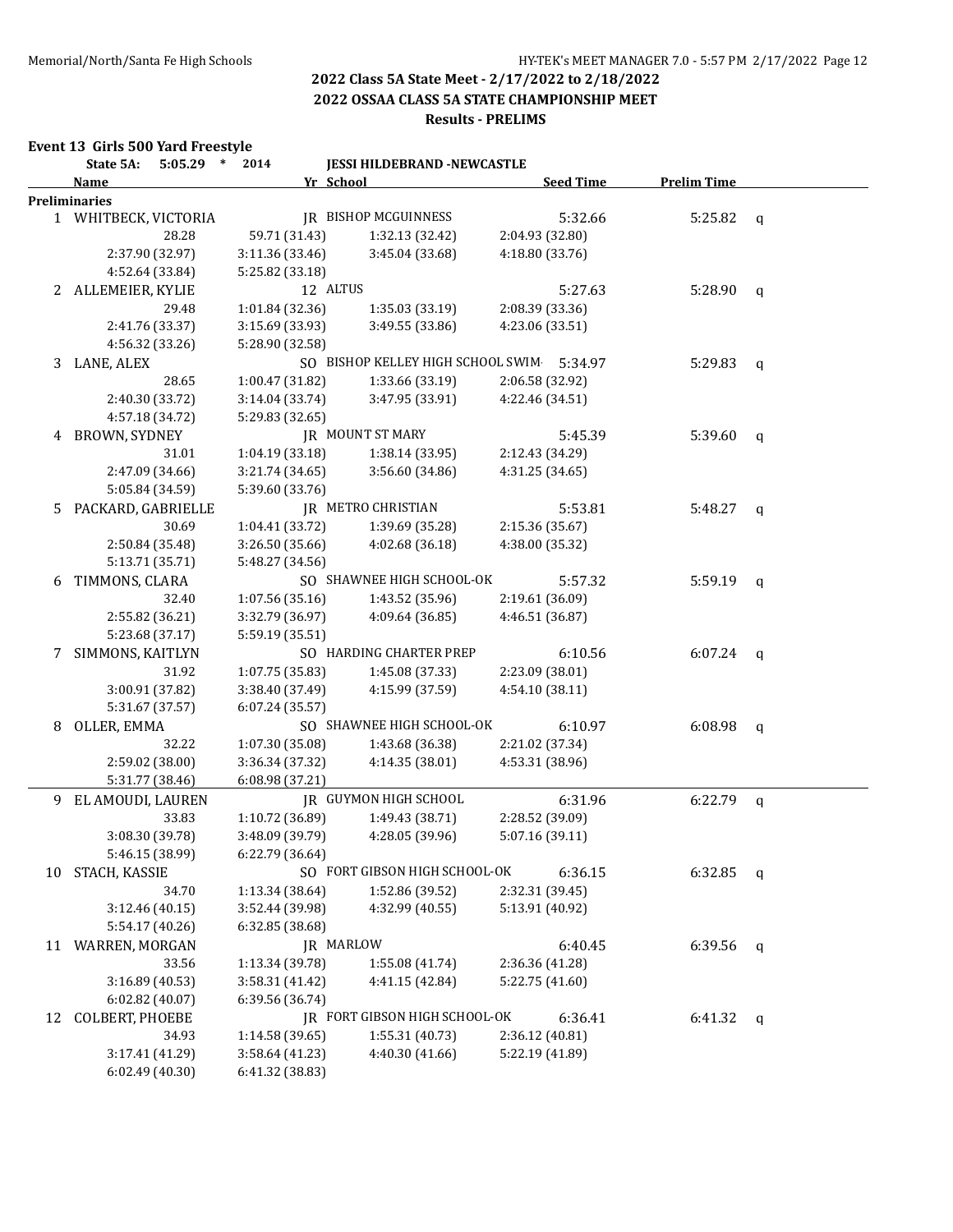**2022 OSSAA CLASS 5A STATE CHAMPIONSHIP MEET**

#### **Results - PRELIMS**

#### **Preliminaries ... (Event 13 Girls 500 Yard Freestyle)**

|    | <u>Name</u>             | Yr School       |                                           |                 | <b>Seed Time</b> | <b>Prelim Time</b> |              |
|----|-------------------------|-----------------|-------------------------------------------|-----------------|------------------|--------------------|--------------|
|    | 13 FORD, AVA            |                 | SO BISHOP KELLEY HIGH SCHOOL SWIM 6:58.92 |                 |                  | 6:51.14            | $\mathbf q$  |
|    | 36.95                   | 1:17.75 (40.80) |                                           |                 | $2:40.82$ ()     |                    |              |
|    | 3:22.45 (41.63)         | 4:04.92 (42.47) | 4:47.27 (42.35)                           | 5:30.15 (42.88) |                  |                    |              |
|    | 6:12.03 (41.88)         | 6:51.14(39.11)  |                                           |                 |                  |                    |              |
|    | 14 HOWARD, BRYLEE       |                 | SO HARRAH PANTHERS                        |                 | 7:00.18          | 6:55.84            | $\mathbf{q}$ |
|    | 36.42                   | 1:16.90 (40.48) | 1:59.06 (42.16)                           | 2:41.91 (42.85) |                  |                    |              |
|    | 3:24.39 (42.48)         | 4:07.26 (42.87) | 4:49.80 (42.54)                           | 5:32.41 (42.61) |                  |                    |              |
|    | 6:15.09 (42.68)         | 6:55.84(40.75)  |                                           |                 |                  |                    |              |
|    | 15 HIATT, ALINA         | 12 ALTUS        |                                           |                 | 7:04.61          | 6:56.60            | q            |
|    | 34.70                   | 1:15.46 (40.76) | 1:57.31 (41.85)                           | 2:39.04 (41.73) |                  |                    |              |
|    | 3:21.84 (42.80)         | 4:05.80 (43.96) | 4:50.08 (44.28)                           | 5:33.26 (43.18) |                  |                    |              |
|    | 6:15.94 (42.68)         | 6:56.60 (40.66) |                                           |                 |                  |                    |              |
|    | 16 STRICKLAND, HARLEIGH |                 | SO MACARTHUR HIGH SCHOOL-OK               |                 | 7:10.64          | 7:01.00            | q            |
|    | 35.26                   | 1:14.44 (39.18) | 1:56.66 (42.22)                           | 2:40.04 (43.38) |                  |                    |              |
|    | 3:23.99 (43.95)         | 4:07.66 (43.67) | 4:51.93 (44.27)                           | 5:36.01 (44.08) |                  |                    |              |
|    | 6:20.34 (44.33)         | 7:01.00 (40.66) |                                           |                 |                  |                    |              |
|    | 17 JOHNS, MAECI         |                 | SR HARRAH PANTHERS                        |                 | 7:05.12          | 7:04.90            |              |
|    | 35.59                   | 1:14.87 (39.28) | 1:55.73(40.86)                            | 2:38.18 (42.45) |                  |                    |              |
|    | 3:21.48 (43.30)         | 4:06.55(45.07)  | 4:50.87 (44.32)                           | 5:36.78 (45.91) |                  |                    |              |
|    | 6:21.54 (44.76)         | 7:04.90 (43.36) |                                           |                 |                  |                    |              |
|    | 18 CHARRON, TAYLOR      |                 | CARL ALBERT HIGH SCHOOL-OK                |                 | 7:07.93          | 7:05.57            |              |
|    | 36.70                   | 1:18.38 (41.68) | 2:01.67 (43.29)                           | 2:45.21 (43.54) |                  |                    |              |
|    | 3:29.27 (44.06)         | 4:13.57 (44.30) | 4:58.55 (44.98)                           | 5:43.56 (45.01) |                  |                    |              |
|    | 6:28.04 (44.48)         | 7:05.57 (37.53) |                                           |                 |                  |                    |              |
|    | 19 BLACKWELL, JOURNEY   |                 | CARL ALBERT HIGH SCHOOL-OK                |                 | 7:23.99          | 7:05.60            |              |
|    | 36.02                   | 1:18.16 (42.14) | 2:01.69 (43.53)                           | 2:46.51 (44.82) |                  |                    |              |
|    | 3:30.55 (44.04)         | 4:14.66 (44.11) | 4:58.45 (43.79)                           | 5:41.45 (43.00) |                  |                    |              |
|    | 6:24.85 (43.40)         | 7:05.60 (40.75) |                                           |                 |                  |                    |              |
|    | 20 RYAN, KIWI           |                 | JR OOLOGAH-TALALA                         |                 | 7:30.73          | 7:09.55            |              |
|    | 36.23                   | 1:16.19 (39.96) | 1:59.65 (43.46)                           | 2:43.68 (44.03) |                  |                    |              |
|    | 3:26.29 (42.61)         | 4:10.49 (44.20) | 4:56.27 (45.78)                           | 5:41.49 (45.22) |                  |                    |              |
|    | 6:27.93 (46.44)         | 7:09.55 (41.62) |                                           |                 |                  |                    |              |
|    | 21 BROCK, BLAIR         |                 | SR SHAWNEE HIGH SCHOOL-OK                 |                 | 7:22.42          | 7:13.74            |              |
|    | 35.65                   | 1:16.04 (40.39) | 1:59.06 (43.02)                           | 2:43.04 (43.98) |                  |                    |              |
|    | 3:28.01 (44.97)         | 4:14.13 (46.12) | 5:00.05 (45.92)                           | 5:46.74 (46.69) |                  |                    |              |
|    | 6:31.80 (45.06)         | 7:13.74 (41.94) |                                           |                 |                  |                    |              |
|    | 22 JOHNSON, TATUM       |                 | CARL ALBERT HIGH SCHOOL-OK                |                 | 7:22.58          | 7:18.09            |              |
|    | 35.32                   | 1:15.55 (40.23) | 1:58.26 (42.71)                           | 2:42.26 (44.00) |                  |                    |              |
|    | 3:26.72 (44.46)         | 4:12.50 (45.78) | 4:58.89 (46.39)                           | 5:46.77 (47.88) |                  |                    |              |
|    | 6:33.30 (46.53)         | 7:18.09 (44.79) |                                           |                 |                  |                    |              |
| 23 | DURBIN, CARLEE          |                 | FR HARRAH PANTHERS                        |                 | 7:21.52          | 7:31.05            |              |
|    | 38.15                   | 1:20.68 (42.53) | 2:06.80 (46.12)                           | 2:54.81 (48.01) |                  |                    |              |
|    | 3:43.05 (48.24)         | 4:30.91 (47.86) | 5:18.42(47.51)                            | 6:04.60 (46.18) |                  |                    |              |
|    | 7:31.05 (1:26.45)       |                 |                                           |                 |                  |                    |              |

#### **Event 14 Boys 500 Yard Freestyle**

| State 5A:            | $4:37.74$ *     | 2/21/2020       | <b>JACK CALLAN</b> |                  | <b>BISHOP KELLEY</b> |   |  |
|----------------------|-----------------|-----------------|--------------------|------------------|----------------------|---|--|
| Name                 |                 |                 | Yr School          | <b>Seed Time</b> | <b>Prelim Time</b>   |   |  |
| <b>Preliminaries</b> |                 |                 |                    |                  |                      |   |  |
| SCHENK, WILLIAM      |                 |                 | SO HOLLAND HALL    | 5:06.89          | 5:03.95              | a |  |
|                      | 26.48           | 55.30 (28.82)   | 1:25.47(30.17)     | 1:56.32(30.85)   |                      |   |  |
|                      | 2:27.09 (30.77) | 2:58.33 (31.24) | 3:30.03(31.70)     | 4:01.84(31.81)   |                      |   |  |
|                      | 4:33.76 (31.92) | 5:03.95(30.19)  |                    |                  |                      |   |  |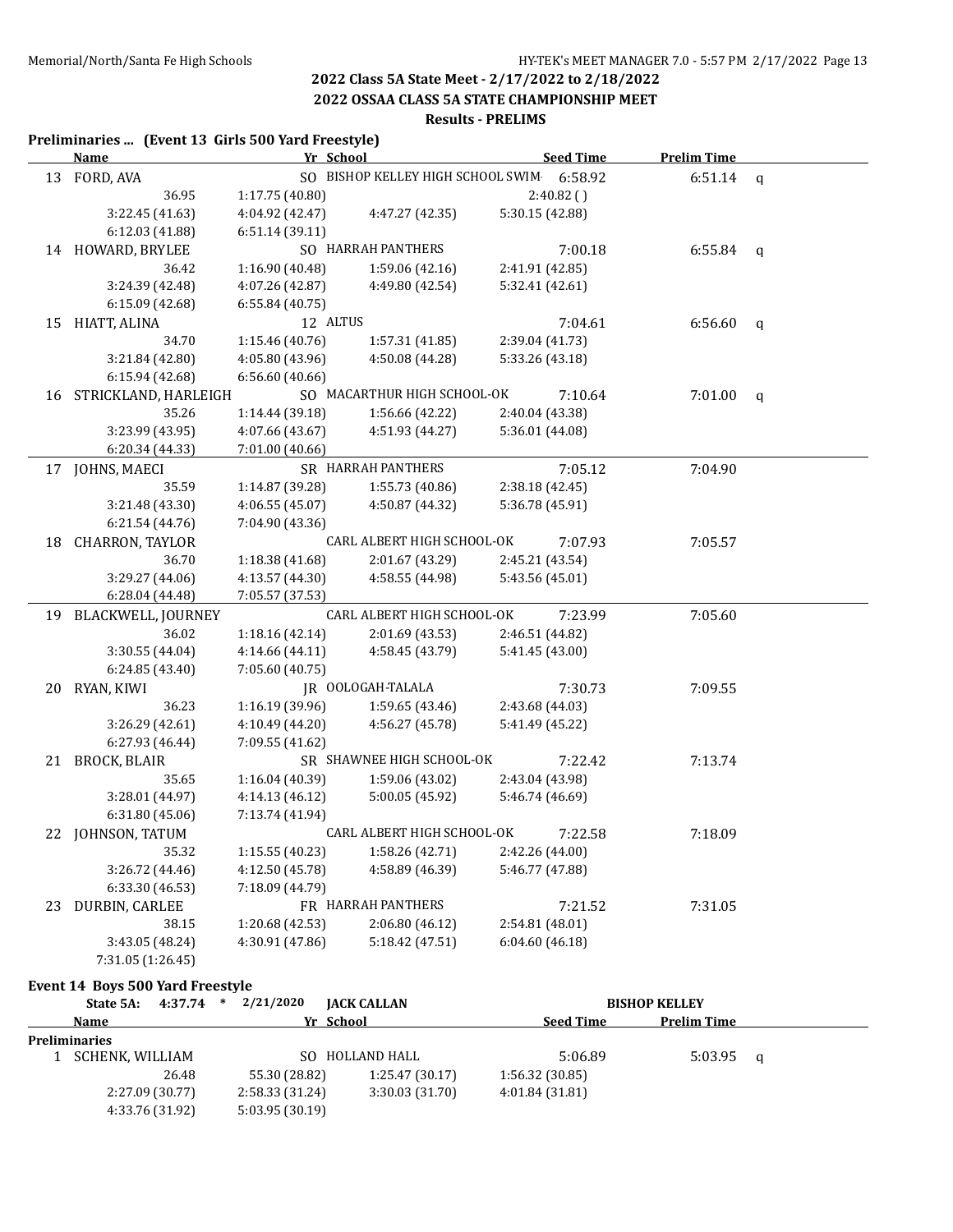**2022 OSSAA CLASS 5A STATE CHAMPIONSHIP MEET**

#### **Results - PRELIMS**

#### **Preliminaries ... (Event 14 Boys 500 Yard Freestyle)**

|    | <b>Name</b>               | Yr School                         |                                    | <b>Seed Time</b>                   | <b>Prelim Time</b> |              |
|----|---------------------------|-----------------------------------|------------------------------------|------------------------------------|--------------------|--------------|
|    | 2 LEE, THURMAN            |                                   | <b>IR SHAWNEE HIGH SCHOOL-OK</b>   | 5:14.52                            | 5:08.64            | $\mathbf q$  |
|    | 26.85                     | 57.32 (30.47)                     | 1:28.25 (30.93)                    | 1:59.67 (31.42)                    |                    |              |
|    | 2:31.55 (31.88)           | 3:03.22 (31.67)                   | 3:34.97 (31.75)                    | 4:07.67 (32.70)                    |                    |              |
|    | 4:39.86 (32.19)           | 5:08.64 (28.78)                   |                                    |                                    |                    |              |
| 3  | TERRELL, KARSTEN          |                                   | JR MARLOW                          | 5:21.94                            | 5:18.31            | q            |
|    | 26.80                     | 56.87 (30.07)                     | 1:28.31 (31.44)                    | 2:01.46 (33.15)                    |                    |              |
|    | 2:34.07 (32.61)           | 3:06.78 (32.71)                   | 3:40.58 (33.80)                    | 4:13.59 (33.01)                    |                    |              |
|    | 4:46.47 (32.88)           | 5:18.31 (31.84)                   |                                    |                                    |                    |              |
|    | 4 CLENDENNEN, TREY        | 12 ALTUS                          |                                    | 5:32.81                            | 5:18.68            | $\mathbf{q}$ |
|    | 27.49                     | 58.19 (30.70)                     | 1:29.56 (31.37)                    | 2:02.21 (32.65)                    |                    |              |
|    | 2:35.37 (33.16)           | 3:08.48 (33.11)                   | 3:42.13 (33.65)                    | 4:15.66 (33.53)                    |                    |              |
|    | 4:48.02 (32.36)           | 5:18.68 (30.66)                   |                                    |                                    |                    |              |
| 5  | HARMS, JOSHUA             | 09 ALTUS                          |                                    | 5:26.80                            | 5:25.22            | $\mathbf{q}$ |
|    | 28.49                     | 59.55 (31.06)                     | 1:31.69 (32.14)                    | 2:04.61 (32.92)                    |                    |              |
|    | 2:37.84 (33.23)           | 3:11.60(33.76)                    | 3:45.55 (33.95)                    | 4:19.64 (34.09)                    |                    |              |
|    | 4:53.89 (34.25)           | 5:25.22 (31.33)                   |                                    |                                    |                    |              |
| 6  | DEAL, ZANE                |                                   | FR WESLYAN CHRISTIAN-OK            | 5:30.96                            | 5:25.94            | $\mathbf{q}$ |
|    | 28.49                     | 58.86 (30.37)                     | 1:30.52 (31.66)                    | 2:02.90 (32.38)                    |                    |              |
|    | 2:36.15(33.25)            | 3:09.58 (33.43)                   | 3:43.60 (34.02)                    | 4:18.28 (34.68)                    |                    |              |
|    | 4:52.67 (34.39)           | 5:25.94 (33.27)                   |                                    |                                    |                    |              |
| 7  | MASSAD, BRODEY            |                                   | SO FORT GIBSON HIGH SCHOOL-OK      | 5:35.37                            | 5:29.68            | q            |
|    | 28.90                     | 1:00.40(31.50)                    | 1:33.45 (33.05)                    | 2:07.37 (33.92)                    |                    |              |
|    | 2:41.86 (34.49)           | 3:15.60 (33.74)                   | 3:49.42 (33.82)                    | 4:23.49 (34.07)                    |                    |              |
|    | 4:57.20 (33.71)           | 5:29.68 (32.48)                   |                                    |                                    |                    |              |
| 8  | PHILLIPS, COOPER<br>30.20 |                                   | FR PLAINVIEW HIGH SCHOOL           | 5:46.02                            | 5:37.53            | q            |
|    | 2:45.66 (34.58)           | 1:03.35(33.15)<br>3:20.01 (34.35) | 1:36.99 (33.64)<br>3:54.83 (34.82) | 2:11.08 (34.09)<br>4:29.31 (34.48) |                    |              |
|    | 5:03.94 (34.63)           | 5:37.53 (33.59)                   |                                    |                                    |                    |              |
|    | 9 FINCH, LUKE             | 12 ALTUS                          |                                    | 5:49.67                            | 5:39.56            | q            |
|    | 29.66                     | 1:02.59 (32.93)                   | 1:36.36 (33.77)                    | 2:10.56 (34.20)                    |                    |              |
|    |                           | 3:19.50()                         | 3:55.12 (35.62)                    | 4:30.52 (35.40)                    |                    |              |
|    | 5:05.50 (34.98)           | 5:39.56 (34.06)                   |                                    |                                    |                    |              |
| 10 | ELLIOTT, TUCK             | 11 ALTUS                          |                                    | 5:41.37                            | 5:39.70            | q            |
|    | 29.78                     | 1:02.66 (32.88)                   | 1:36.01 (33.35)                    | 2:10.34 (34.33)                    |                    |              |
|    | 2:45.83 (35.49)           | 3:20.75 (34.92)                   | 3:56.42 (35.67)                    | 4:31.85 (35.43)                    |                    |              |
|    | 5:06.73 (34.88)           | 5:39.70 (32.97)                   |                                    |                                    |                    |              |
|    | 11 RANALLO, WILLIAM       |                                   | SO BISHOP KELLEY HIGH SCHOOL SWIM  | 5:49.84                            | 5:42.47            | q            |
|    | 29.86                     | 1:03.18 (33.32)                   | 1:37.50 (34.32)                    | 2:11.99 (34.49)                    |                    |              |
|    | 2:46.92 (34.93)           | 3:22.39 (35.47)                   | 3:57.86 (35.47)                    | 4:34.10 (36.24)                    |                    |              |
|    | 5:09.63 (35.53)           | 5:42.47 (32.84)                   |                                    |                                    |                    |              |
|    | 12 HERNANDEZ, SANTIAGO    |                                   | SO BISHOP MCGUINNESS               | 6:11.22                            | 5:45.93            | q            |
|    | 30.75                     | 1:04.48 (33.73)                   | 1:39.54 (35.06)                    | 2:14.60 (35.06)                    |                    |              |
|    | 2:50.21 (35.61)           | 3:26.88 (36.67)                   | 4:02.35 (35.47)                    | 4:37.48 (35.13)                    |                    |              |
|    | 5:12.82 (35.34)           | 5:45.93 (33.11)                   |                                    |                                    |                    |              |
| 13 | RAYMER IV, VANCE          |                                   | CARL ALBERT HIGH SCHOOL-OK         | 5:51.91                            | 5:46.45            | q            |
|    | 29.02                     | 1:02.69 (33.67)                   | 1:36.97 (34.28)                    | 2:11.59 (34.62)                    |                    |              |
|    | 2:47.53 (35.94)           | 3:23.74 (36.21)                   | 4:00.36 (36.62)                    | 4:37.61 (37.25)                    |                    |              |
|    | 5:13.76 (36.15)           | 5:46.45 (32.69)                   |                                    |                                    |                    |              |
|    | 14 POWELL, JACK           |                                   | FR HARDING CHARTER PREP            | 5:47.21                            | 5:46.56            | $\mathbf{q}$ |
|    | 31.75                     | 1:06.42 (34.67)                   | 1:42.17 (35.75)                    | 2:17.95 (35.78)                    |                    |              |
|    | 2:53.60 (35.65)           | 3:29.01 (35.41)                   | 4:03.93 (34.92)                    | 4:38.80 (34.87)                    |                    |              |
|    | 5:13.63 (34.83)           | 5:46.56 (32.93)                   |                                    |                                    |                    |              |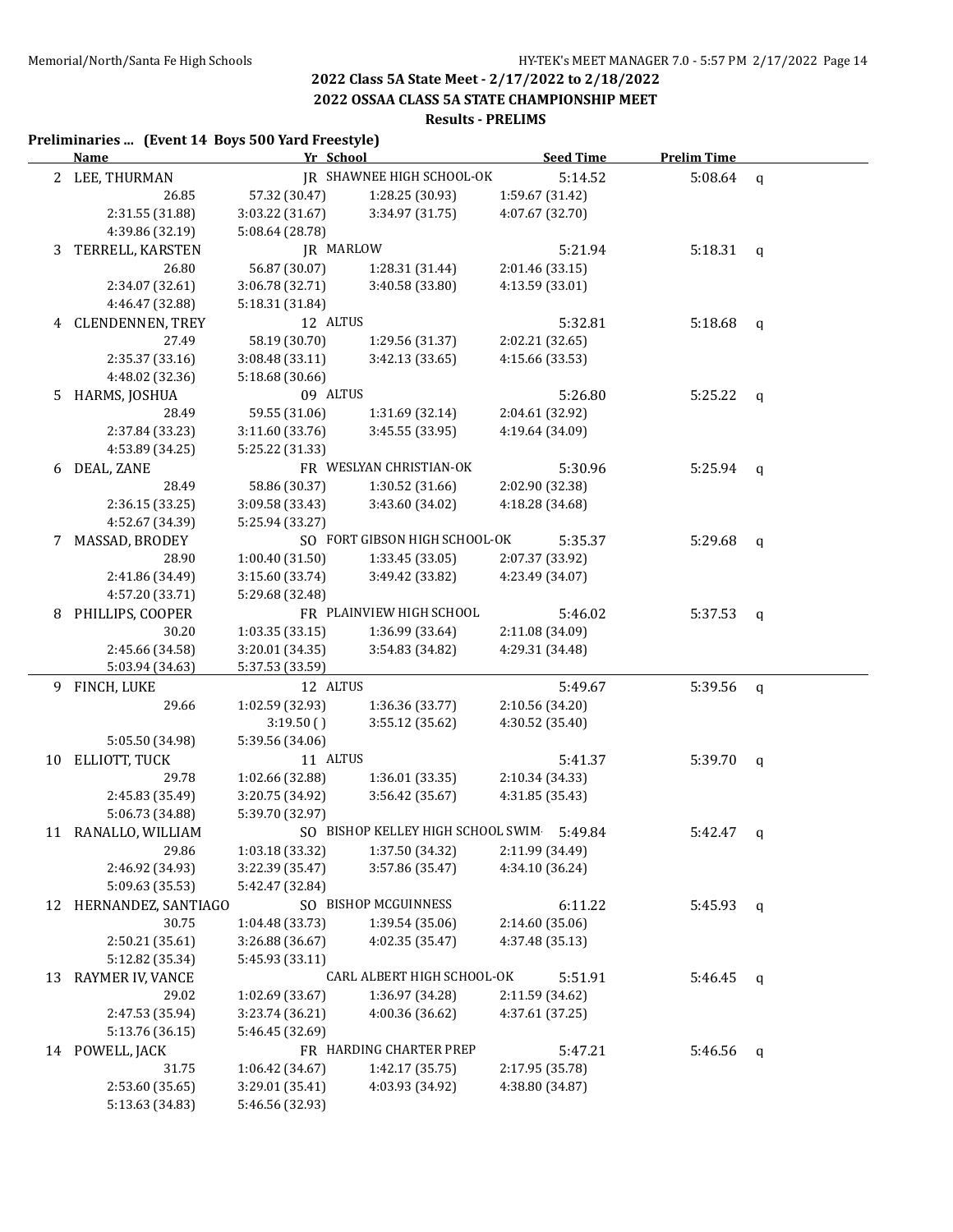**2022 OSSAA CLASS 5A STATE CHAMPIONSHIP MEET**

#### **Results - PRELIMS**

#### **Preliminaries ... (Event 14 Boys 500 Yard Freestyle) Name Yr School Seed Time Prelim Time** 15 NGUYEN, JAMES SO BISHOP MCGUINNESS 5:45.90 5:48.71 q 29.75 1:03.22 (33.47) 1:37.69 (34.47) 2:12.93 (35.24) 2:48.37 (35.44) 3:24.22 (35.85) 4:00.46 (36.24) 4:37.37 (36.91) 5:13.66 (36.29) 5:48.71 (35.05) 16 KOLB, JACK SO FORT GIBSON HIGH SCHOOL-OK 5:55.32 5:57.42 q 29.34 1:03.39 (34.05) 1:38.61 (35.22) 2:15.57 (36.96) 2:53.17 (37.60) 3:31.29 (38.12) 4:08.34 (37.05) 4:45.82 (37.48) 5:22.54 (36.72) 5:57.42 (34.88) 17 WATSON, REINES SR HARRAH PANTHERS 6:01.66 6:04.47 31.57 1:06.82 (35.25) 1:43.19 (36.37) 2:19.80 (36.61) 2:56.88 (37.08) 3:34.72 (37.84) 4:11.34 (36.62) 4:49.13 (37.79) 5:27.97 (38.84) 6:04.47 (36.50) 18 RAKESTRAW, TRAYDN SO SHAWNEE HIGH SCHOOL-OK 6:17.94 6:08.60 29.88 1:03.97 (34.09) 1:39.71 (35.74) 2:17.33 (37.62) 2:55.94 (38.61) 3:34.64 (38.70) 4:14.40 (39.76) 4:54.74 (40.34) 5:32.55 (37.81) 6:08.60 (36.05) 19 BOURBONNAIS, JOSH FR OOLOGAH-TALALA 6:36.05 6:11.86 29.22 1:04.46 (35.24) 1:40.18 (35.72) 2:17.87 (37.69) 2:57.38 (39.51) 3:36.87 (39.49) 4:16.46 (39.59) 4:56.49 (40.03) 5:36.02 (39.53) 6:11.86 (35.84) 20 DENIS, RILEY SR BISHOP KELLEY HIGH SCHOOL SWIM 6:38.23 6:18.36 30.98 1:05.73 (34.75) 1:42.84 (37.11) 2:20.43 (37.59) 2:59.15 (38.72) 3:40.26 (41.11) 4:19.45 (39.19) 5:00.16 (40.71) 5:41.59 (41.43) 6:18.36 (36.77) 21 RAMSEY, CALEB SO DUNCAN HIGH SCHOOL-OK 6:34.75 6:29.15 31.21 1:07.86 (36.65) 1:46.17 (38.31) 2:26.44 (40.27) 3:06.49 (40.05) 3:48.30 (41.81) 4:29.25 (40.95) 5:10.68 (41.43) 5:52.18 (41.50) 6:29.15 (36.97) 22 DOZIER, BRAXTON CARL ALBERT HIGH SCHOOL-OK 6:43.50 6:33.45 30.83 1:06.12 (35.29) 1:44.12 (38.00) 2:24.49 (40.37) 3:05.18 (40.69) 3:48.49 (43.31) 4:31.67 (43.18) 5:14.09 (42.42) 5:55.58 (41.49) 6:33.45 (37.87) 23 MCCLUNG, SHANE CARL ALBERT HIGH SCHOOL-OK 6:42.34 6:33.78 32.22 1:08.26 (36.04) 1:46.66 (38.40) 2:26.33 (39.67) 3:07.61 (41.28) 3:49.67 (42.06) 4:32.13 (42.46) 5:14.84 (42.71) 5:56.41 (41.57) 6:33.78 (37.37) 24 HILLMAN, HARRY FR BISHOP KELLEY HIGH SCHOOL SWIM 6:34.57 6:36.49 32.29 1:09.88 (37.59) 1:49.86 (39.98) 2:30.53 (40.67) 3:13.10 (42.57) 3:54.86 (41.76) 4:37.00 (42.14) 5:18.02 (41.02) 5:59.27 (41.25) 6:36.49 (37.22)

#### **Event 15 Girls 200 Yard Freestyle Relay**

| 1:42.42<br>State 5A:<br>* | 2/17/2018<br><b>STILLWATER</b>   | <b>Still</b>                                   |  |
|---------------------------|----------------------------------|------------------------------------------------|--|
| <b>Team</b>               | <b>Relav</b>                     | <b>Prelim Time</b><br><b>Seed Time</b>         |  |
| <b>Preliminaries</b>      |                                  |                                                |  |
| <b>BISHOP MCGUINNESS</b>  | А                                | 1:45.91<br>1:44.46<br>a                        |  |
| 1) LEWIS, MACY SO         | 2) GAVULA, LILIANNA SR           | 3) WHITBECK, VICTORIA JR<br>4) LEWIS, ALLIE JR |  |
| 24.81                     | 1:18.97 (25.92)<br>53.05 (28.24) | 1:44.46 (25.49)                                |  |
| OOLOGAH-TALALA            | A                                | 1:48.75<br>1:49.19<br>a                        |  |
| 1) RAMSEY, ANSLEY SO      | 2) WAKE, KENDRA JR               | 4) PENDLETON, MIA SR<br>3) BOTTIN, YLONA JR    |  |
| 27.83                     | 1:23.76 (26.84)<br>56.92 (29.09) | 1:49.19 (25.43)                                |  |
|                           |                                  |                                                |  |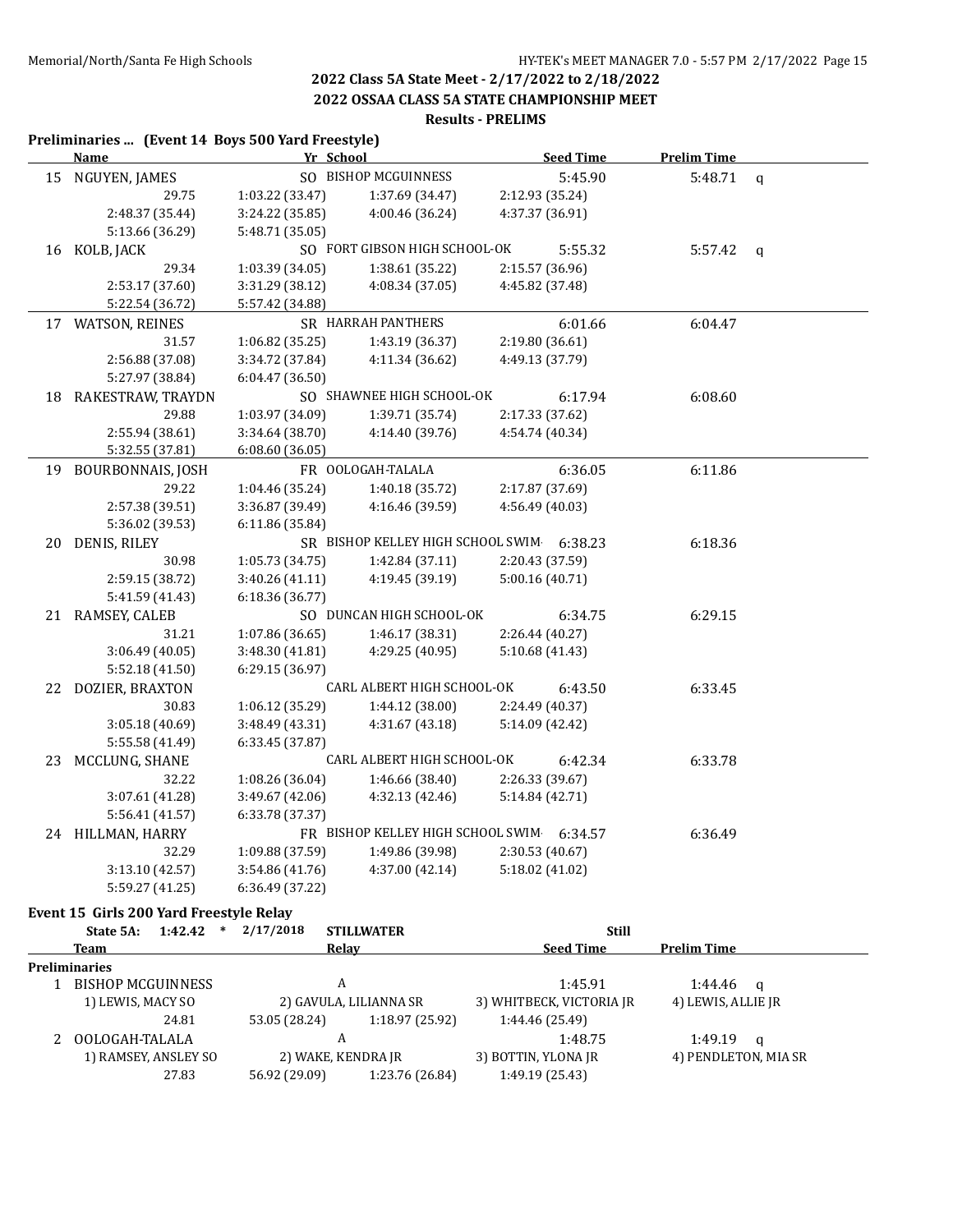**2022 OSSAA CLASS 5A STATE CHAMPIONSHIP MEET**

#### **Results - PRELIMS**

#### **Preliminaries ... (Event 15 Girls 200 Yard Freestyle Relay)**

| <b>Team</b>                                 | Relay                               |                        | <b>Seed Time</b>      | <b>Prelim Time</b>      |
|---------------------------------------------|-------------------------------------|------------------------|-----------------------|-------------------------|
| 3 BISHOP KELLEY HIGH SCHOOL S               | $\mathbf{A}$                        |                        | 1:49.99               | $1:49.44$ q             |
| 1) HOYT, REGAN JR                           | 2) ZIMMERMAN, BELLA JR              |                        | 3) MUNSON, ASHLAN JR  | 4) LANE, ALEX SO        |
| 26.95                                       | 55.71 (28.76)                       | 1:23.35 (27.64)        | 1:49.44 (26.09)       |                         |
| 4 ALTUS                                     | A                                   |                        | 1:53.12               | 1:52.16 $q$             |
| 1) SCOTT, LEXIE 11                          |                                     | 2) BONDS, NEELY 09     | 3) DAVIS, CAISYN 09   | 4) JOHANES, KIARA 12    |
| 28.85                                       | 56.36 (27.51) 1:24.66 (28.30)       |                        | 1:52.16 (27.50)       |                         |
| 5 CARL ALBERT HIGH SCHOOL-OK                | A                                   |                        | 1:55.86               | 1:54.09 q               |
| 1) TONEY, BRYLEE                            |                                     | 2) STIERS, ASHLI       | 3) JONES, BROOKLYN    | 4) PRICE, SHELBIE       |
| 28.69                                       |                                     | 1:26.30(               | 1:54.09 (27.79)       |                         |
| 6 HARRAH PANTHERS                           | $\mathbf{A}$                        |                        | 1:54.21               | $1:54.40$ q             |
| 1) HEIN, KALYSTA FR                         | 2) DETERMAN, JACKLYNN JR            |                        | 3) KUZNIAR, EMMA JR   | 4) MIDDENDORF, MACIE JR |
| 27.83                                       | 57.56 (29.73) 1:27.06 (29.50)       |                        | 1:54.40 (27.34)       |                         |
| 7 FORT GIBSON HIGH SCHOOL-OK A              |                                     |                        | 2:00.21               | $1:59.55$ q             |
| 1) MARTINEZ, JOANNA JR                      |                                     | 2) WHITE, ASPEN FR     | 3) ROUSE, ADDISON FR  | 4) FRENCH, ANNA SR      |
| 30.27                                       | 59.34 (29.07)                       | 1:29.64 (30.30)        | 1:59.55 (29.91)       |                         |
| 8 ELGIN HIGH SCHOOL-OK                      | A                                   |                        | 2:08.42               | $2:04.80$ q             |
| 1) ARMENDARIZ, AMAYA JR 2) NATALIA, DECK FR |                                     |                        | 3) SVEC, AUBRI JR     | 4) PEARSON, JOSIE FR    |
| 30.96                                       | 1:03.77 (32.81) 1:35.66 (31.89)     |                        | 2:04.80 (29.14)       |                         |
| 9 BETHANY HIGH SCHOOL-OK                    | $\mathbf{A}$                        |                        | 2:12.59               | $2:10.43$ q             |
| 1) KERR, AIDAN SR                           |                                     | 2) SALYERS, ADDIE JR   | 3) CLIFTON, ALAINA SO | 4) MARTIN, BAILEY FR    |
| 32.69                                       | 1:07.51 (34.82)                     | 1:39.59 (32.08)        | 2:10.43(30.84)        |                         |
| 10 HARDING CHARTER PREP                     | $\mathbf{A}$                        |                        | 2:14.42               | $2:12.29$ q             |
| 1) SUN, REYNA SR                            |                                     | 2) PETERSON, MAGGIE SO | 3) MORRISON, FAITH SR | 4) SIMMONS, KAITLYN SO  |
| 42.46                                       | 1:10.95 (28.49)                     | 1:41.69 (30.74)        | 2:12.29(30.60)        |                         |
| 11 CHICKASHA HIGH SCHOOL-OK A               |                                     |                        | 2:12.93               | $2:13.11$ q             |
| 1) JONES, AVERY                             |                                     | 2) BOHOT, MAYSUN       | 3) KENNEDY, ADDISON   | 4) CASON, BREE          |
| 33.25                                       | 1:07.95 (34.70)                     | 1:42.95 (35.00)        | 2:13.11(30.16)        |                         |
| 12 DUNCAN HIGH SCHOOL-OK                    | $\mathbf{A}$                        |                        | 2:20.07               | $2:17.54$ q             |
| 1) HUTTO, ANNA JR                           | 2) MACIAS, MARIA JR                 |                        | 3) HUNTER, CAT SO     | 4) WOOD, SYDNEY SR      |
| 35.28                                       | $1:08.84(33.56)$ $1:42.42(33.58)$   |                        | 2:17.54(35.12)        |                         |
| SHAWNEE HIGH SCHOOL-OK A                    |                                     |                        | 2:00.53               | DQ                      |
| 1) TINKLE, MCKAYLA JR                       |                                     | 2) BROCK, BLAIR SR     | 3) TIMMONS, CLARA SO  | 4) OLLER, EMMA SO       |
| 27.71                                       | $1:00.69$ (32.98) $1:30.72$ (30.03) |                        |                       |                         |
| OKLAHOMA CHRISTIAN SCHOOL A                 |                                     |                        | 2:01.38               | DQ                      |
| 1) DJIOTO, CHELSEA JR                       | 2) WRIGHT, EVELYN SO                |                        | 3) SAGE, STELLA SO    | 4) BABB, ABBY SR        |
| 29.13                                       | 1:00.38 (31.25) 1:30.25 (29.87)     |                        |                       |                         |

#### **Event 16 Boys 200 Yard Freestyle Relay**

| State 5A: |  | $1:28.23$ * $2/22/2020$ | <b>BISHOP KELLEY HIGH SCHOOL SWIM</b> | <b>BISHOP KELLEY</b> |
|-----------|--|-------------------------|---------------------------------------|----------------------|
|           |  |                         | I Wilson, P Hunt, P Hoang, J Callan   |                      |

| Team                        | Relay                |                 | <b>Seed Time</b>      | <b>Prelim Time</b>    |
|-----------------------------|----------------------|-----------------|-----------------------|-----------------------|
| <b>Preliminaries</b>        |                      |                 |                       |                       |
| GUYMON HIGH SCHOOL          | A                    |                 | 1:37.51               | 1:35.28<br>a          |
| 1) MERWIN, MACKOBE SR       | 2) GOMEZ, GAGE SO    |                 | 3) OAKES, HARRISON SO | 4) MUSSMAN, THOMAS SR |
| 24.62                       | 49.04 (24.42)        | 1:13.31(24.27)  | 1:35.28 (21.97)       |                       |
| BISHOP KELLEY HIGH SCHOOL S | A                    |                 | 1:40.63               | 1:35.77<br>a          |
| 1) PHILBECK, JACOB JR       | 2) GILBERT, CALEB JR |                 | 3) BERG, PATRICK FR   | 4) WILSON, IAN SR     |
| 23.90                       | 48.86 (24.96)        | 1:13.64 (24.78) | 1:35.77 (22.13)       |                       |
| <b>ALTUS</b>                | A                    |                 | 1:38.70               | 1:36.85<br>a          |
| 1) WEHMEYER, BRYCE 12       | 2) FINCH, LUKE 12    |                 | 3) HAMON, GUNNER 11   | 4) SOCHA, GEORGE 11   |
| 24.41                       | 49.36 (24.95)        | 1:13.16(23.80)  | 1:36.85 (23.69)       |                       |
|                             |                      |                 |                       |                       |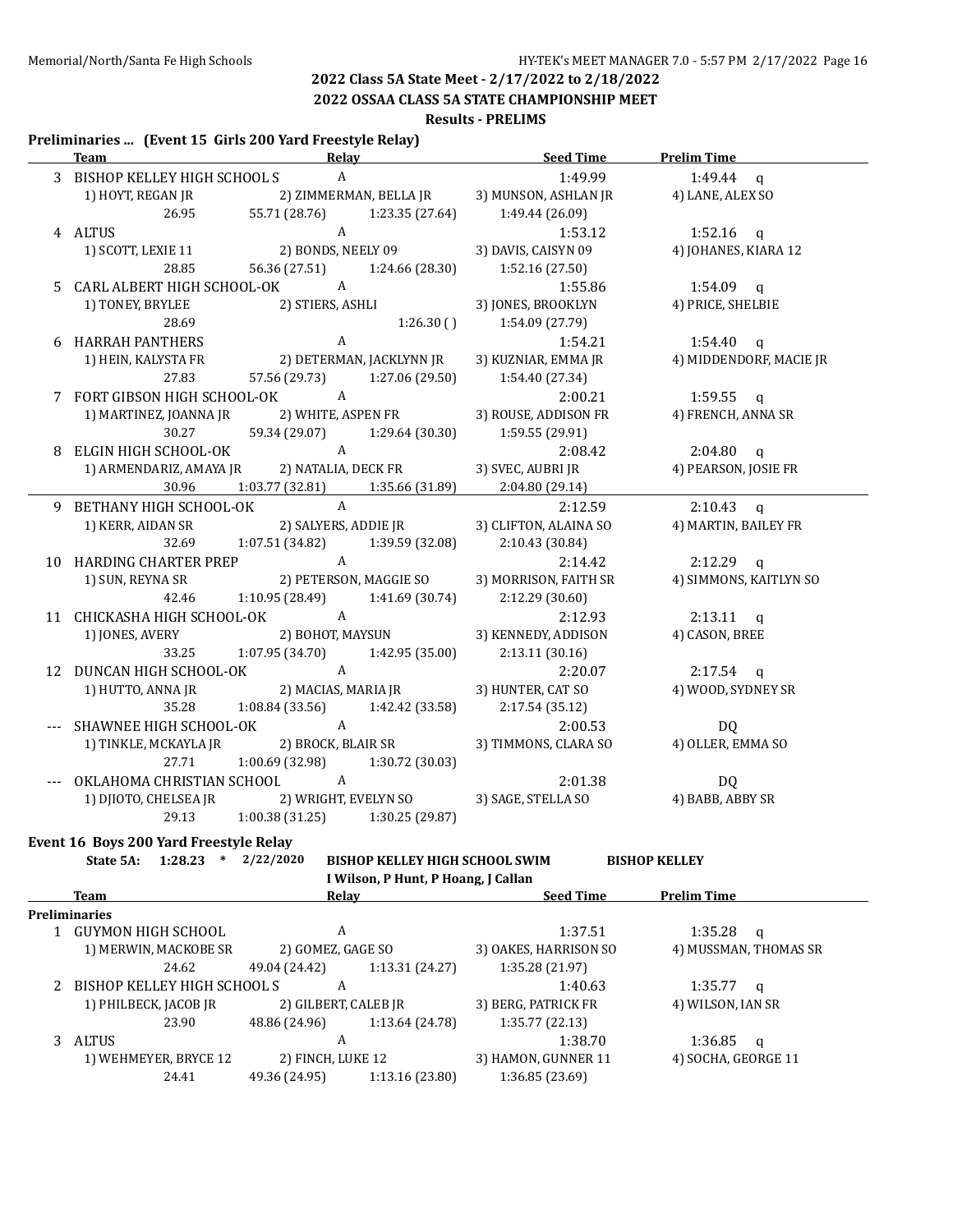**2022 OSSAA CLASS 5A STATE CHAMPIONSHIP MEET**

#### **Results - PRELIMS**

#### **Preliminaries ... (Event 16 Boys 200 Yard Freestyle Relay)**

| <b>Team</b>                                  | Relay                         |                 | Seed Time                                    | <b>Prelim Time</b>     |
|----------------------------------------------|-------------------------------|-----------------|----------------------------------------------|------------------------|
| 4 CARL ALBERT HIGH SCHOOL-OK                 | A                             |                 | 1:37.21                                      | $1:36.98$ q            |
| 1) BALES, JACKSON                            | 2) RAYMER IV, VANCE           |                 | 3) LAM, BRIAN                                | 4) GILLIAM, MICHAEL    |
| 24.19                                        | 48.70 (24.51)                 | 1:13.33 (24.63) | 1:36.98 (23.65)                              |                        |
| 5 FORT GIBSON HIGH SCHOOL-OK A               |                               |                 | 1:42.14                                      | 1:41.69 $q$            |
| 1) BATES, ZACKARY SO                         | 2) MASSAD, BRODEY SO          |                 | 3) KOLB, JACK SO                             | 4) WATTS, BEN SR       |
| 26.03                                        | 50.82 (24.79)                 | 1:16.40 (25.58) | 1:41.69 (25.29)                              |                        |
| 6 BISHOP MCGUINNESS                          | $\mathbf{A}$                  |                 | 1:42.34                                      | 1:43.14 $q$            |
| 1) BUNNAG, MAX JR                            | 2) PARENT, ALEXANDER JR       |                 | 3) SCHOEFFLER, NICHOLAS JR                   | 4) ISON, HENRY JR      |
| 25.21                                        | 51.98 (26.77) 1:17.72 (25.74) |                 | 1:43.14 (25.42)                              |                        |
| 7 DUNCAN HIGH SCHOOL-OK A                    |                               |                 | 1:47.53                                      | 1:46.53 $q$            |
| 1) POLLOCK, ASA SO                           | 2) MIKES, XAVIER SR           |                 | 3) GUERNSEY III, TREY SR                     | 4) RAMSEY, CALEB SO    |
| 26.39                                        | 51.99 (25.60) 1:18.70 (26.71) |                 | 1:46.53 (27.83)                              |                        |
| 8 ELGIN HIGH SCHOOL-OK                       |                               |                 | 1:50.00                                      | 1:48.70 $q$            |
|                                              |                               |                 | 3) THOMPSON, MASON JR                        | 4) FORD, TONY SR       |
| 27.80                                        | 55.77 (27.97) 1:23.03 (27.26) |                 | 1:48.70 (25.67)                              |                        |
| 9 OOLOGAH-TALALA                             | $\mathsf{A}$                  |                 | 1:56.63                                      | $1:50.18$ q            |
| 1) BOURBONNAIS, JOSH FR 2) AUSTIN, ELIJAH SO |                               |                 | 3) GIERTZ, CARSON FR                         | 4) LANGBEHN, BRADEN JR |
| 26.34                                        | 55.44 (29.10) 1:23.88 (28.44) |                 | 1:50.18 (26.30)                              |                        |
| 10 BETHANY HIGH SCHOOL-OK A                  |                               |                 | 1:53.69                                      | 1:51.08 $q$            |
| 1) DUKE, KHY JR 2) WILLIAMS, CHARLES SR      |                               |                 | 3) WALSH, CONNOR SR                          | 4) NYGREN, ETHAN SO    |
| 27.18                                        | 55.94 (28.76) 1:24.10 (28.16) |                 | 1:51.08 (26.98)                              |                        |
| 11 MOUNT ST MARY                             |                               |                 | 2:00.26                                      | $1:57.75$ q            |
|                                              |                               |                 | 3) RODRIGUEZ, JUAN FR 4) LASSITER, KEEGAN SO |                        |
| 28.74                                        | 1:02.11 (33.37)               | 1:35.07 (32.96) | 1:57.75(22.68)                               |                        |
| 12 MACARTHUR HIGH SCHOOL-OK A                |                               |                 | 1:58.91                                      | $1:59.28$ q            |
| 1) BENTLEY, HAYDEN JR 2) MURPHY, TRAVIS SO   |                               |                 | 3) WEAVER, ALEX JR                           | 4) CHANDLER, CHRIS JR  |
| 33.07                                        | 1:03.89 (30.82)               | 1:32.77 (28.88) | 1:59.28 (26.51)                              |                        |
| CHICKASHA HIGH SCHOOL-OK A                   |                               |                 | 1:56.55                                      | DQ                     |
| 1) CASTRELLON, CAYDEN 2) WOODS, BRANT        |                               |                 | 3) LIM, DAO HONG                             | 4) CROWL, LIAM         |
| 28.16                                        | 57.75 (29.59) 1:25.45 (27.70) |                 |                                              |                        |
| SHAWNEE HIGH SCHOOL-OK A                     |                               |                 | 1:49.92                                      | D <sub>0</sub>         |
| 1) RAKESTRAW, TRAYDN SO                      | 2) HAIR, JACKSON SR           |                 | 3) SMITH, MADDOX JR 4) CERVANTES, ADEN SR    |                        |
| 26.33                                        | 53.87 (27.54)                 | 1:20.46 (26.59) |                                              |                        |
| --- MARLOW                                   | $\mathbf{A}$                  |                 | 1:37.09                                      | D <sub>0</sub>         |
| 1) DAVOULT, GAGE JR                          | 2) BANKS, LUKE JR             |                 | 3) RAMSEY, BRAXTON SR 4) TERRELL, KARSTEN JR |                        |
| 22.98                                        | 47.09 (24.11) 1:12.28 (25.19) |                 |                                              |                        |
| --- HERITAGE HALL                            | $\overline{A}$                |                 | 1:49.92                                      | DQ                     |
| 1) FOWLER, JACKSON JR 2) THOMAS, BEN FR      |                               |                 | 3) ACOSTA, LUCAS FR 4) FLYNN, OWEN SR        |                        |
|                                              | 56.16 (27.88) 1:24.44 (28.28) |                 |                                              |                        |

| Name                 | Yr School                  | <b>Seed Time</b> | <b>Prelim Time</b> |              |
|----------------------|----------------------------|------------------|--------------------|--------------|
| <b>Preliminaries</b> |                            |                  |                    |              |
| 1 MCNEIL, PIPER      | IR SHAWNEE HIGH SCHOOL-OK  | 56.59            | 56.07              | a            |
| 27.06                | 56.07 (29.01)              |                  |                    |              |
| 2 SHAPARD, GRACIE    | SR HERITAGE HALL           | 1:01.10          | 1:00.27            | a            |
| 28.87                | 1:00.27(31.40)             |                  |                    |              |
| 3 MIDDENDORF, MACIE  | IR HARRAH PANTHERS         | 1:07.25          | 1:05.41            | $\mathbf{q}$ |
| 31.82                | 1:05.41(33.59)             |                  |                    |              |
| 4 SNOOKS, ABBEY      | CARL ALBERT HIGH SCHOOL-OK | 1:06.08          | 1:05.70            | q            |
| 31.87                | 1:05.70 (33.83)            |                  |                    |              |
|                      |                            |                  |                    |              |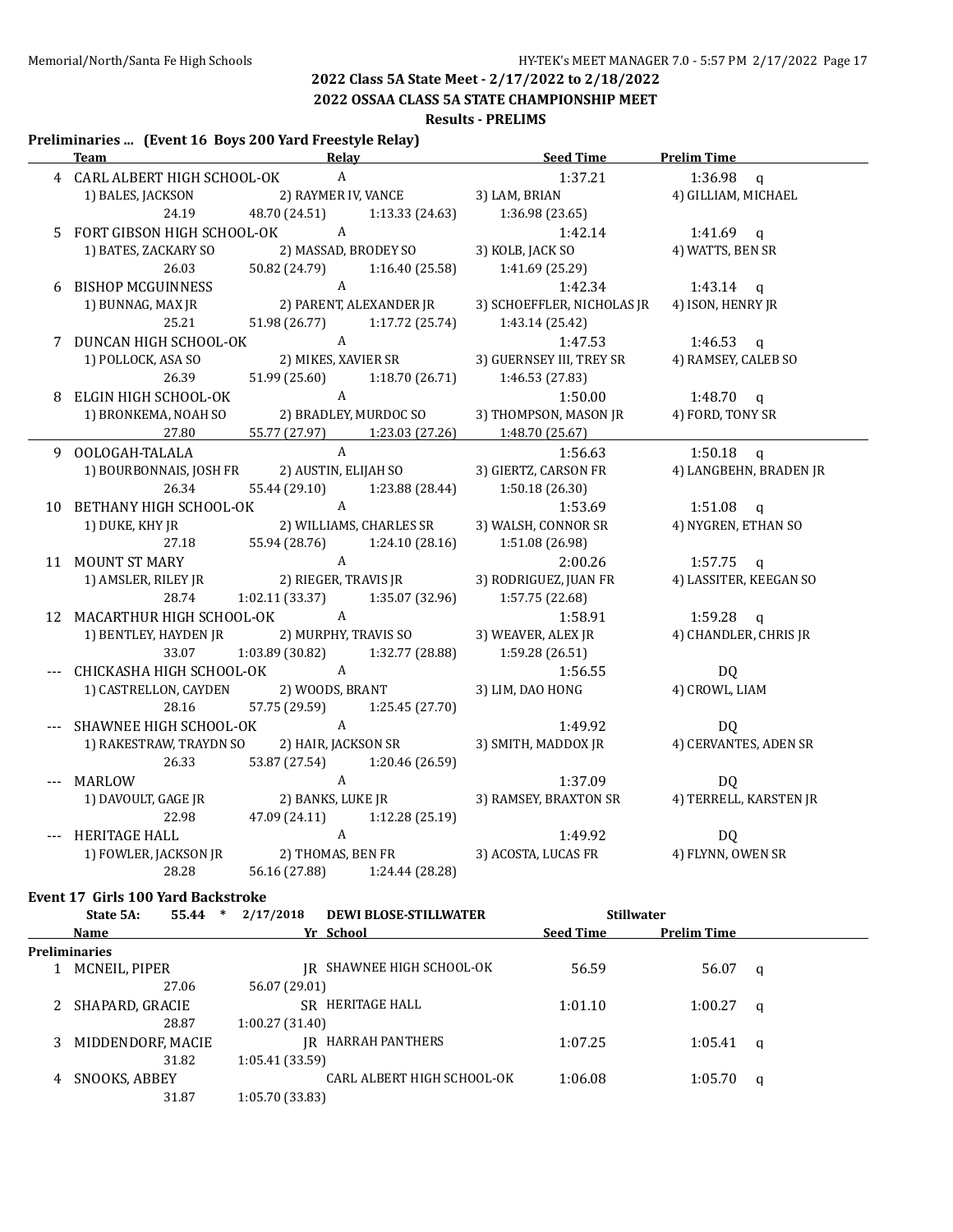**2022 OSSAA CLASS 5A STATE CHAMPIONSHIP MEET**

#### **Results - PRELIMS**

#### **Preliminaries ... (Event 17 Girls 100 Yard Backstroke)**

|    | <b>Name</b>           | Yr School                         | <b>Seed Time</b> | <b>Prelim Time</b> |              |
|----|-----------------------|-----------------------------------|------------------|--------------------|--------------|
| 5. | MCDONALD, ASHLEY      | FR SHAWNEE HIGH SCHOOL-OK         | 1:08.67          | 1:07.31            | $\mathsf{q}$ |
|    | 33.05                 | 1:07.31 (34.26)                   |                  |                    |              |
| 6  | HAMMOND, HELEN        | CARL ALBERT HIGH SCHOOL-OK        | 1:12.03          | 1:09.60            | q            |
|    | 32.93                 | 1:09.60 (36.67)                   |                  |                    |              |
|    | 7 FARMER, KAYCIE      | JR FORT GIBSON HIGH SCHOOL-OK     | 1:12.16          | 1:10.89            | q            |
|    | 33.62                 | 1:10.89 (37.27)                   |                  |                    |              |
| 8  | TOLL, ADDY            | SO HERITAGE HALL                  | 1:13.26          | 1:12.14            | q            |
|    | 34.94                 | 1:12.14 (37.20)                   |                  |                    |              |
|    | 9 SCOTT, LEXIE        | 11 ALTUS                          | 1:10.88          | 1:12.57            | $\mathsf{q}$ |
|    | 34.40                 | 1:12.57(38.17)                    |                  |                    |              |
| 10 | ANDREWS, ALLISON      | SR BISHOP KELLEY HIGH SCHOOL SWIM | 1:15.93          | 1:12.92            | $\mathsf{q}$ |
|    | 35.24                 | 1:12.92 (37.68)                   |                  |                    |              |
|    | 11 SLAMA, MADELINE    | <b>JR HARRAH PANTHERS</b>         | 1:15.22          | 1:13.38            | $\mathsf{q}$ |
|    | 36.05                 | 1:13.38 (37.33)                   |                  |                    |              |
|    | 12 KUEHNERT, KIM      | SO BISHOP KELLEY HIGH SCHOOL SWIM | 1:16.46          | 1:14.73            | q            |
|    | 35.25                 | 1:14.73 (39.48)                   |                  |                    |              |
|    | 13 ROE, JESSICA       | CARL ALBERT HIGH SCHOOL-OK        | 1:16.24          | 1:15.70            | q            |
|    | 36.26                 | 1:15.70 (39.44)                   |                  |                    |              |
|    | 14 DELOZIER, KYLIE    | IR ELGIN HIGH SCHOOL-OK           | 1:15.89          | 1:16.07            | q            |
| 15 | DAVIS, CAISYN         | 09 ALTUS                          | 1:14.11          | 1:16.80            | $\mathsf{q}$ |
| 16 | STACH, KASSIE         | SO FORT GIBSON HIGH SCHOOL-OK     | 1:18.47          | 1:16.95            | $\mathsf{q}$ |
|    | 36.93                 | 1:16.95(40.02)                    |                  |                    |              |
|    | 17 CHASTAIN, BRIDGETT | FR HARRAH PANTHERS                | 1:18.41          | 1:18.16            |              |
| 18 | CASON, BREE           | CHICKASHA HIGH SCHOOL-OK          | 1:19.66          | 1:19.78            |              |
|    | 38.86                 | 1:19.78 (40.92)                   |                  |                    |              |
| 19 | MILLER, JAYLAN        | SR BYNG HIGH SCHOOL-OK            | 1:16.94          | 1:19.83            |              |
|    | 38.12                 | 1:19.83 (41.71)                   |                  |                    |              |
| 20 | PACHECO, LEXUS        | FR HARRAH PANTHERS                | 1:22.88          | 1:19.99            |              |
| 21 | MATTESON, PEYTON      | <b>IR BISHOP MCGUINNESS</b>       | 1:17.64          | 1:20.18            |              |
|    | 38.26                 | 1:20.18 (41.92)                   |                  |                    |              |
| 22 | GRAY, SHYANN          | FR FORT GIBSON HIGH SCHOOL-OK     | 1:19.04          | 1:20.24            |              |
| 23 | GASTON, EMMA          | JR LONE GROVE HIGH SCHOOL         | 1:21.25          | 1:21.38            |              |
|    | 38.62                 | 1:21.38 (42.76)                   |                  |                    |              |
|    | 24 CONDIT, ASPEN      | SO DUNCAN HIGH SCHOOL-OK          | 1:22.64          | 1:24.37            |              |
|    | 39.49                 | 1:24.37 (44.88)                   |                  |                    |              |

# **Event 18 Boys 100 Yard Backstroke**<br>**State 54:** 51.20  $*$  2010

|   | State 5A:            | 51.20 | 2010           | NARAYAN NAIK - HERITAGE HALL   |                  |                    |              |
|---|----------------------|-------|----------------|--------------------------------|------------------|--------------------|--------------|
|   | <b>Name</b>          |       |                | Yr School                      | <b>Seed Time</b> | <b>Prelim Time</b> |              |
|   | <b>Preliminaries</b> |       |                |                                |                  |                    |              |
|   | PERRYMAN, JACOB      |       |                | IR ADAIR                       | 53.22            | 53.39              | q            |
|   |                      | 25.85 | 53.39 (27.54)  |                                |                  |                    |              |
|   | ROSS, DALTON         |       |                | SR FORT GIBSON HIGH SCHOOL-OK  | 56.15            | 55.64              | $\mathbf{q}$ |
|   |                      | 26.66 | 55.64 (28.98)  |                                |                  |                    |              |
| 3 | HELGASON, CLIFFORD   |       |                | TULSA MEMORIAL-OK              | 58.32            | 58.05              | q            |
|   |                      | 28.12 | 58.05 (29.93)  |                                |                  |                    |              |
| 4 | FROHNAPFEL, COGAN    |       | SR.            | BISHOP KELLEY HIGH SCHOOL SWIM | 1:00.67          | 1:00.05            | a            |
|   |                      | 28.82 | 1:00.05(31.23) |                                |                  |                    |              |
|   | STRICKLAND, SCOTTY   |       | SR.            | MACARTHUR HIGH SCHOOL-OK       | 1:02.46          | 1:00.59            | a            |
|   |                      | 28.79 | 1:00.59(31.80) |                                |                  |                    |              |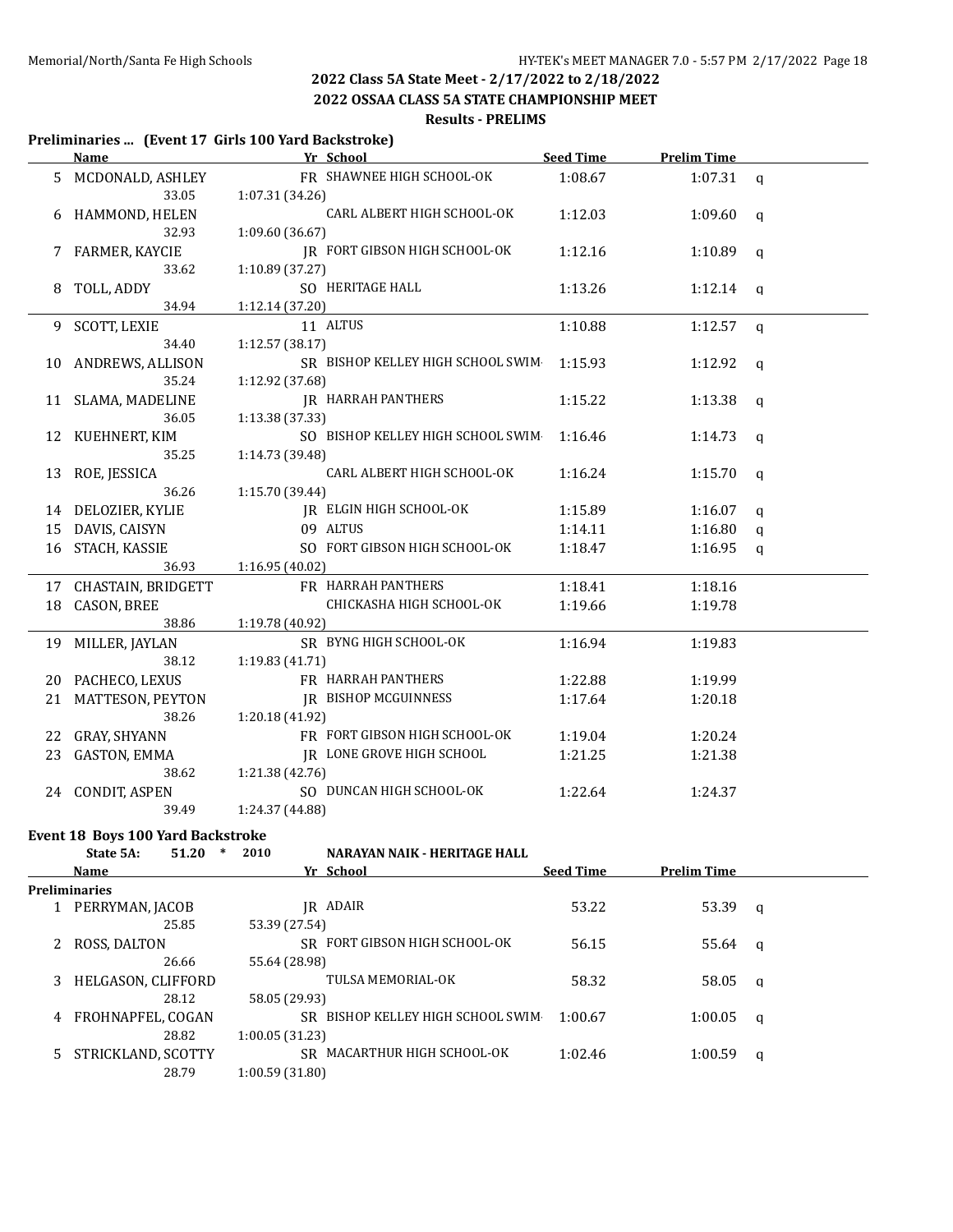**2022 OSSAA CLASS 5A STATE CHAMPIONSHIP MEET**

#### **Results - PRELIMS**

#### **Preliminaries ... (Event 18 Boys 100 Yard Backstroke)**

|          | Name and the same state of the state of the state of the state of the state of the state of the state of the state of the state of the state of the state of the state of the state of the state of the state of the state of | <u>Vr School</u>                                        | Seed Time | <b>Prelim Time</b>          |                |
|----------|-------------------------------------------------------------------------------------------------------------------------------------------------------------------------------------------------------------------------------|---------------------------------------------------------|-----------|-----------------------------|----------------|
|          | 6 HOLTER, BRYCE                                                                                                                                                                                                               | SR SHAWNEE HIGH SCHOOL-OK                               | 1:00.94   | $1:00.72$ q                 |                |
|          | 29.45                                                                                                                                                                                                                         | 1:00.72 (31.27)                                         |           |                             |                |
|          | 7 ANDERSON, OWEN                                                                                                                                                                                                              | JR BISHOP KELLEY HIGH SCHOOL SWIM 1:03.12               |           | 1:00.90                     | $\mathbf{q}$   |
|          | 29.21                                                                                                                                                                                                                         | 1:00.90 (31.69)                                         |           |                             |                |
| 8        | MOAD, JACOB                                                                                                                                                                                                                   | <b>IR BISHOP MCGUINNESS</b>                             | 1:01.84   | 1:01.75                     | $\mathsf{q}$   |
|          | 30.06                                                                                                                                                                                                                         | 1:01.75 (31.69)                                         |           |                             |                |
|          | 9 DUNCAN, NICK                                                                                                                                                                                                                | 12 ALTUS                                                | 1:01.69   | 1:02.32                     | $\mathfrak{q}$ |
|          | 30.63                                                                                                                                                                                                                         | 1:02.32 (31.69)                                         |           |                             |                |
|          | 10 GARCIA, DYLAN                                                                                                                                                                                                              | CARL ALBERT HIGH SCHOOL-OK                              | 1:02.74   | 1:02.80                     | q              |
|          | 30.35                                                                                                                                                                                                                         | 1:02.80 (32.45)                                         |           |                             |                |
|          | 11 BATES, ZACKARY                                                                                                                                                                                                             | SO FORT GIBSON HIGH SCHOOL-OK                           | 1:03.90   | 1:03.70                     | $\mathsf{q}$   |
|          | 30.63                                                                                                                                                                                                                         | 1:03.70 (33.07)                                         |           |                             |                |
|          | 12 WEHMEYER, BRYCE                                                                                                                                                                                                            | 12 ALTUS                                                | 1:05.85   | 1:03.75                     | $\mathsf{q}$   |
|          | 31.29                                                                                                                                                                                                                         | 1:03.75 (32.46)                                         |           |                             |                |
|          | 13 LOE, ERIC                                                                                                                                                                                                                  | 11 ALTUS                                                | 1:06.33   | 1:05.21                     | q              |
|          | 31.42                                                                                                                                                                                                                         | 1:05.21 (33.79)                                         |           |                             |                |
|          | 14 JONES, JACE                                                                                                                                                                                                                | SO HARRAH PANTHERS                                      | 1:06.54   | 1:05.52                     | q              |
|          | 31.73                                                                                                                                                                                                                         | 1:05.52 (33.79)                                         |           |                             |                |
|          | 15 STRICKLAND, KALE                                                                                                                                                                                                           | 12 ALTUS                                                | 1:09.11   | 1:06.39                     | $\mathsf{q}$   |
|          | 32.28                                                                                                                                                                                                                         | 1:06.39 (34.11)                                         |           |                             |                |
|          | 16 COREY, MASON                                                                                                                                                                                                               | CARL ALBERT HIGH SCHOOL-OK                              | 1:07.99   | 1:06.43                     | $\mathsf{q}$   |
|          | 31.82                                                                                                                                                                                                                         | 1:06.43 (34.61)                                         |           |                             |                |
|          | 17 COOK, COLTON                                                                                                                                                                                                               | SO OKLAHOMA CHRISTIAN SCHOOL                            | 1:11.21   | J1:06.43                    |                |
|          | 31.94                                                                                                                                                                                                                         | 1:06.43 (34.49)                                         |           |                             |                |
|          | 18 RAKESTRAW, TRAYDN                                                                                                                                                                                                          | SO SHAWNEE HIGH SCHOOL-OK                               | 1:11.47   | 1:07.43                     |                |
|          | 19 SUTTERFIELD, BEN                                                                                                                                                                                                           | CARL ALBERT HIGH SCHOOL-OK                              | 1:08.07   | 1:07.49                     |                |
|          | 31.94                                                                                                                                                                                                                         | 1:07.49 (35.55)                                         |           |                             |                |
| 20       | ISON, HENRY                                                                                                                                                                                                                   | <b>IR BISHOP MCGUINNESS</b>                             | 1:08.11   | 1:07.97                     |                |
|          | 33.09                                                                                                                                                                                                                         | 1:07.97 (34.88)                                         |           |                             |                |
|          | 21 SHAO, TRISTAN                                                                                                                                                                                                              | FR BISHOP MCGUINNESS                                    | 1:11.55   | 1:08.27                     |                |
|          | 32.71                                                                                                                                                                                                                         | 1:08.27 (35.56)                                         |           |                             |                |
| 22       | RAMSEY, CODY                                                                                                                                                                                                                  | SO DUNCAN HIGH SCHOOL-OK                                | 1:10.88   | 1:09.12                     |                |
|          | 33.63                                                                                                                                                                                                                         | 1:09.12 (35.49)                                         |           |                             |                |
| 23       | OAKES, HARRISON                                                                                                                                                                                                               | SO GUYMON HIGH SCHOOL                                   | 1:12.95   | 1:11.51                     |                |
|          | 34.78                                                                                                                                                                                                                         | 1:11.51 (36.73)                                         |           |                             |                |
| $\cdots$ | GOMEZ, GAGE                                                                                                                                                                                                                   | SO GUYMON HIGH SCHOOL                                   | 1:04.09   | DQ                          |                |
|          | 31.45                                                                                                                                                                                                                         | DQ (33.37)                                              |           |                             |                |
|          | Event 19 Girls 100 Yard Breaststroke                                                                                                                                                                                          |                                                         |           |                             |                |
|          |                                                                                                                                                                                                                               | $C_{\text{total}} = 4.04 \times 2/20/2018$ ITANNA NEMPV |           | $M_0$ $C$ $\cdots$ $\cdots$ |                |

|    | State 5A:       | 1:01.58 | $\ast$ | 2/20/2018       | <b>HANNA NEWBY</b>                |                  | <b>McGuiness</b>   |          |
|----|-----------------|---------|--------|-----------------|-----------------------------------|------------------|--------------------|----------|
|    | Name            |         |        |                 | Yr School                         | <b>Seed Time</b> | <b>Prelim Time</b> |          |
|    | Preliminaries   |         |        |                 |                                   |                  |                    |          |
|    | LEADER, ASHLEY  |         |        |                 | SR NEWCASTLE HIGH SCHOOL-OK       | 1:06.81          | 1:05.99            | $\alpha$ |
|    |                 | 31.15   |        | 1:05.99 (34.84) |                                   |                  |                    |          |
|    | NEWHOUSE, ELLA  |         |        |                 | SO CASCIA HALL PREPARATORY SCHOOL | 1:10.05          | 1:11.77            | <b>a</b> |
|    |                 | 33.71   |        | 1:11.77(38.06)  |                                   |                  |                    |          |
| 3  | RYLEIGH, WELLS  |         |        |                 | FR ADAIR                          | 1:10.36          | 1:11.87            | - a      |
|    |                 | 33.68   |        | 1:11.87(38.19)  |                                   |                  |                    |          |
| 4  | SELMAN, NATALIE |         |        |                 | IR SHAWNEE HIGH SCHOOL-OK         | 1:12.57          | 1:12.33            | - q      |
|    |                 | 33.84   |        | 1:12.33(38.49)  |                                   |                  |                    |          |
| 5. | BOTTIN, YLONA   |         |        |                 | IR OOLOGAH-TALALA                 | 1:17.08          | 1:17.28            | q        |
|    |                 | 35.77   |        | 1:17.28(41.51)  |                                   |                  |                    |          |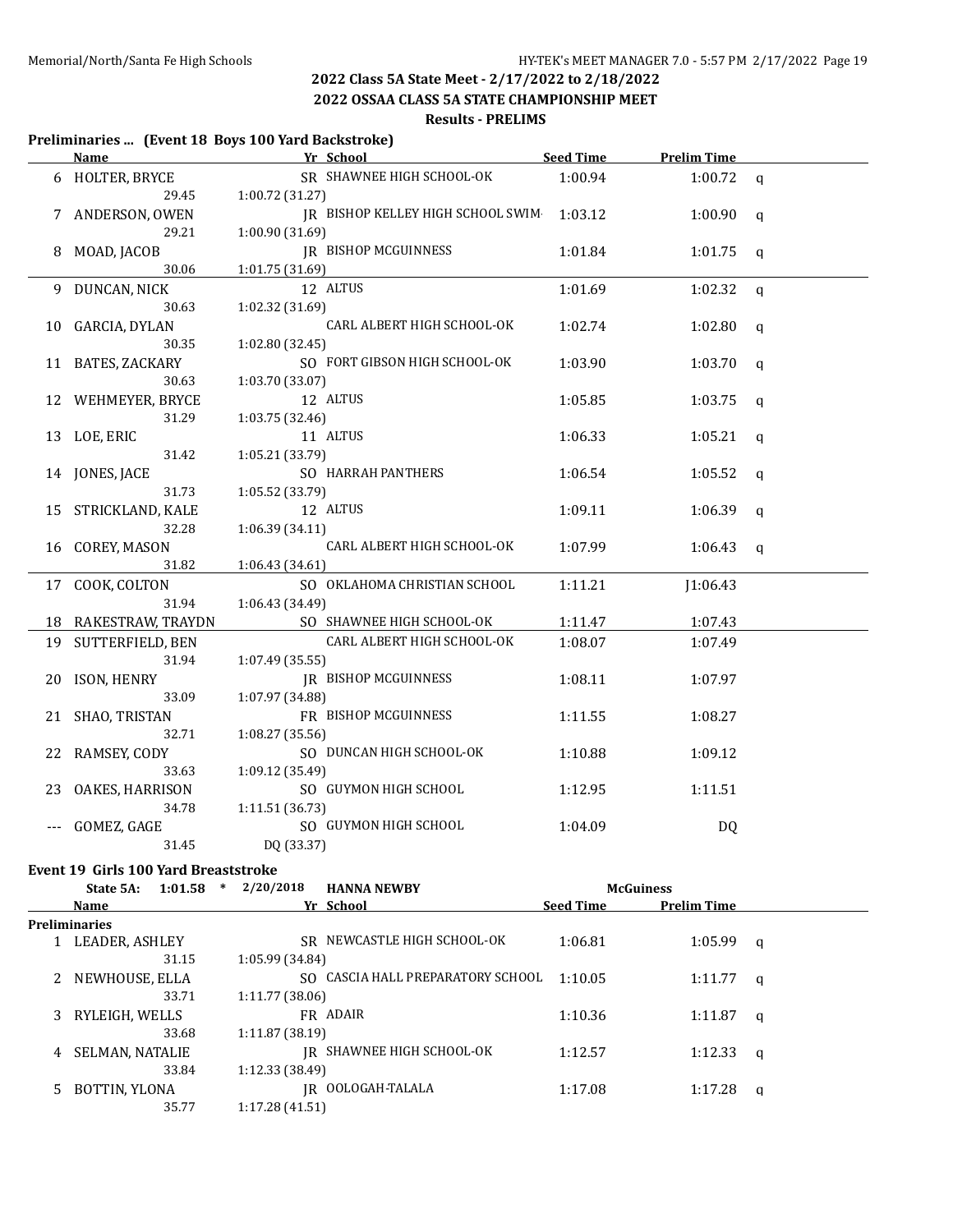**2022 OSSAA CLASS 5A STATE CHAMPIONSHIP MEET**

#### **Results - PRELIMS**

#### **Preliminaries ... (Event 19 Girls 100 Yard Breaststroke) Name Yr School Seed Time Prelim Time** 6 RAUSCHER, ALYSSA JR MACARTHUR HIGH SCHOOL-OK 1:19.67 1:18.32 q 36.70 1:18.32 (41.62) 7 JOHANES, KIARA 12 ALTUS 1:19.47 1:19.72 q 38.07 1:19.72 (41.65) 8 BLONIEN, NATALIE 10 ALTUS 1:19.98 1:20.17 q 37.77 1:20.17 (42.40) 9 HOYT, REGAN JR BISHOP KELLEY HIGH SCHOOL SWIM 1:19.85 1:20.29 q 36.88 1:20.29 (43.41) 10 ALLEMEIER, BAILEY 10 ALTUS 1:21.33 1:20.85 q 38.07 1:20.85 (42.78) 11 DUKELOW, ABIE JR CASCIA HALL PREPARATORY SCHOOL 1:23.33 1:22.48 q 38.18 1:22.48 (44.30) 12 DEVINE, MADI **IR HARRAH PANTHERS** 1:26.73 1:24.08 q 40.09 1:24.08 (43.99) 13 SUN, REYNA SR HARDING CHARTER PREP 1:27.37 1:25.57 q 41.37 1:25.57 (44.20) 14 CLY, TALAN SO OOLOGAH-TALALA 1:24.77 1:25.79 q 39.60 1:25.79 (46.19) 15 LENZ, RHIANNON CARL ALBERT HIGH SCHOOL-OK 1:22.91 1:25.83 q 38.71 1:25.83 (47.12) 16 LANDERS, SYDNEY SR GUYMON HIGH SCHOOL 1:23.67 1:26.32 q 39.03 1:26.32 (47.29) 17 BROCK, BLAIR SR SHAWNEE HIGH SCHOOL-OK 1:29.10 1:28.27 41.77 1:28.27 (46.50) \*18 MEYER, MCKENZIE TULSA MEMORIAL-OK 1:27.15 1:28.99 42.07 1:28.99 (46.92) \*18 JONES, AVERY CHICKASHA HIGH SCHOOL-OK 1:27.82 1:28.99 42.08 1:28.99 (46.91) **Swim-Off Required** 20 FRITZE, AVA CARL ALBERT HIGH SCHOOL-OK 1:28.34 1:29.29 41.08 1:29.29 (48.21) 21 COLBERT, MAGGIE SO FORT GIBSON HIGH SCHOOL-OK 1:31.75 1:30.39 43.76 1:30.39 (46.63) 22 ELSER, STEPHANIE SR DUNCAN HIGH SCHOOL-OK 1:32.33 1:31.50 43.10 1:31.50 (48.40) 23 BENOIT, ADRIA SO MACARTHUR HIGH SCHOOL-OK 1:31.33 1:32.71 44.65 1:32.71 (48.06) 24 GALLARDO OWENS, DULCE CARL ALBERT HIGH SCHOOL-OK 1:29.16 1:35.67 44.11 1:35.67 (51.56) **Event 20 Boys 100 Yard Breaststroke State 5A: 56.57 \* 2010 TYP WHINNERY - DEER CREEK Name Seed Time Prelim Time Prelim Time Seed Time Prelim Time Preliminaries** 1 BAIN, CANYON 12 ALTUS 1:00.12 59.18 q 28.25 59.18 (30.93) 2 FLYNN, OWEN SR HERITAGE HALL 1:03.94 1:02.38 q 29.58 1:02.38 (32.80) 3 MARTIN, COLIN SR FORT GIBSON HIGH SCHOOL-OK 1:05.29 1:03.38 q

4 LAM, BRIAN CARL ALBERT HIGH SCHOOL-OK 1:04.46 1:05.27 q

30.66 1:03.38 (32.72)

30.01 1:05.27 (35.26)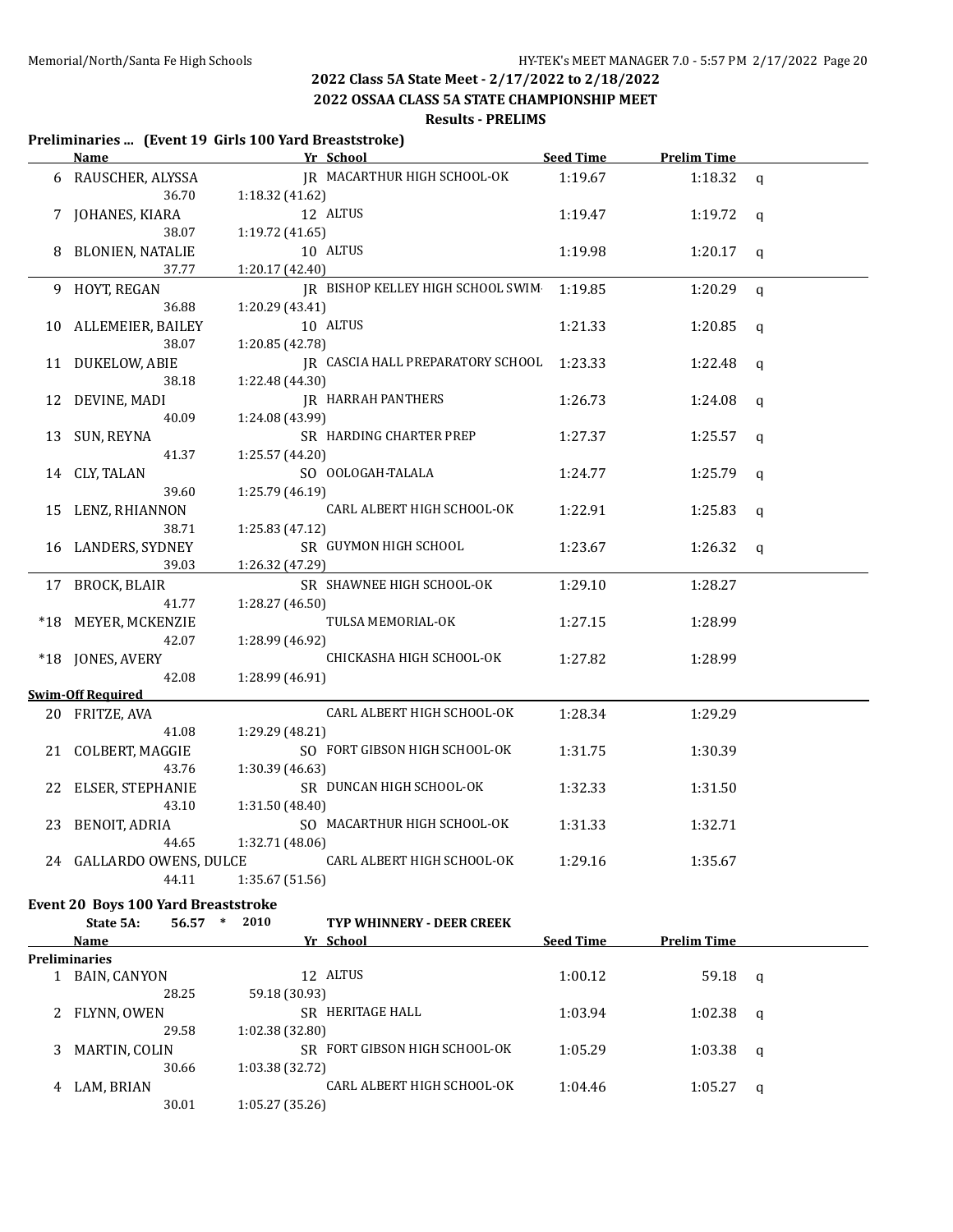**2022 OSSAA CLASS 5A STATE CHAMPIONSHIP MEET**

#### **Results - PRELIMS**

#### **Preliminaries ... (Event 20 Boys 100 Yard Breaststroke)**

|    | Name and the same state of the state of the state of the state of the state of the state of the state of the state of the state of the state of the state of the state of the state of the state of the state of the state of |                         | <b>Example 18 Yr School</b>               | Seed Time Prelim Time    |                       |             |
|----|-------------------------------------------------------------------------------------------------------------------------------------------------------------------------------------------------------------------------------|-------------------------|-------------------------------------------|--------------------------|-----------------------|-------------|
|    | <b>GILBERT, CALEB</b>                                                                                                                                                                                                         |                         | JR BISHOP KELLEY HIGH SCHOOL SWIM 1:08.10 |                          | $1:05.49$ q           |             |
|    | 31.30                                                                                                                                                                                                                         | 1:05.49 (34.19)         |                                           |                          |                       |             |
|    | EVANS, NOAH                                                                                                                                                                                                                   |                         | CARL ALBERT HIGH SCHOOL-OK                | 1:06.56                  | 1:05.72               | q           |
|    | 30.21                                                                                                                                                                                                                         | 1:05.72 (35.51)         |                                           |                          |                       |             |
|    | BUNNAG, MAX                                                                                                                                                                                                                   |                         | JR BISHOP MCGUINNESS                      | 1:05.72                  | 1:05.91               | q           |
|    | 30.39                                                                                                                                                                                                                         | 1:05.91 (35.52)         |                                           |                          |                       |             |
|    | SCHENK, WILLIAM                                                                                                                                                                                                               |                         | SO HOLLAND HALL                           | 1:04.72                  | 1:06.19               | q           |
|    | 30.60                                                                                                                                                                                                                         | 1:06.19(35.59)          |                                           |                          |                       |             |
| 9  | HAMON, GUNNER                                                                                                                                                                                                                 |                         | 11 ALTUS                                  | 1:05.35                  | 1:06.31               | $\mathbf q$ |
|    | 31.93                                                                                                                                                                                                                         | 1:06.31 (34.38)         |                                           |                          |                       |             |
| 10 | <b>BANKS, LUKE</b>                                                                                                                                                                                                            |                         | JR MARLOW                                 | 1:07.39                  | 1:07.26               | q           |
|    | 31.56                                                                                                                                                                                                                         | 1:07.26 (35.70)         |                                           |                          |                       |             |
|    | KYSER, KEEGAN                                                                                                                                                                                                                 |                         | 12 ALTUS                                  | 1:07.15                  | 1:07.32               | q           |
|    | 32.28                                                                                                                                                                                                                         | 1:07.32 (35.04)         |                                           |                          |                       |             |
| 12 | LONG, TUCKER                                                                                                                                                                                                                  |                         | SR LONE GROVE HIGH SCHOOL                 | 1:10.39                  | 1:08.05               | q           |
|    | 31.07                                                                                                                                                                                                                         | 1:08.05 (36.98)         |                                           |                          |                       |             |
| 13 | MERWIN, MACKOBE                                                                                                                                                                                                               |                         | SR GUYMON HIGH SCHOOL                     | 1:08.53                  | 1:08.07               | q           |
|    | 31.58                                                                                                                                                                                                                         | 1:08.07 (36.49)         |                                           |                          |                       |             |
|    | SMITH, MADDOX                                                                                                                                                                                                                 |                         | JR SHAWNEE HIGH SCHOOL-OK                 | 1:13.67                  | 1:14.14               | q           |
|    | 33.99                                                                                                                                                                                                                         | 1:14.14(40.15)          |                                           |                          |                       |             |
| 15 | NYGREN, CALEB                                                                                                                                                                                                                 |                         | SO BETHANY HIGH SCHOOL-OK                 | 1:17.62                  | 1:14.53               | q           |
|    | 33.74                                                                                                                                                                                                                         | 1:14.53 (40.79)         |                                           |                          |                       |             |
| 16 | CASTRELLON, CAYDEN                                                                                                                                                                                                            |                         | CHICKASHA HIGH SCHOOL-OK                  | 1:17.00                  | 1:15.62               |             |
|    | 35.01                                                                                                                                                                                                                         | 1:15.62 (40.61)         |                                           |                          |                       | q           |
|    | 17 RAMIREZ, OWEN                                                                                                                                                                                                              |                         | CARL ALBERT HIGH SCHOOL-OK                | 1:17.10                  | 1:16.71               |             |
|    | 34.84                                                                                                                                                                                                                         |                         |                                           |                          |                       |             |
|    |                                                                                                                                                                                                                               | 1:16.71 (41.87)         | FR OOLOGAH-TALALA                         |                          |                       |             |
| 18 | GIERTZ, CARSON<br>36.81                                                                                                                                                                                                       |                         |                                           | 1:19.39                  | 1:17.06               |             |
|    |                                                                                                                                                                                                                               | 1:17.06 (40.25)         | JR BISHOP MCGUINNESS                      |                          |                       |             |
| 19 | PARENT, ALEXANDER<br>36.62                                                                                                                                                                                                    |                         |                                           | 1:18.40                  | 1:17.31               |             |
|    |                                                                                                                                                                                                                               | 1:17.31 (40.69)         |                                           |                          |                       |             |
| 20 | MORRIS, LOGAN                                                                                                                                                                                                                 |                         | SR DUNCAN HIGH SCHOOL-OK                  | 1:19.64                  | 1:17.87               |             |
|    | 34.20                                                                                                                                                                                                                         | 1:17.87 (43.67)         |                                           |                          |                       |             |
|    | 21 THOMAS, BEN                                                                                                                                                                                                                |                         | FR HERITAGE HALL                          | 1:20.42                  | 1:21.80               |             |
|    | 38.41                                                                                                                                                                                                                         | 1:21.80 (43.39)         |                                           |                          |                       |             |
|    | 22 SETZER, JEVIN                                                                                                                                                                                                              |                         | FR GUYMON HIGH SCHOOL                     | 1:20.93                  | 1:21.99               |             |
|    | 37.82                                                                                                                                                                                                                         | 1:21.99 (44.17)         |                                           |                          |                       |             |
|    | LOCKE, AIDEN                                                                                                                                                                                                                  |                         | JR DUNCAN HIGH SCHOOL-OK                  | 1:13.34                  | DQ                    |             |
|    | Event 21 Girls 400 Yard Freestyle Relay                                                                                                                                                                                       |                         |                                           |                          |                       |             |
|    | State 5A:                                                                                                                                                                                                                     | $3:38.32$ * $2/17/2016$ | <b>STILLWATER PIONEERS</b>                | <b>Stillwater</b>        |                       |             |
|    | <b>Team</b>                                                                                                                                                                                                                   |                         | Relay                                     | <b>Seed Time</b>         | <b>Prelim Time</b>    |             |
|    | <b>Preliminaries</b>                                                                                                                                                                                                          |                         |                                           |                          |                       |             |
|    | 1 SHAWNEE HIGH SCHOOL-OK                                                                                                                                                                                                      |                         | A                                         | 3:53.39                  | 3:48.76               | $\mathbf q$ |
|    | 1) MCNEIL, PIPER JR                                                                                                                                                                                                           |                         | 2) MCDONALD, ASHLEY FR                    | 3) SELMAN, NATALIE JR    | 4) SIMPSON, GRACYN FR |             |
|    | 25.40                                                                                                                                                                                                                         | 52.63 (52.63)           | 1:20.14 (27.51)                           | 1:51.51 (58.88)          |                       |             |
|    | 2:19.83 (28.32)                                                                                                                                                                                                               | 2:51.82 (1:00.31)       | 3:18.70 (26.88)                           | 3:48.76 (56.94)          |                       |             |
|    | 2 BISHOP MCGUINNESS                                                                                                                                                                                                           |                         | A                                         | 3:52.54                  | $3:51.79$ q           |             |
|    | 1) LEWIS, MACY SO                                                                                                                                                                                                             |                         | 2) GAVULA, LILIANNA SR                    | 3) WHITBECK, VICTORIA JR | 4) LEWIS, ALLIE JR    |             |
|    | 26.76                                                                                                                                                                                                                         | 54.55 (54.55)           | 1:25.83 (31.28)                           | 1:59.96 (1:05.41)        |                       |             |
|    | 2:26.88 (26.92)                                                                                                                                                                                                               | 2:56.17 (56.21)         | 3:22.60 (26.43)                           | 3:51.79 (55.62)          |                       |             |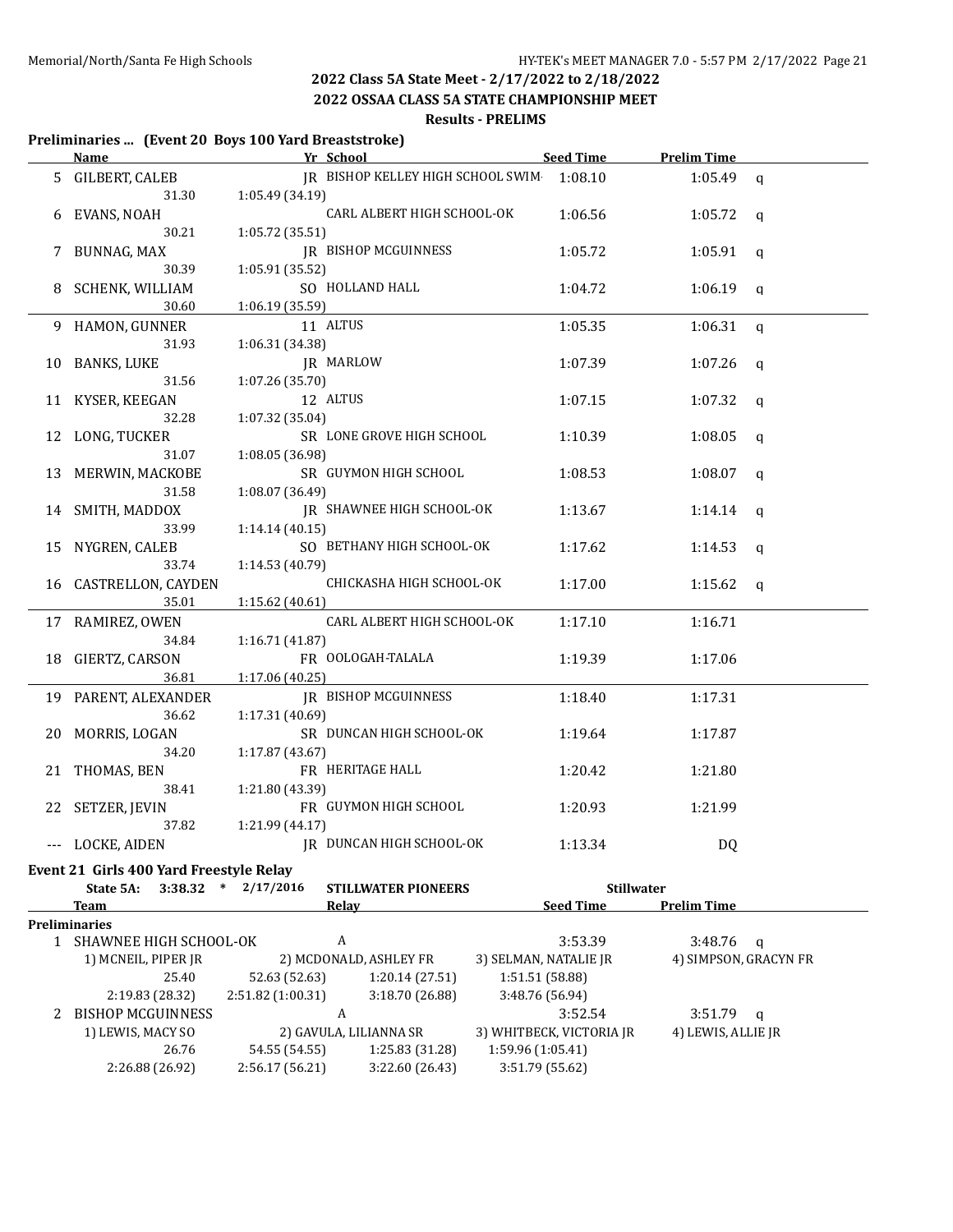**2022 OSSAA CLASS 5A STATE CHAMPIONSHIP MEET**

#### **Results - PRELIMS**

#### **Preliminaries ... (Event 21 Girls 400 Yard Freestyle Relay)**

|   | <u>Team - </u>               | <b>Relay</b>                      |                         | <b>Seed Time</b>                              | <b>Prelim Time</b>      |
|---|------------------------------|-----------------------------------|-------------------------|-----------------------------------------------|-------------------------|
|   | 3 HERITAGE HALL              | $\boldsymbol{A}$                  |                         | 4:07.52                                       | 4:02.79<br>$\mathbf q$  |
|   | 1) BEESON, DYLAN SR          |                                   | 2) GOODMAN, WHITNEY FR  | 3) TOLL, ADDY SO                              | 4) SHAPARD, GRACIE SR   |
|   | 26.36                        | 55.83 (55.83)                     | 1:28.02 (32.19)         | 2:03.42 (1:07.59)                             |                         |
|   | 2:33.51 (30.09)              | 3:06.41 (1:02.99)                 | 3:32.79 (26.38)         | 4:02.79 (56.38)                               |                         |
|   | 4 OOLOGAH-TALALA             | A                                 |                         | 4:08.59                                       | 4:05.21 q               |
|   | 1) RAMSEY, ANSLEY SO         | 2) WAKE, KENDRA JR                |                         | 3) PENDLETON, MIA SR                          | 4) BOTTIN, YLONA JR     |
|   | 28.62                        | 1:00.20(1:00.20)                  | 1:32.74 (32.54)         | 2:13.74 (1:13.54)                             |                         |
|   | 2:33.67 (19.93)              | 3:04.17(50.43)                    | 3:33.68 (29.51)         | 4:05.21 (1:01.04)                             |                         |
|   | 5 ALTUS                      | A                                 |                         | 4:05.30                                       | 4:05.63 q               |
|   | 1) SCOTT, LEXIE 11           |                                   | 2) ALLEMEIER, BAILEY 10 | 3) BLONIEN, NATALIE 10                        | 4) ALLEMEIER, KYLIE 12  |
|   | 30.41                        | 1:03.07 (1:03.07)                 | 1:33.40 (30.33)         | 2:05.49 (1:02.42)                             |                         |
|   | 2:36.08 (30.59)              | 3:09.45 (1:03.96)                 | 3:36.55 (27.10)         | 4:05.63 (56.18)                               |                         |
|   | 6 CARL ALBERT HIGH SCHOOL-OK | A                                 |                         | 4:13.15                                       | 4:10.38 $q$             |
|   | 1) STIERS, ASHLI             | 2) TONEY, BRYLEE                  |                         | 3) JONES, BROOKLYN                            | 4) SNOOKS, ABBEY        |
|   | 30.22                        | 1:04.54 (1:04.54)                 | 1:34.53 (29.99)         | 2:07.82 (1:03.28)                             |                         |
|   | 2:37.43 (29.61)              | 3:11.32 (1:03.50)                 | 3:39.83 (28.51)         | 4:10.38 (59.06)                               |                         |
| 7 | BISHOP KELLEY HIGH SCHOOL S  | $\mathbf{A}$                      |                         | 4:11.85                                       | 4:11.59 $q$             |
|   | 1) LANE, ALEX SO             |                                   | 2) ZIMMERMAN, BELLA JR  | 3) ANDREWS, ALLISON SR                        | 4) HOYT, REGAN JR       |
|   | 27.01                        | 57.65 (57.65)                     | 1:29.04 (31.39)         |                                               |                         |
|   | 2:36.96()                    | 3:11.84()                         | 3:40.13 (28.29)         | 4:11.59 (59.75)                               |                         |
|   | 8 FORT GIBSON HIGH SCHOOL-OK | A                                 |                         | 4:23.38                                       | 4:20.82<br>$\mathbf{q}$ |
|   | 1) WHITE, ASPEN FR           | 2) FARMER, KAYCIE JR              |                         | 3) FRENCH, ANNA SR                            | 4) STACH, KASSIE SO     |
|   | 31.39                        | 1:06.23(1:06.23)                  | 1:37.48 (31.25)         | 2:10.92 (1:04.69)                             |                         |
|   | 2:41.80 (30.88)              | 3:17.19 (1:06.27)<br>$\mathbf{A}$ | 3:47.31 (30.12)         | 4:20.82 (1:03.63)                             |                         |
|   | 9 HARRAH PANTHERS            | 2) SLAMA, MADELINE JR             |                         | 4:35.75                                       | 4:28.69<br>$\mathbf{q}$ |
|   | 1) KUZNIAR, EMMA JR<br>31.58 | 1:07.67 (1:07.67)                 | 1:39.56 (31.89)         | 3) DETERMAN, JACKLYNN JR<br>2:16.44 (1:08.77) | 4) SLATON, MELODY SR    |
|   | 2:46.29 (29.85)              | 3:21.31 (1:04.87)                 | 3:53.09 (31.78)         | 4:28.69 (1:07.38)                             |                         |
|   | 10 ELGIN HIGH SCHOOL-OK      | A                                 |                         | 4:35.79                                       | 4:31.92<br>$\mathsf{q}$ |
|   | 1) VANDERPOOL, VIVIAN SR     |                                   | 2) ARMENDARIZ, AMAYA JR | 3) DELOZIER, KYLIE JR                         | 4) STEVENSON, ELLIE SO  |
|   | 31.51                        | 1:06.42 (1:06.42)                 | 1:38.67 (32.25)         | 2:16.37 (1:09.95)                             |                         |
|   | 2:49.32 (32.95)              | 3:25.02(1:08.65)                  | 3:56.84 (31.82)         | 4:31.92 (1:06.90)                             |                         |
|   | 11 GUYMON HIGH SCHOOL        | $\mathbf{A}$                      |                         | 4:36.45                                       | 4:32.59 $q$             |
|   | 1) ZALVALZA, KATHY SO        | 2) LONG, LARAMIE FR               |                         | 3) LANDERS, SYDNEY SR                         | 4) EL AMOUDI, LAUREN JR |
|   | 31.69                        | 1:06.86 (1:06.86)                 | 1:39.56 (32.70)         | 2:17.65 (1:10.79)                             |                         |
|   | 2:50.02 (32.37)              | 3:27.84 (1:10.19)                 | 3:58.69 (30.85)         | 4:32.59 (1:04.75)                             |                         |
|   | 12 DUNCAN HIGH SCHOOL-OK     | A                                 |                         | 4:39.63                                       | 4:36.30<br>$\mathbf q$  |
|   | 1) PATTERSON, JORDAN SR      | 2) ELSER, STEPHANIE SR            |                         | 3) CONDIT, ASPEN SO                           | 4) GLOVER, GABY SR      |
|   | 32.06                        | 1:07.34 (1:07.34)                 | 1:41.44 (34.10)         | 2:19.36 (1:12.02)                             |                         |
|   | 2:54.11 (34.75)              | 3:34.13 (1:14.77)                 | 4:03.03 (28.90)         | 4:36.30 (1:02.17)                             |                         |
|   | 13 BETHANY HIGH SCHOOL-OK    | A                                 |                         | 4:59.35                                       | 5:00.28<br>q            |
|   | 1) CLIFTON, ALAINA SO        | 2) CARIKER, CHLOE JR              |                         | 3) KERR, AIDAN SR                             | 4) MARTIN, BAILEY FR    |
|   | 36.30                        | 1:16.14(1:16.14)                  | 1:52.37 (36.23)         | 2:33.92 (1:17.78)                             |                         |
|   | 3:08.63 (34.71)              | 3:51.98 (1:18.06)                 | 4:23.01 (31.03)         | 5:00.28 (1:08.30)                             |                         |
|   | 14 MACARTHUR HIGH SCHOOL-OK  | A                                 |                         | 5:08.26                                       | 5:02.54<br>$\mathbf q$  |
|   | 1) STRICKLAND, HARLEIGH SO   | 2) BOU ALWAN, NOUR SR             |                         | 3) BENOIT, ADRIA SO                           | 4) RAUSCHER, ALYSSA JR  |
|   | 36.03                        | 1:16.71 (1:16.71)                 | 1:53.27 (36.56)         | 2:43.72 (1:27.01)                             |                         |
|   | 3:13.32 (29.60)              | 3:54.85(1:11.13)                  | 4:27.53 (32.68)         | 5:02.54 (1:07.69)                             |                         |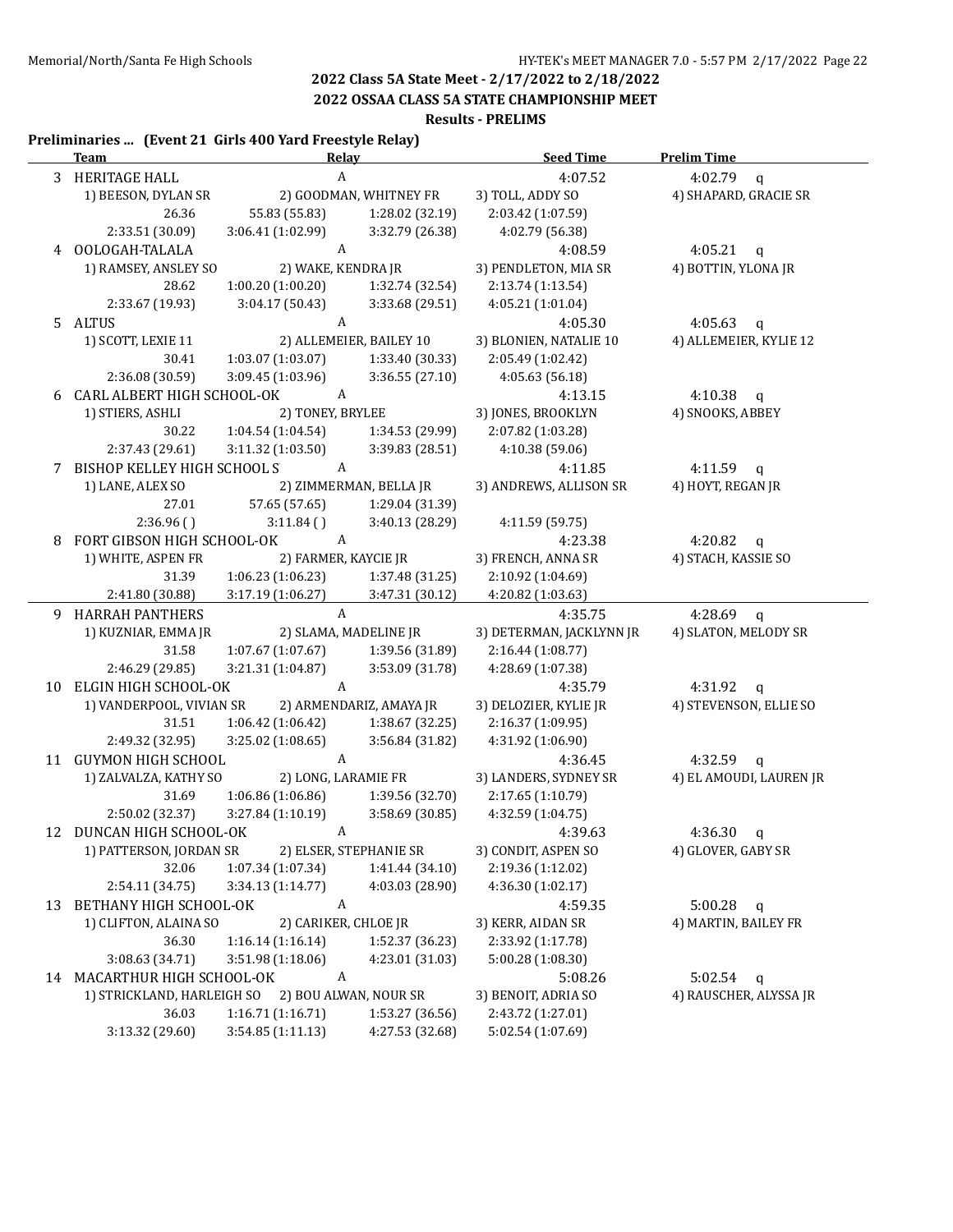**2022 OSSAA CLASS 5A STATE CHAMPIONSHIP MEET**

#### **Results - PRELIMS**

#### **Event 22 Boys 400 Yard Freestyle Relay**

|    | State 5A:                      | $3:15.62$ * $2/17/2018$              | <b>BISHOP KELLEY</b>                                 | Kelle                   |                                 |
|----|--------------------------------|--------------------------------------|------------------------------------------------------|-------------------------|---------------------------------|
|    | <b>Team</b>                    |                                      | Relay                                                | Seed Time               | <b>Prelim Time</b>              |
|    | <b>Preliminaries</b>           |                                      |                                                      |                         |                                 |
|    | 1 BISHOP KELLEY HIGH SCHOOL S  |                                      | A                                                    | 3:25.44                 | $3:24.87$ q                     |
|    | 1) WILSON, IAN SR              |                                      | 2) ANDERSON, OWEN JR                                 | 3) FROHNAPFEL, COGAN SR | 4) HOANG, PRESTON JR            |
|    | 24.12                          | 50.35 (50.35)                        | 1:16.02(25.67)                                       | 1:44.37 (54.02)         |                                 |
|    | 2:09.11 (24.74)                | 2:36.30 (51.93)                      | 2:59.51(23.21)                                       | 3:24.87 (48.57)         |                                 |
| 2  | SHAWNEE HIGH SCHOOL-OK         |                                      | A                                                    | 3:33.64                 | $3:30.04$ q                     |
|    | 1) TASH, VINCENT JR            |                                      | 2) HOLTER, BRYCE SR                                  | 3) OLLER, ETHAN JR      | 4) LEE, THURMAN JR              |
|    | 24.92                          | 52.14 (52.14)                        | 1:17.72 (25.58)                                      | 1:46.84 (54.70)         |                                 |
|    | 2:11.80 (24.96)                | 2:39.06 (52.22)                      | 3:03.42 (24.36)                                      | 3:30.04 (50.98)         |                                 |
|    | 3 ALTUS                        |                                      | A                                                    | 3:33.16                 | $3:32.40$ q                     |
|    | 1) CLENDENNEN, TREY 12         |                                      | 2) HARMS, JOSHUA 09                                  | 3) SOCHA, GEORGE 11     | 4) BAIN, CANYON 12              |
|    | 25.86                          | 53.84 (53.84)                        | 1:20.43 (26.59)                                      | 1:48.21 (54.37)         |                                 |
|    | 2:13.37(25.16)                 | 2:41.10 (52.89)                      | 3:04.95 (23.85)                                      | 3:32.40 (51.30)         |                                 |
|    | 4 FORT GIBSON HIGH SCHOOL-OK   | A                                    |                                                      | 3:34.14                 | $3:35.63$ q                     |
|    | 1) WATTS, BEN SR               |                                      | 2) HARDY, ZACH SR                                    | 3) MARTIN, COLIN SR     | 4) ROSS, DALTON SR              |
|    | 26.68                          | 55.78 (55.78)                        | 1:21.73 (25.95)                                      | 1:50.91 (55.13)         |                                 |
|    | 2:17.08 (26.17)                | 2:45.81 (54.90)                      | 3:09.31 (23.50)                                      | 3:35.63 (49.82)         |                                 |
|    | 5 MARLOW                       |                                      | $\mathbf{A}$                                         | 3:41.98                 | 3:41.82 $q$                     |
|    | 1) TERRELL, KARSTEN JR         |                                      | 2) RAMSEY, BRAXTON SR                                | 3) BANKS, LUKE JR       | 4) DAVOULT, GAGE JR             |
|    | 24.60                          | 52.30 (52.30)                        | 1:20.31(28.01)                                       | 1:52.27 (59.97)         |                                 |
|    | 2:19.68 (27.41)                | 2:49.20 (56.93)                      | 3:14.35(25.15)                                       | 3:41.82 (52.62)         |                                 |
|    | 6 BISHOP MCGUINNESS            |                                      | A                                                    | 3:49.87                 | $3:47.54$ q                     |
|    | 1) HERNANDEZ, DAVID SR         |                                      | 2) SCHOEFFLER, NICHOLAS JR                           | 3) ISON, HENRY JR       | 4) MOAD, JACOB JR               |
|    | 26.37                          | 55.62 (55.62)                        | 1:23.36 (27.74)                                      | 1:52.71 (57.09)         |                                 |
|    | 2:20.10 (27.39)                | 2:51.28 (58.57)                      | 3:18.04(26.76)                                       | 3:47.54 (56.26)         |                                 |
|    | 7 MACARTHUR HIGH SCHOOL-OK     |                                      | A                                                    | 3:55.31                 | $3:54.80$ q                     |
|    | 1) CHANDLER, CHRIS JR          |                                      | 2) BLACKMON, WALKER SR                               | 3) SALIBA, DANIEL JR    | 4) STRICKLAND, SCOTTY SR        |
|    | 27.87                          | 59.73 (59.73)                        | 1:28.01 (28.28)                                      | 1:59.85 (1:00.12)       |                                 |
|    | 2:27.07 (27.22)                | 2:59.46 (59.61)                      | 3:26.01(26.55)                                       | 3:54.80 (55.34)         |                                 |
|    | 8 ELGIN HIGH SCHOOL-OK         |                                      | A                                                    |                         |                                 |
|    |                                |                                      | 2) LUND, SHAUN FR                                    | 4:14.57                 | 4:07.15 $q$<br>4) FORD, TONY SR |
|    | 1) THOMPSON, MASON JR<br>29.85 |                                      | 1:33.54(30.73)                                       | 3) BRONKEMA, NOAH SO    |                                 |
|    |                                | 1:02.81(1:02.81)<br>3:09.01(1:02.48) |                                                      | 2:06.53 (1:03.72)       |                                 |
|    | 2:34.76 (28.23)                |                                      | 3:36.19 (27.18)                                      | 4:07.15 (58.14)         |                                 |
|    | 9 HERITAGE HALL                |                                      | $\mathbf{A}$                                         | 4:21.50                 | 4:08.23 $q$                     |
|    | 1) FOWLER, JACKSON JR          |                                      | 2) THOMAS, BEN FR                                    | 3) ACOSTA, LUCAS FR     | 4) FLYNN, OWEN SR               |
|    | 29.42                          | 1:04.29(1:04.29)                     | 1:36.24 (31.95)                                      | 2:10.07 (1:05.78)       |                                 |
|    | 2:40.54 (30.47)                |                                      | $3:16.30(1:06.23)$ $3:41.26(24.96)$ $4:08.23(51.93)$ |                         |                                 |
| 10 | <b>HARRAH PANTHERS</b>         |                                      | A                                                    | 4:01.61                 | 4:08.81 $q$                     |
|    | 1) BELL, LOGAN JR              |                                      | 2) LONGLEY, LANDRY JR                                | 3) DETERMAN, TURNER SO  | 4) WATSON, REINES SR            |
|    | 32.59                          | 1:11.07 (1:11.07)                    | 1:39.00 (27.93)                                      | 2:09.65 (58.58)         |                                 |
|    | 2:37.53 (27.88)                | 3:09.50 (59.85)                      | 3:25.01 (15.51)                                      | 4:08.81 (59.31)         |                                 |
|    | 11 GUYMON HIGH SCHOOL          |                                      | A                                                    | 4:25.07                 | 4:19.37 $q$                     |
|    | 1) MAINS, CASH SO              |                                      | 2) SAENZ, JOSE SO                                    | 3) SETZER, JEVIN FR     | 4) MILLER, JAXON SO             |
|    | 30.81                          | 1:04.53(1:04.53)                     | 1:36.23 (31.70)                                      | 2:11.56 (1:07.03)       |                                 |
|    | 2:43.49 (31.93)                | 3:19.29 (1:07.73)                    | 3:47.65 (28.36)                                      | 4:19.37 (1:00.08)       |                                 |
|    | OOLOGAH-TALALA                 |                                      | A                                                    | 4:24.45                 | DQ                              |
|    | 1) BOURBONNAIS, JOSH FR        |                                      | 2) AUSTIN, ELIJAH SO                                 | 3) MOORE, AIDEN FR      | 4) LANGBEHN, BRADEN JR          |
|    | 28.01                          | 1:00.00(1:00.00)                     | 1:30.07 (30.07)                                      | 2:06.25 (1:06.25)       |                                 |
|    | 2:34.58 (28.33)                | 3:10.92 (1:04.67)                    | 3:39.90 (28.98)                                      |                         |                                 |